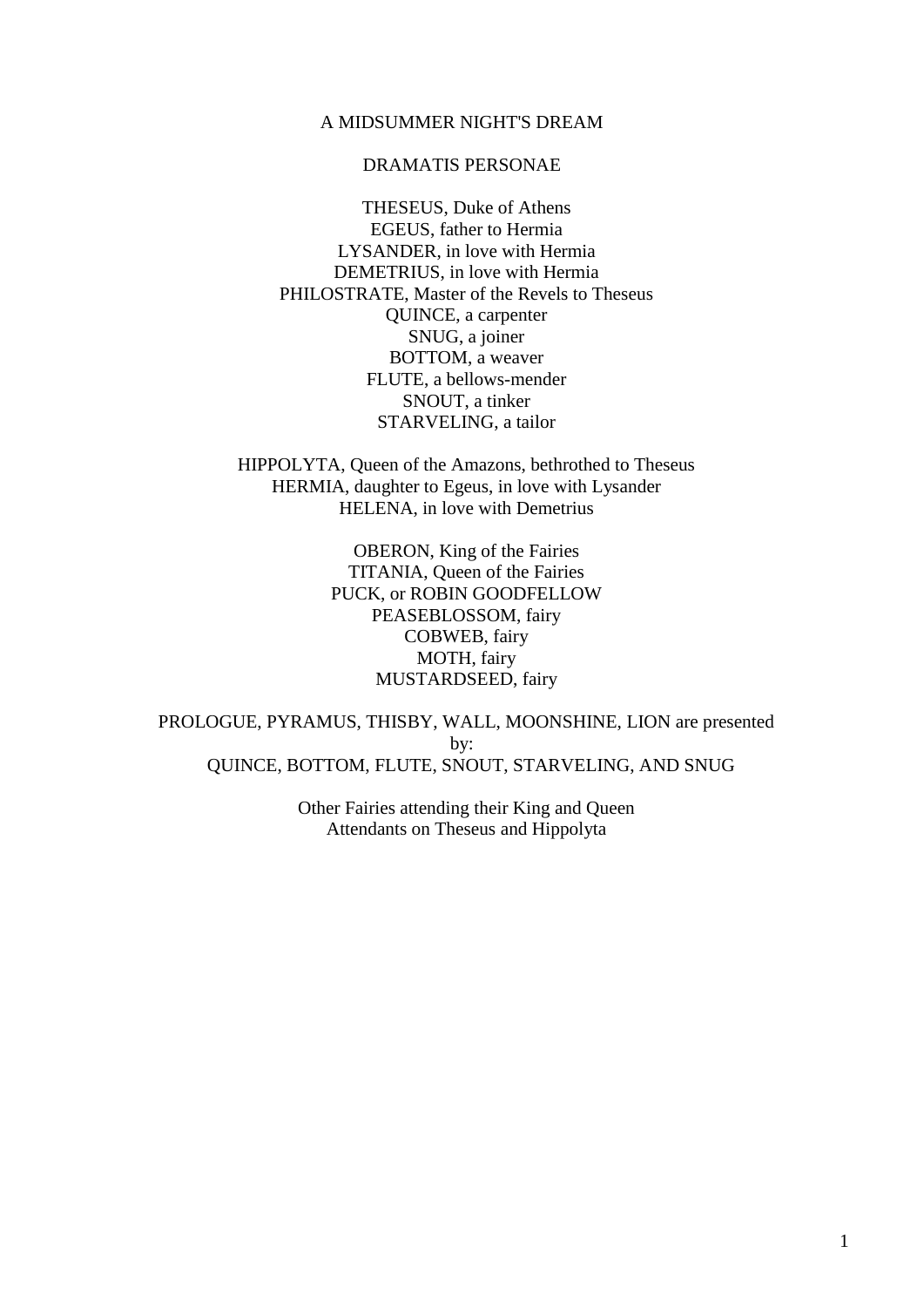# ACT I. SCENE I. Athens. The palace of THESEUS

Enter Theseus, Hippolyta, Philostrate, and Courtiers

# THESEUS.

Now, fair Hippolyta, our nuptial hour Draws on apace; four happy days bring in Another moon; but, O, methinks, how slow This old moon wanes!

#### HIPPOLYTA.

Four days will quickly steep themselves in night; Four nights will quickly dream away the time; And then the moon, like to a silver bow New-bent in heaven, shall behold the night Of our solemnities.

# THESEUS.

Go, Philostrate, Stir up the Athenian youth to merriments; Awake the pert and nimble spirit of mirth; Turn melancholy forth to funerals. I will wed thee With pomp, with triumph, and with revelling.

 Exit PHILOSTRATE Enter EGEUS, and his daughter HERMIA, LYSANDER, DEMETRIUS

> EGEUS. Happy be Theseus, our renowned Duke!

 THESEUS. Thanks, good Egeus; what's the news with thee?

#### EGEUS.

Full of vexation come I, with complaint Against my child, my daughter Hermia. Stand forth, Demetrius. My noble lord, This man hath my consent to marry her. Stand forth, Lysander. And, my gracious Duke, This man hath bewitch'd the bosom of my child. With cunning hast thou filch'd my daughter's heart; Turn'd her obedience, which is due to me, To stubborn harshness. And, my gracious Duke, Be it so she will not here before your Grace Consent to marry with Demetrius, I beg the ancient privilege of Athens: As she is mine I may dispose of her; Which shall be either to this gentleman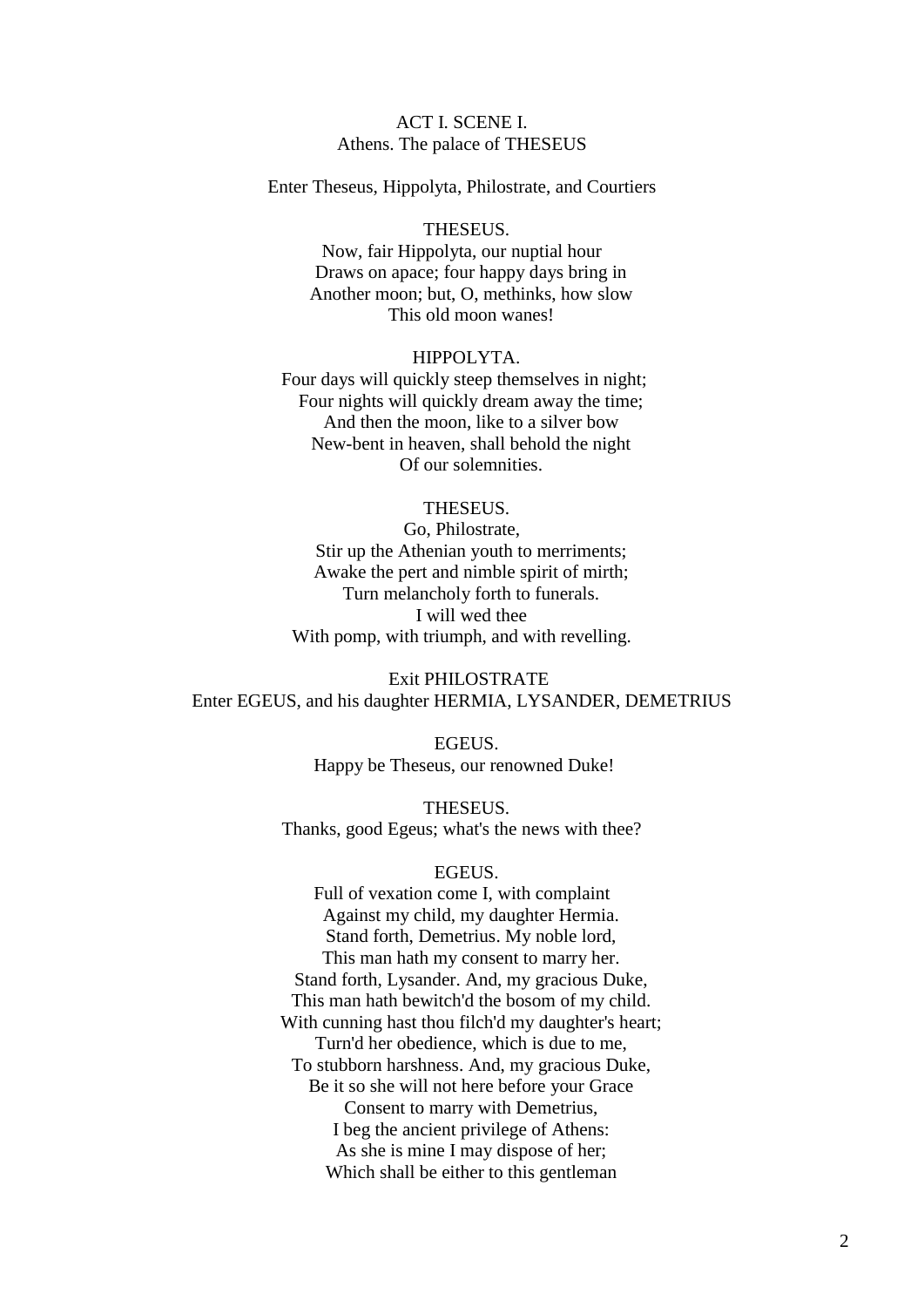Or to her death, according to our law Immediately provided in that case.

#### THESEUS.

What say you, Hermia? Be advis'd, fair maid. To you your father should be as a god; One that compos'd your beauties; yea, and one To whom you are but as a form in wax, By him imprinted, and within his power To leave the figure, or disfigure it. Demetrius is a worthy gentleman.

#### HERMIA.

So is Lysander.

#### THESEUS.

In himself he is; But, in this kind, wanting your father's voice, The other must be held the worthier.

 HERMIA. I would my father look'd but with my eyes.

 THESEUS. Rather your eyes must with his judgment look.

#### HERMIA.

I do entreat your Grace to pardon me. I know not by what power I am made bold,

 I beseech your Grace that I may know The worst that may befall me in this case, If I refuse to wed Demetrius.

# THESEUS.

Either to die the death, or to abjure For ever the society of men. To endure the livery of a nun, For aye to be in shady cloister mew'd, To live a barren sister all your life, Chanting faint hymns to the cold fruitless moon.

# HERMIA.

So will I grow, so live, so die, my lord, Ere I will yield my virgin patent up Unto his lordship, whose unwished yoke My soul consents not to give sovereignty.

 THESEUS. Take time to pause; and by the next new moon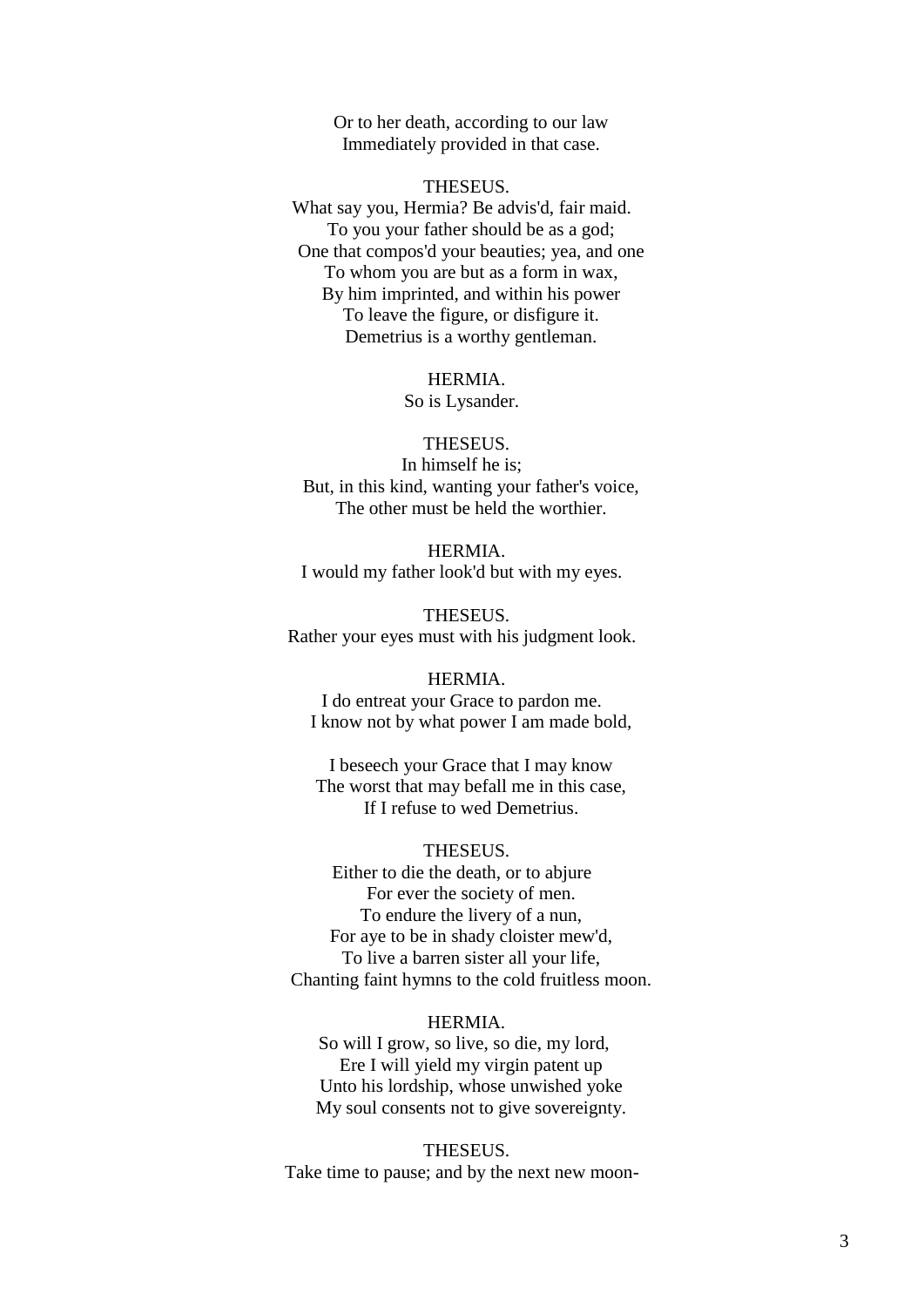The sealing-day betwixt my love and me For everlasting bond of fellowship- Upon that day either prepare to die For disobedience to your father's will, Or else to wed Demetrius, as he would, Or on Diana's altar to protest For aye austerity and single life.

# Exeunt all but LYSANDER and HERMIA

 LYSANDER. How now, my love! Why is your cheek so pale? How chance the roses there do fade so fast? HERMIA. Belike for want of rain, which I could well Beteem them from the tempest of my eyes. LYSANDER. Ay me! for aught that I could ever read, Could ever hear by tale or history, The course of true love never did run smooth; But either it was different in blood- HERMIA. O cross! too high to be enthrall'd to low. LYSANDER. Or else misgraffed in respect of years- HERMIA. O spite! too old to be engag'd to young. LYSANDER. Or else it stood upon the choice of friends- HERMIA. O hell! to choose love by another's eyes. LYSANDER. Or, if there were a sympathy in choice, War, death, or sickness, did lay siege to it, The jaws of darkness do devour it up; So quick bright things come to confusion. HERMIA. Then let us teach our trial patience, Because it is a customary cross, As due to love as thoughts and dreams and sighs, Wishes and tears, poor Fancy's followers. LYSANDER. Hear me, Hermia. I have a widow aunt, From Athens is her house remote seven leagues- And she respects me as her only son. There, gentle Hermia, may I marry thee; And to that place the sharp Athenian law Cannot pursue us. If thou lovest me then,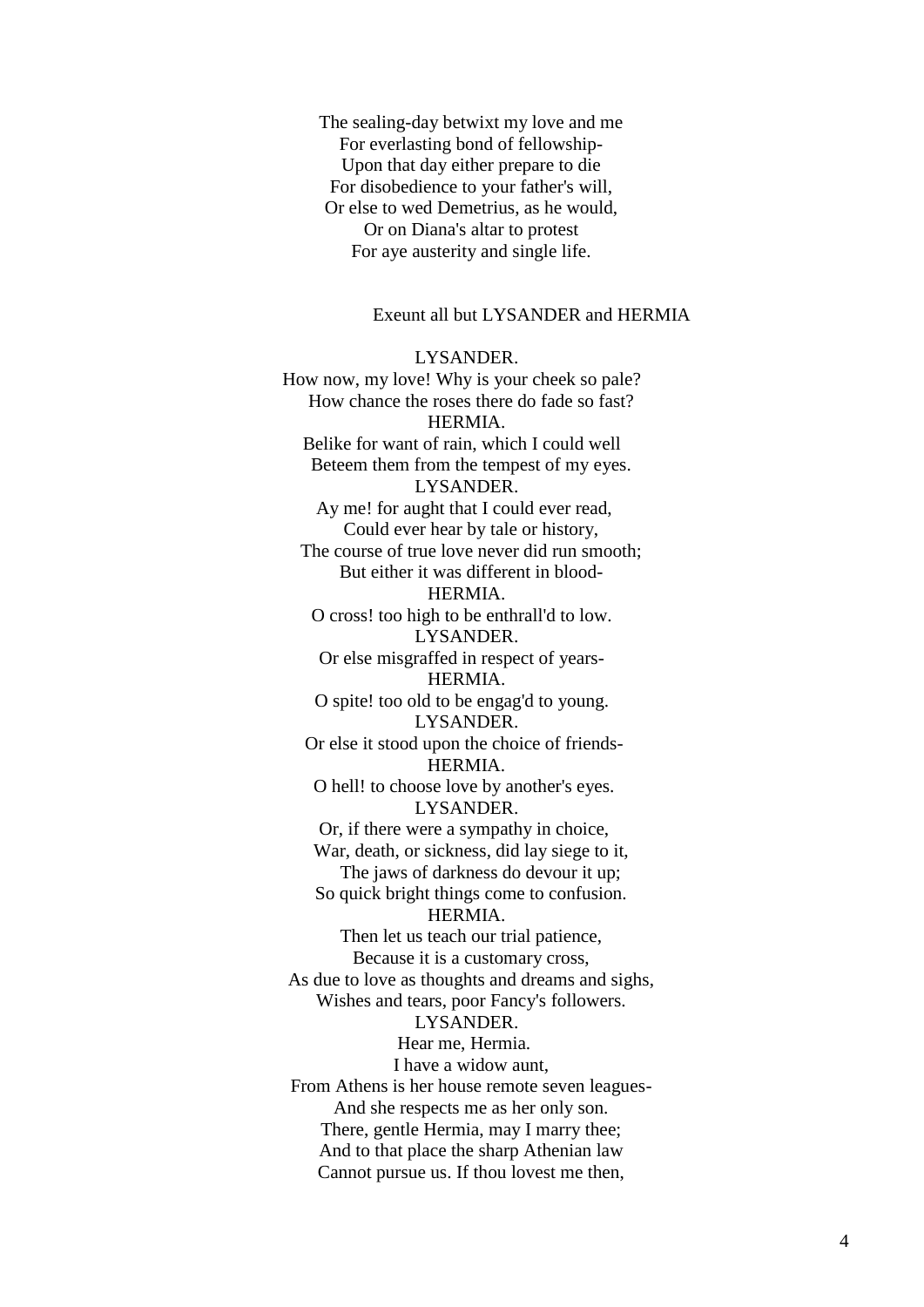Steal forth thy father's house to-morrow night; And in the wood, a league without the town, There will I stay for thee. HERMIA. My good Lysander! I swear to thee by Cupid's strongest bow, By his best arrow, with the golden head, By the simplicity of Venus' doves, By that which knitteth souls and prospers loves, By all the vows that ever men have broke, In number more than ever women spoke, In that same place thou hast appointed me, To-morrow truly will I meet with thee. LYSANDER. Keep promise, love. Look, here comes Helena.

Enter HELENA

 HERMIA. God speed fair Helena! Whither away? HELENA. Call you me fair? That fair again unsay. Demetrius loves your fair. O happy fair! Your eyes are lode-stars and your tongue's sweet air More tuneable than lark to shepherd's ear, When wheat is green, when hawthorn buds appear. Sickness is catching; O, were favour so, Yours would I catch, fair Hermia, ere I go!

 O, teach me how you look, and with what art You sway the motion of Demetrius' heart! HERMIA. I frown upon him, yet he loves me still. HELENA. O that your frowns would teach my smiles such skill! HERMIA. I give him curses, yet he gives me love. HELENA. O that my prayers could such affection move!

HERMIA.

His folly, Helena, is no fault of mine. HELENA. None, but your beauty; would that fault were mine! **HERMIA** Take comfort: he no more shall see my face; Lysander and myself will fly this place.

> LYSANDER. Helen, to you our minds we will unfold: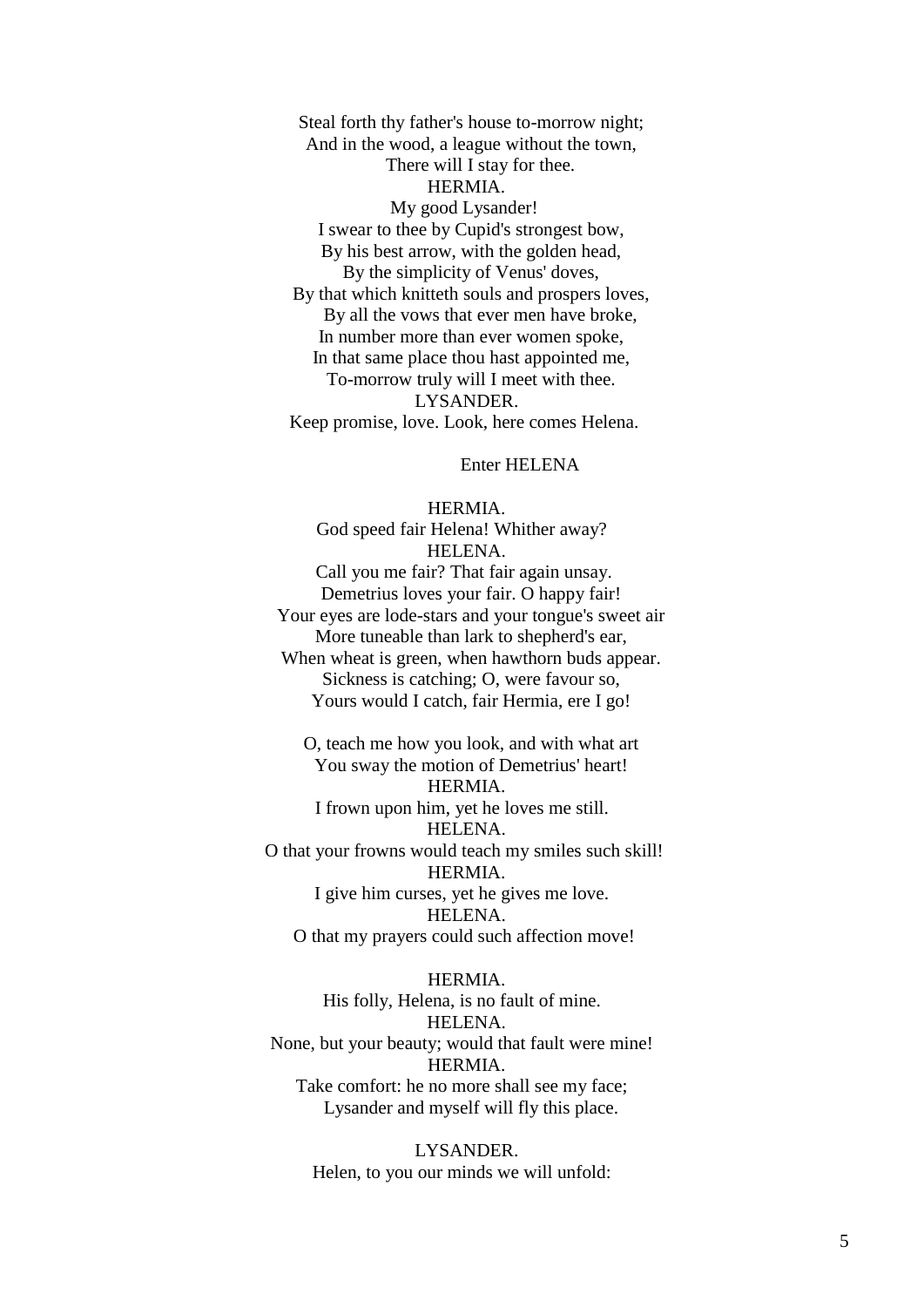To-morrow night, when Phoebe doth behold Her silver visage in the wat'ry glass, Decking with liquid pearl the bladed grass,

 A time that lovers' flights doth still conceal, Through Athens' gates have we devis'd to steal.

#### HERMIA.

And in the wood where often you and I Upon faint primrose beds were wont to lie, Emptying our bosoms of their counsel sweet, There my Lysander and myself shall meet;

 Farewell, sweet playfellow; pray thou for us, And good luck grant thee thy Demetrius!

.

## Exit both

# HELENA

. How happy some o'er other some can be! Through Athens I am thought as fair as she. But what of that? Demetrius thinks not so; He will not know what all but he do know.

 Love looks not with the eyes, but with the mind; And therefore is wing'd Cupid painted blind.

 I will go tell him of fair Hermia's flight; Then to the wood will he to-morrow night Pursue her; and for this intelligence If I have thanks, it is a dear expense. But herein mean I to enrich my pain, To have his sight thither and back again. Exit

# SCENE II. Athens. QUINCE'S house

#### Enter QUINCE, SNUG, BOTTOM FLUTE, SNOUT, and STARVELING

 QUINCE. Is all our company here? BOTTOM. You were best to call them generally, man by man, according to the scrip. QUINCE. Here is the scroll of every man's name which is thought fit, through all Athens, to play in our interlude before the Duke and the Duchess on his wedding-day at night.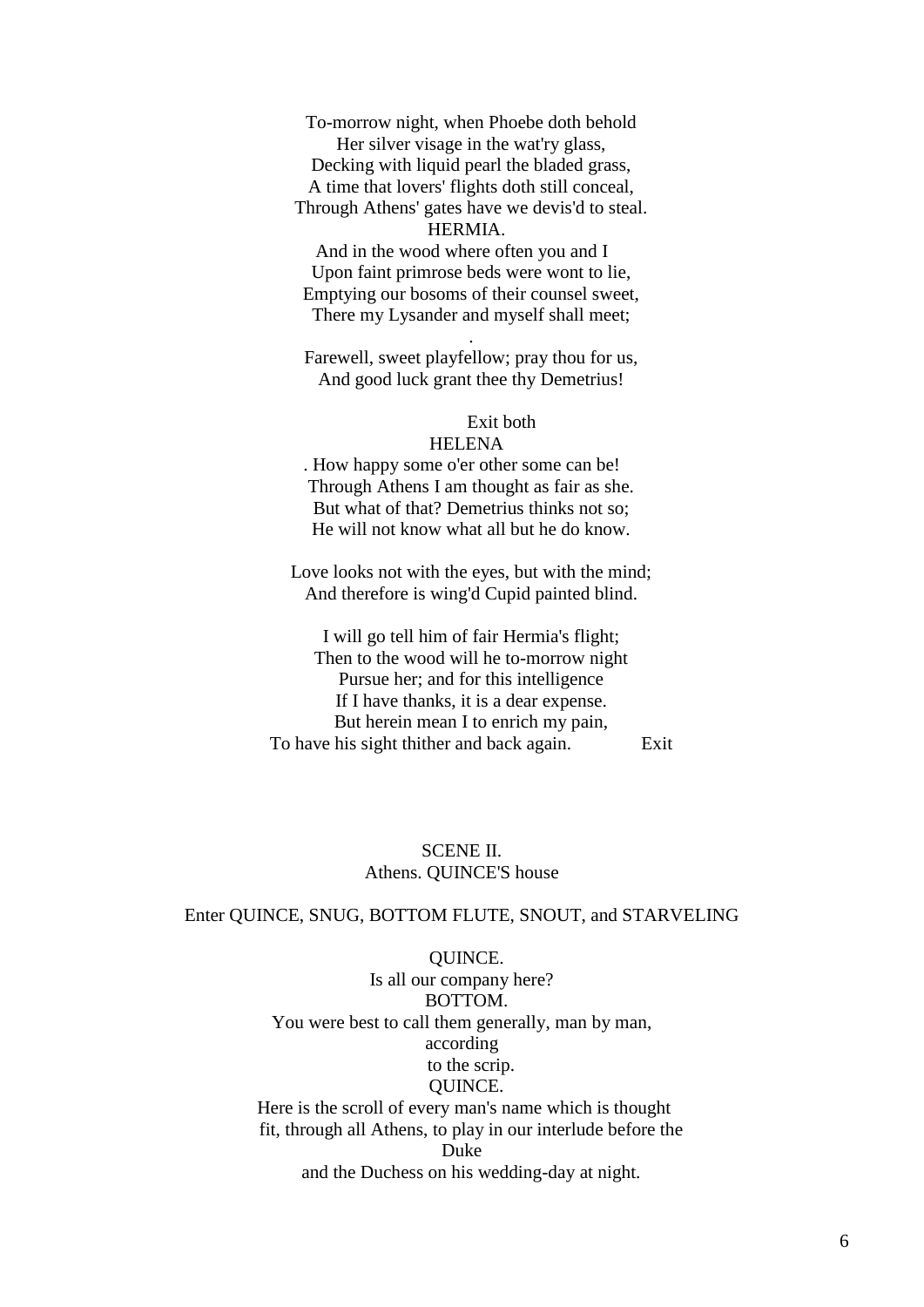BOTTOM. First, good Peter Quince, say what the play treats on; then read the names of the actors; and so grow to a point. QUINCE. Marry, our play is 'The most Lamentable Comedy and most Cruel Death of Pyramus and Thisby.' BOTTOM. A very good piece of work, I assure you, and a merry. Now, good Peter Quince, call forth your actors by the scroll. Masters, spread yourselves. QUINCE. Answer, as I call you. Nick Bottom, the weaver. BOTTOM. Ready. Name what part I am for, and proceed. QUINCE. You, Nick Bottom, are set down for Pyramus. BOTTOM. What is Pyramus? A lover, or a tyrant? QUINCE. A lover, that kills himself most gallant for love. BOTTOM. That will ask some tears in the true performing of it. If I do it, let the audience look to their eyes; I will move storms; I will condole in some measure. To the rest- yet my chief humour is for a tyrant. I could play Ercles rarely, or a part to tear a cat in, to make all split.

 'The raging rocks And shivering shocks Shall break the locks Of prison gates;

 And Phibbus' car Shall shine from far, And make and mar The foolish Fates.'

 This was lofty. Now name the rest of the players. This is Ercles' vein, a tyrant's vein: a lover is more condoling. QUINCE. Francis Flute, the bellows-mender. FLUTE.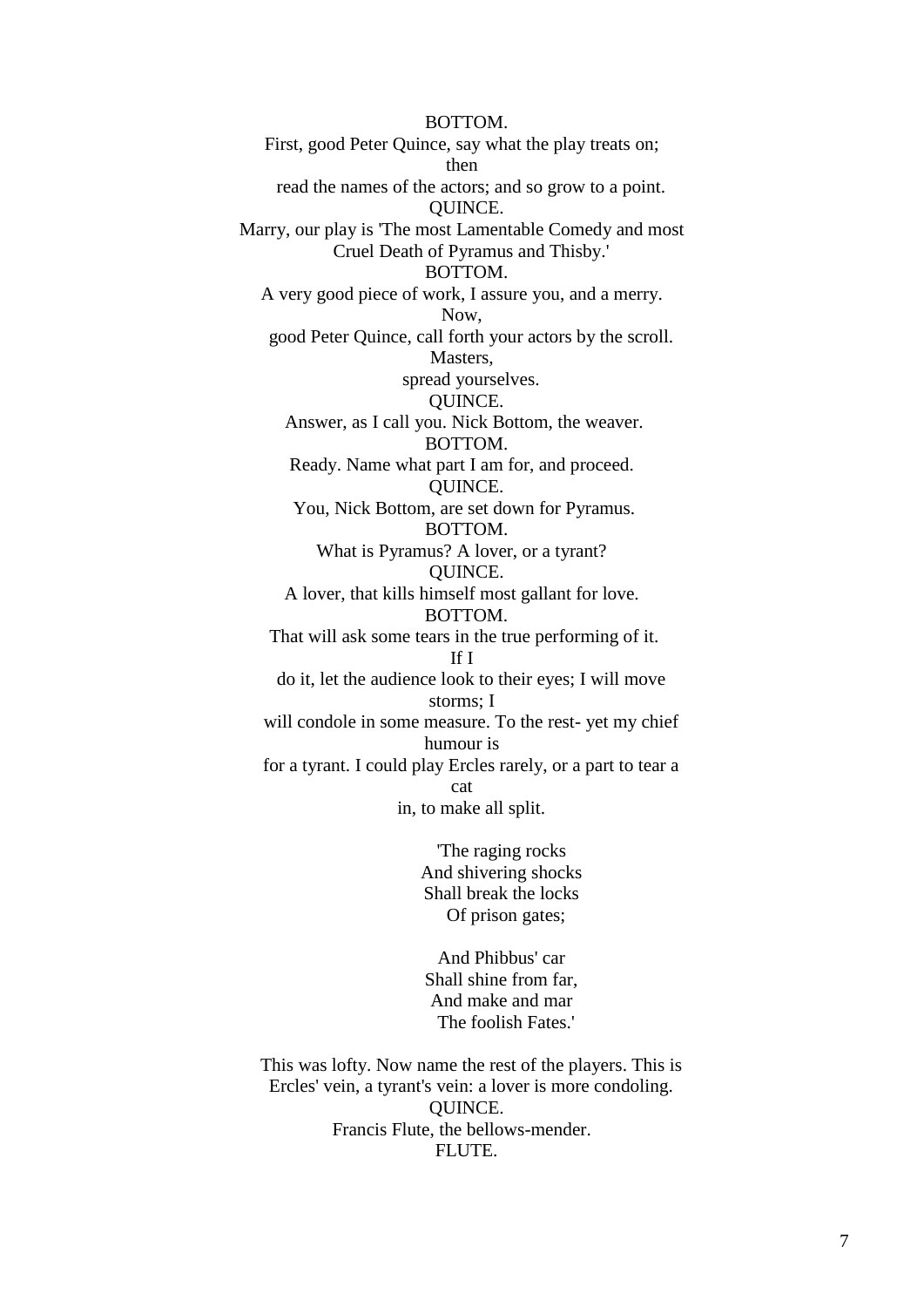Here, Peter Quince. QUINCE. Flute, you must take Thisby on you. FLUTE. What is Thisby? A wand'ring knight? QUINCE. It is the lady that Pyramus must love. FLUTE. Nay, faith, let not me play a woman; I have a beard coming. QUINCE. That's all one; you shall play it in a mask, and you may speak as small as you will. BOTTOM. An I may hide my face, let me play Thisby too. I'll speak in a monstrous little voice: 'Thisne, Thisne!' [Then speaking small] 'Ah Pyramus, my lover dear! Thy Thisby dear, and lady dear!' QUINCE. No, no, you must play Pyramus; and, Flute, you Thisby. BOTTOM. Well, proceed. QUINCE. Robin Starveling, the tailor. STARVELING. Here, Peter Quince. QUINCE. Robin Starveling, you must play Thisby's mother. Tom Snout, the tinker. SNOUT . Here, Peter Quince. QUINCE. You, Pyramus' father; myself, Thisby's father; Snug, the joiner, you, the lion's part. And, I hope, here is a play fitted. SNUG. Have you the lion's part written? Pray you, if it be, give it me, for I am slow of study. QUINCE. You may do it extempore, for it is nothing but roaring. BOTTOM. Let me play the lion too. I will roar that I will do any man's heart good to hear me; I will roar that I will make the Duke say 'Let him roar again, let him roar again.' QUINCE. An you should do it too terribly, you would fright the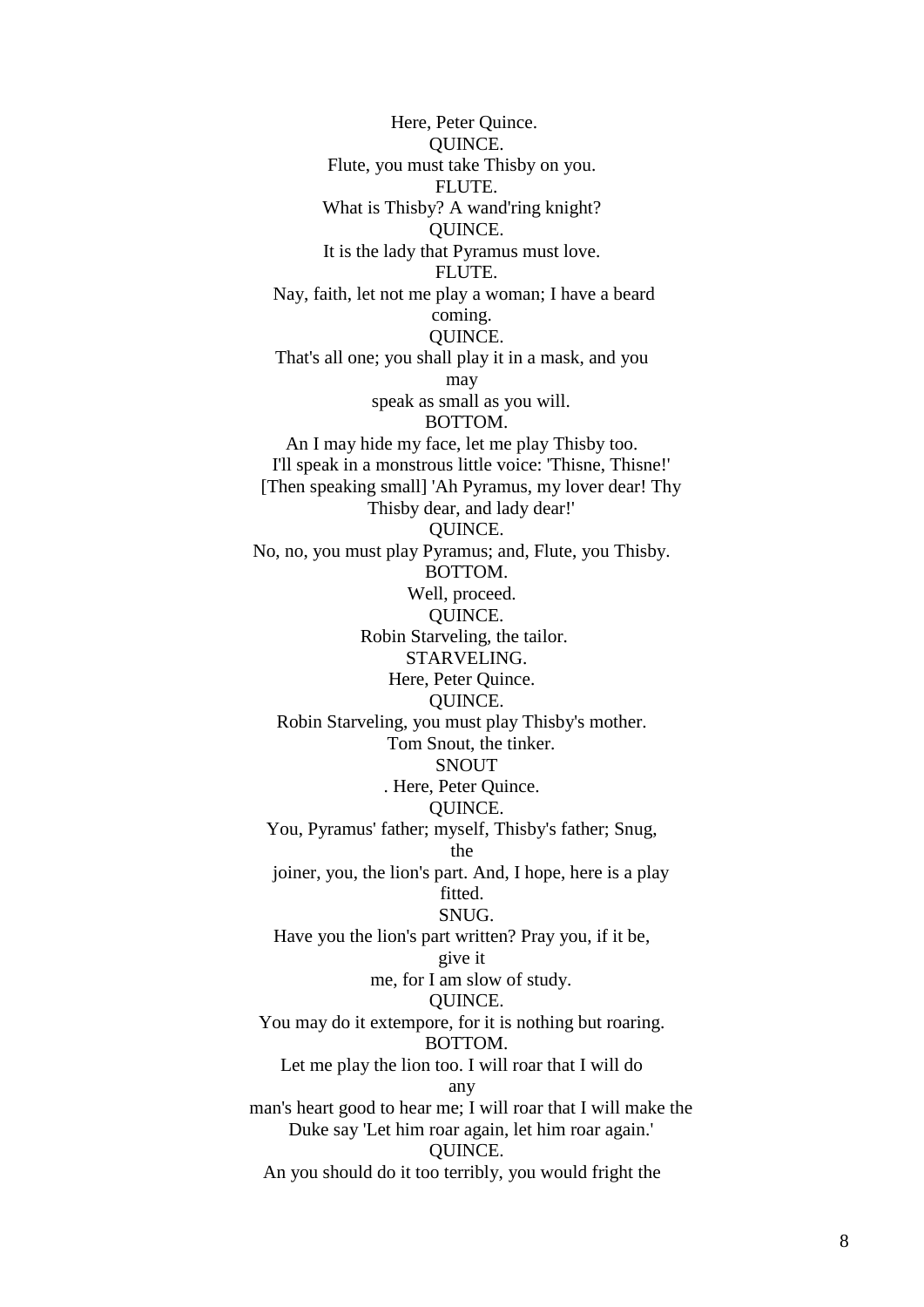Duchess and the ladies, that they would shriek; and that were enough to hang us all. ALL. That would hang us, every mother's son. BOTTOM. I grant you, friends, if you should fright the ladies outof their wits, they would have no more discretion but to hangus; but I will aggravate my voice so, that I will roar you as gently as any sucking dove; I will roar you an 'twere anynightingale. QUINCE. You can play no part but Pyramus; for Pyramus is a sweet-fac'd man; a proper man, as one shall see in a summer's day; a most lovely gentleman-like man; therefore you must needs play Pyramus. BOTTOM. Well, I will undertake it. What beard were I best to play it in? QUINCE. Why, what you will. BOTTOM. I will discharge it in either your straw-colour beard, your orange-tawny beard, your purple-in-grain beard, or your French-crown-colour beard, your perfect yellow. QUINCE. Some of your French crowns have no hair at all, and then you will play bare-fac'd. But, masters, here are your parts; and I am to entreat you, request you, and desire you, to con them by to-morrow night; and meet me in the palace wood, a mile without the town, by moonlight; there will we rehearse; for if we meet in the city, we shall be dogg'd with company, and our devices known. In the meantime I will draw a bill of properties, such as our play wants. I pray you, fail me not. BOTTOM. We will meet; and there we may rehearse most obscenely and courageously. Take pains; be perfect; adieu. QUINCE. At the Duke's oak we meet. BOTTOM. Enough; hold, or cut bow-strings. Exeunt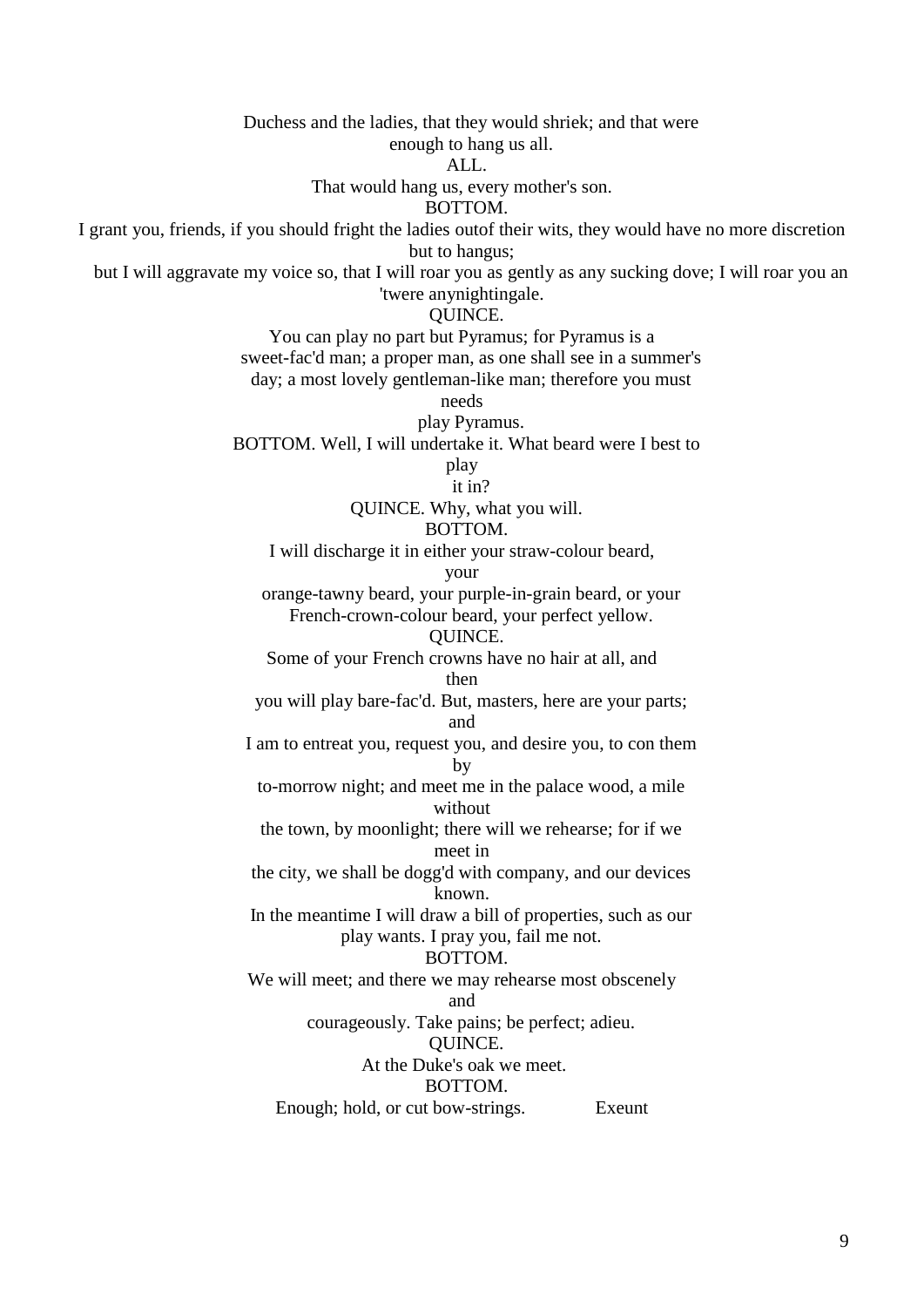# ACT II. SCENE I. A wood near Athens

# Enter a FAIRY at One door, and PUCK at another

 PUCK. How now, spirit! whither wander you? FAIRY. Over hill, over dale, Thorough bush, thorough brier, Over park, over pale, Thorough flood, thorough fire, I do wander every where, Swifter than the moon's sphere; And I serve the Fairy Queen, To dew her orbs upon the green. The cowslips tall her pensioners be; In their gold coats spots you see; Those be rubies, fairy favours, In those freckles live their savours.

 I must go seek some dewdrops here, And hang a pearl in every cowslip's ear. Farewell, thou lob of spirits; I'll be gone. Our Queen and all her elves come here anon. PUCK. The King doth keep his revels here to-night; Take heed the Queen come not within his sight; For Oberon is passing fell and wrath, Because that she as her attendant hath A lovely boy, stolen from an Indian king. jealous Oberon would have the child

 But she perforce withholds the loved boy, .

 And now they never meet in grove or green, But they do square, that all their elves for fear Creep into acorn cups and hide them there. FAIRY.

Either I mistake your shape and making quite, Or else you are that shrewd and knavish sprite Call'd Robin Goodfellow. Are not you he That frights the maidens of the villagery, Skim milk, and sometimes labour in the quern, And bootless make the breathless housewife churn, And sometime make the drink to bear no barm, Mislead night-wanderers, laughing at their harm? Those that Hobgoblin call you, and sweet Puck, You do their work, and they shall have good luck.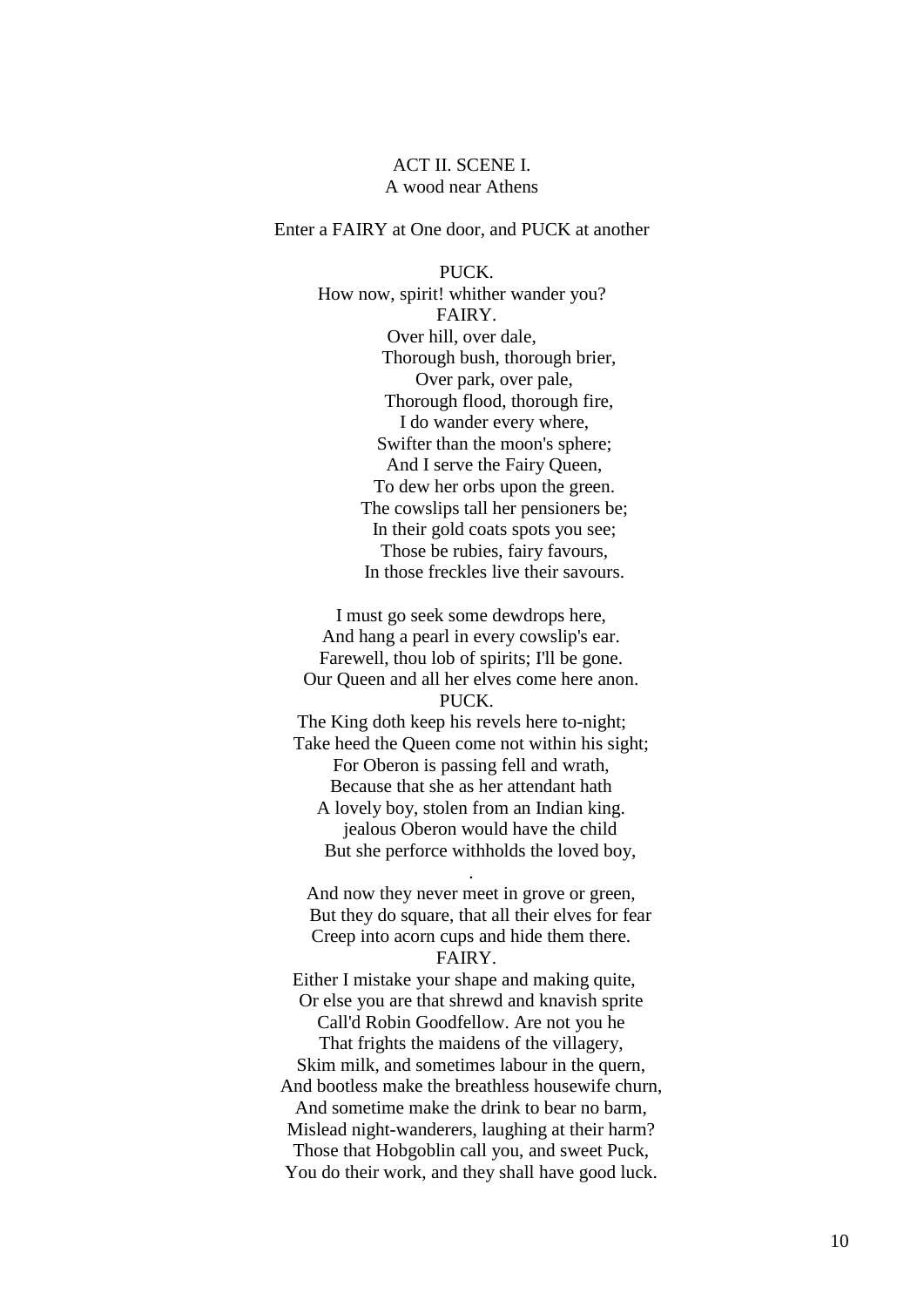Are not you he? PUCK. Thou speakest aright: I am that merry wanderer of the night. I jest to Oberon, and make him smile When I a fat and bean-fed horse beguile, Neighing in likeness of a filly foal; But room, fairy, here comes Oberon. FAIRY. And here my mistress. Would that he were gone!

 Enter OBERON at one door, with his TRAIN, and TITANIA, at another, with hers

 OBERON. Ill met by moonlight, proud Titania. TITANIA. What, jealous Oberon! Fairies, skip hence: I have forsworn his bed and company. OBERON. Tarry, rash wanton; am not I thy lord? TITANIA. Then I must be thy lady; but I know When thou hast stolen away from fairy land, Why art thou here, Come from the farthest steep of India, But that, forsooth, the bouncing Amazon, Your buskin'd mistress and your warrior love, To Theseus must be wedded, and you come To give their bed joy and prosperity? OBERON. How canst thou thus, for shame, Titania, Glance at my credit with Hippolyta, Knowing I know thy love to Theseus? Didst not thou lead him through the glimmering night And make him with fair Aegles break his faith, TITANIA. These are the forgeries of jealousy; And never, since the middle summer's spring, Met we on hill, in dale, forest, or mead, By paved fountain, or by rushy brook, To dance our ringlets to the whistling wind,

But with thy brawls thou hast disturb'd our sport.

 Therefore the winds, have suck'd up from the sea Contagious fogs; which, falling in the land, Hath every pelting river made so proud That they have overborne their continents.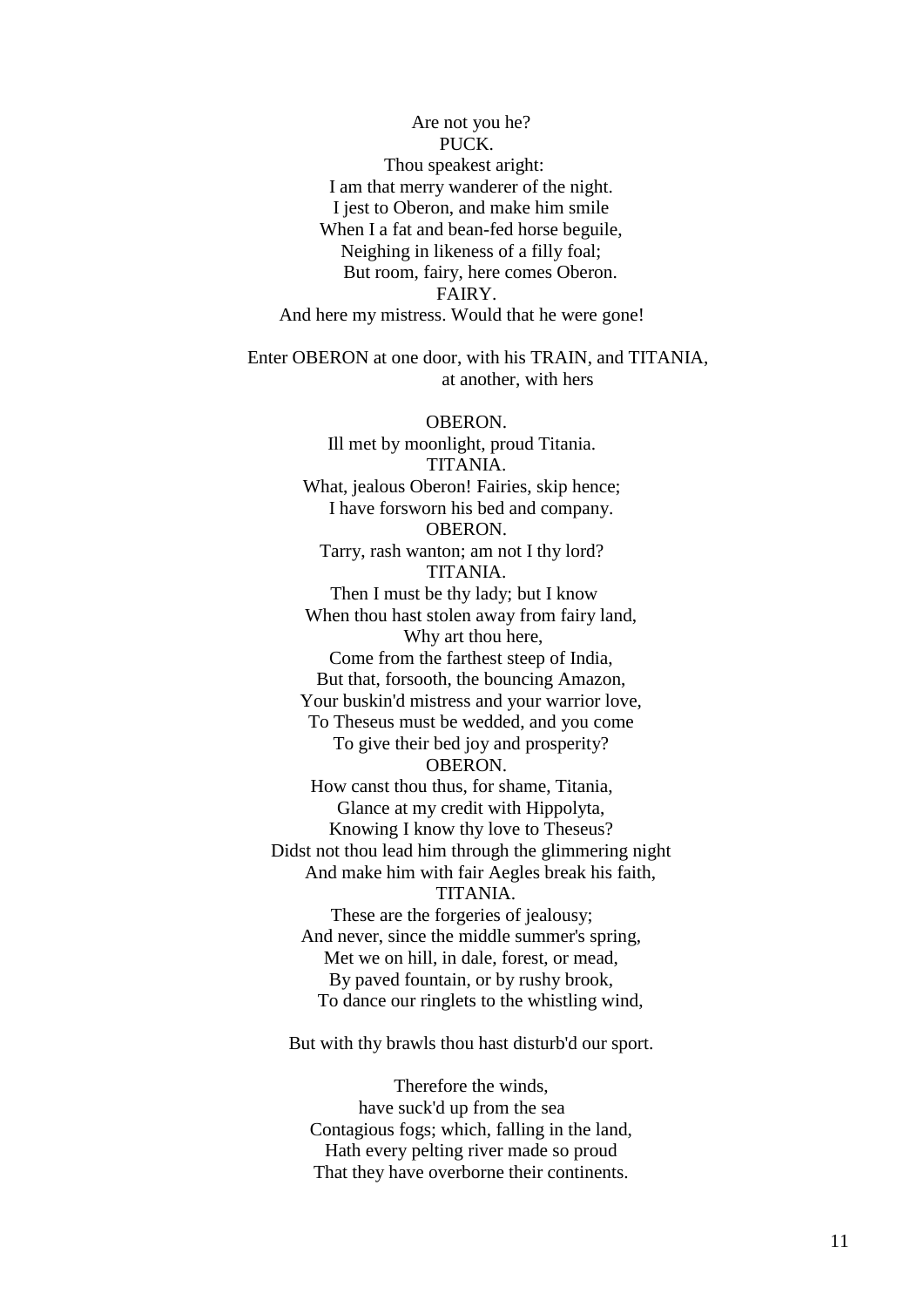The ox hath therefore stretch'd his yoke in vain, The ploughman lost his sweat, and the green corn Hath rotted ere his youth attain'd a beard; The fold stands empty in the drowned field, And crows are fatted with the murrion flock; The nine men's morris is fill'd up with mud,

 The seasons alter: hoary-headed frosts Fall in the fresh lap of the crimson rose; . The spring, the summer, The childing autumn, angry winter, change Their wonted liveries; and the mazed world, now knows not which is which.

 this progeny of evils comes from our dissension; We are their parents and original. OBERON. Do you amend it, then; it lies in you. Why should Titania cross her Oberon? I do but beg a little changeling boy To be my henchman. TITANIA. Set your heart at rest; The fairy land buys not the child of me. His mother was a vot'ress of my order; And, in the spiced Indian air, by night, Full often hath she gossip'd by my side; And sat with me on Neptune's yellow sands, Marking th' embarked traders on the flood; When we have laugh'd to see the sails conceive, And grow big-bellied with the wanton wind; Which she, her womb then rich with my young squire- Would imitate. But she, being mortal, of that boy did die; And for her sake do I rear up her boy; And for her sake I will not part with him. OBERON. How long within this wood intend you stay? TITANIA. Perchance till after Theseus' wedding-day. If you will patiently dance in our round, And see our moonlight revels, go with us; If not, shun me, and I will spare your haunts. OBERON. Give me that boy and I will go with thee. TITANIA. Not for thy fairy kingdom. Fairies, away. Exit TITANIA with her train

 OBERON. Well, go thy way; thou shalt not from this grove Till I torment thee for this injury. My gentle Puck, come hither. Thou rememb'rest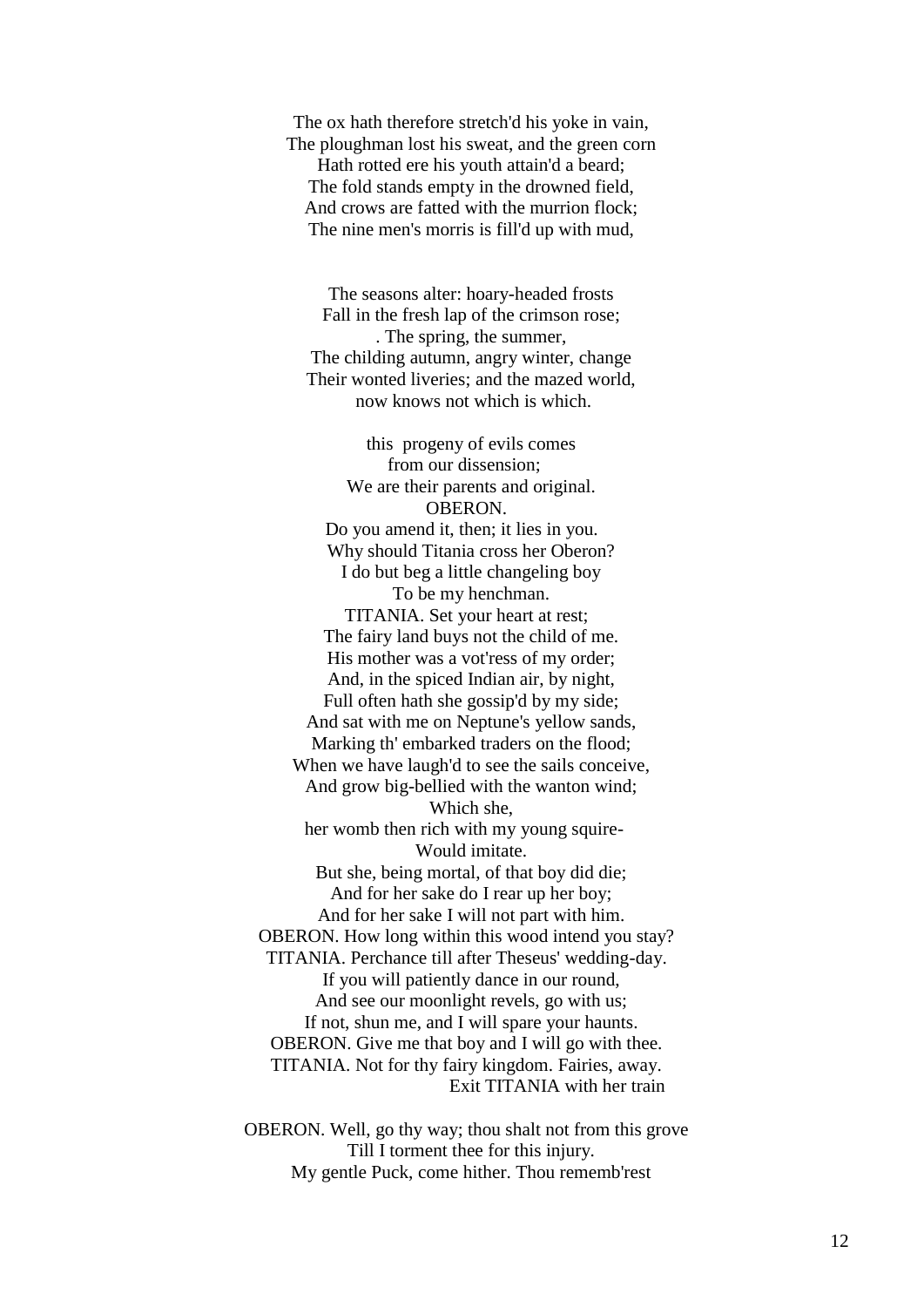Since once I sat upon a promontory, And heard a mermaid on a dolphin's back Uttering such dulcet and harmonious breath That the rude sea grew civil at her song, PUCK.

# I remember.

# OBERON.

That very time I saw, but thou couldst not, Flying between the cold moon and the earth Cupid, all arm'd; a certain aim he took At a fair vestal, throned by the west, And loos'd his love-shaft smartly from his bow, As it should pierce a hundred thousand hearts; But I might see young Cupid's fiery shaft Quench'd in the chaste beams of the wat'ry moon; And the imperial vot'ress passed on, In maiden meditation, fancy-free.

 Yet mark'd I where the bolt of Cupid fell. It fell upon a little western flower, Before milk-white, now purple with love's wound, And maidens call it Love-in-idleness.

 Fetch me that flow'r, the herb I showed thee once. The juice of it on sleeping eyelids laid Will make or man or woman madly dote Upon the next live creature that it sees.

 Fetch me this herb, and be thou here again Ere the leviathan can swim a league. PUCK. I'll put a girdle round about the earth In forty minutes. Exit PUCK OBERON. Having once this juice, I'll watch Titania when she is asleep, And drop the liquor of it in her eyes;

 The next thing then she waking looks upon, Be it on lion, bear, or wolf, or bull, On meddling monkey, or on busy ape, She shall pursue it with the soul of love. And ere I take this charm from off her sight, I'll make her render up her page to me.

 But who comes here? I am invisible; And I will overhear their conference.

Enter DEMETRIUS, HELENA following him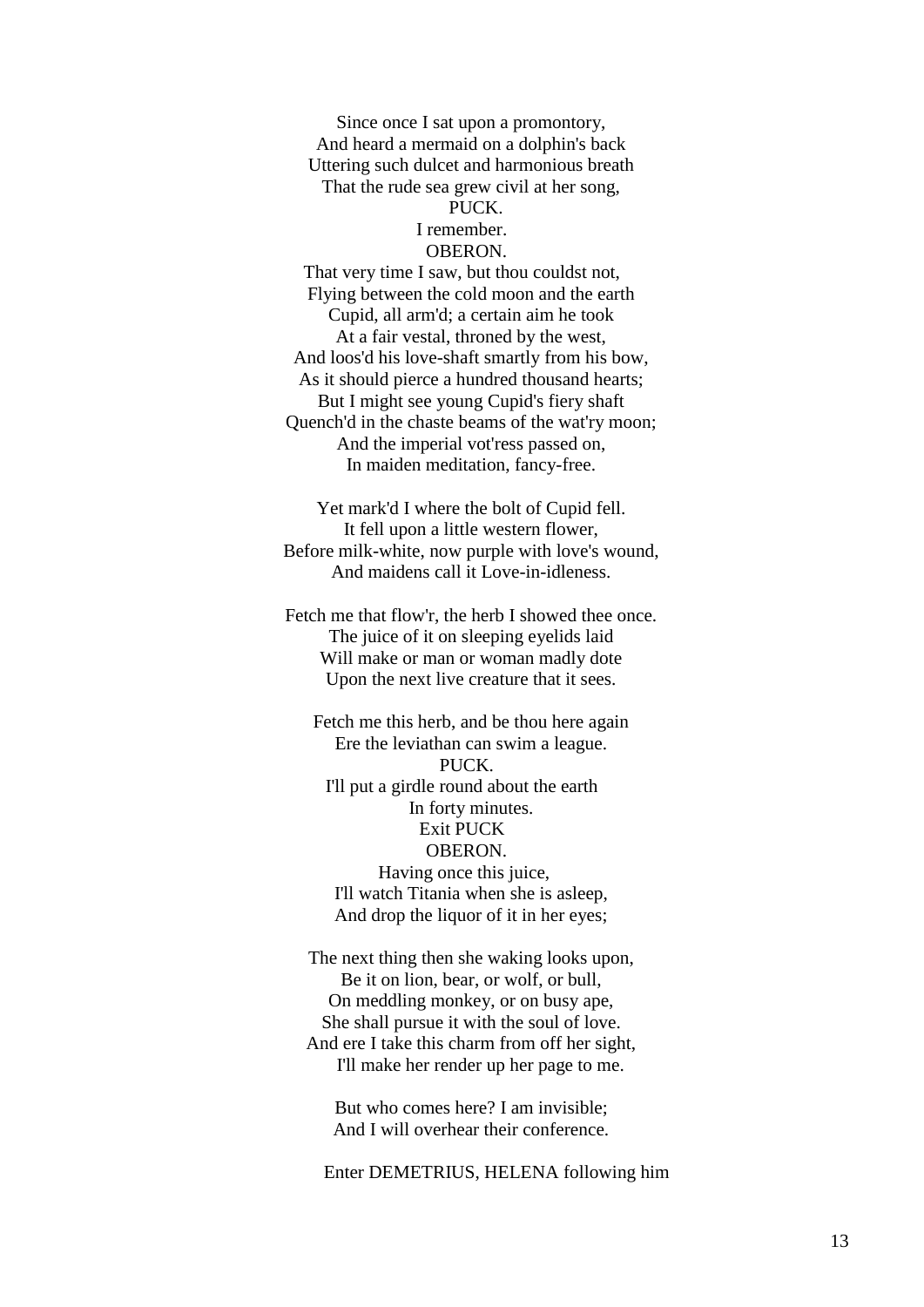DEMETRIUS. I love thee not, therefore pursue me not. Where is Lysander and fair Hermia? The one I'll slay, the other slayeth me. Thou told'st me they were stol'n unto this wood, And here am I, and wood within this wood, Because I cannot meet my Hermia. Hence, get thee gone, and follow me no more. HELENA. You draw me, you hard-hearted adamant; But yet you draw not iron, for my heart Is true as steel. Leave you your power to draw, And I shall have no power to follow you. DEMETRIUS. Do I entice you? Do I speak you fair? Or, rather, do I not in plainest truth Tell you I do not nor I cannot love you? HELENA. And even for that do I love you the more. I am your spaniel; and, Demetrius, The more you beat me, I will fawn on you. Use me but as your spaniel, spurn me, strike me, Neglect me, lose me; only give me leave, Unworthy as I am, to follow you. What worser place can I beg in your love, And yet a place of high respect with me, Than to be used as you use your dog? DEMETRIUS. Tempt not too much the hatred of my spirit; For I am sick when I do look on thee. HELENA. And I am sick when I look not on you. DEMETRIUS. You do impeach your modesty too much To leave the city and commit yourself Into the hands of one that loves you not; To trust the opportunity of night, And the ill counsel of a desert place, With the rich worth of your virginity. HELENA. Your virtue is my privilege for that: It is not night when I do see your face, Therefore I think I am not in the night; Nor doth this wood lack worlds of company, For you, in my respect, are all the world. Then how can it be said I am alone When all the world is here to look on me? DEMETRIUS. I'll run from thee and hide me in the brakes, And leave thee to the mercy of wild beasts. HELENA. The wildest hath not such a heart as you. Run when you will; the story shall be chang'd: Apollo flies, and Daphne holds the chase; The dove pursues the griffin; the mild hind Makes speed to catch the tiger- bootless speed, When cowardice pursues and valour flies. DEMETRIUS. I will not stay thy questions; let me go; Or, if thou follow me, do not believe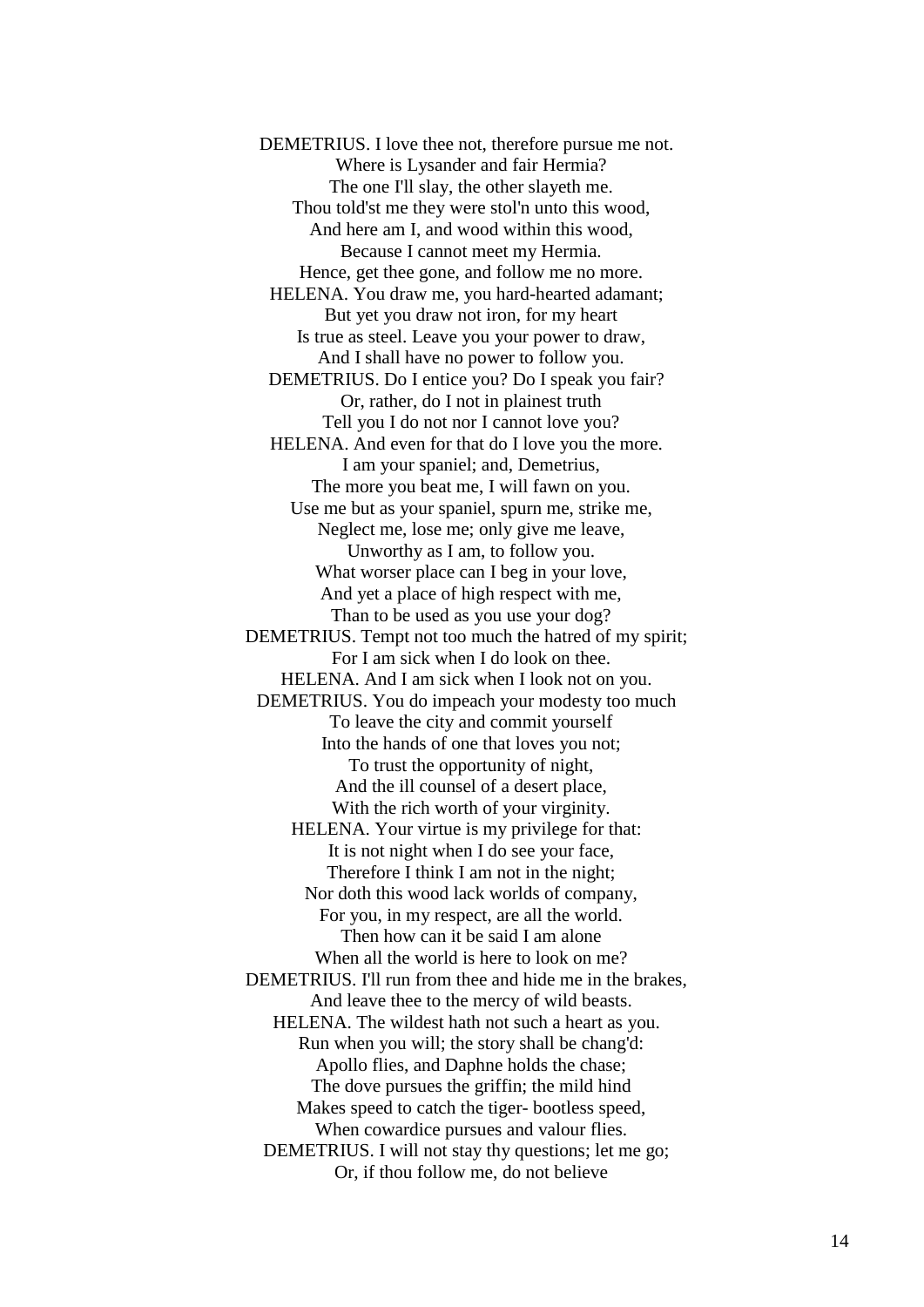But I shall do thee mischief in the wood. HELENA. Ay, in the temple, in the town, the field, You do me mischief. Fie, Demetrius! Your wrongs do set a scandal on my sex. We cannot fight for love as men may do; We should be woo'd, and were not made to woo. Exit DEMETRIUS I'll follow thee, and make a heaven of hell,

To die upon the hand I love so well. Exit HELENA OBERON. Fare thee well, nymph; ere he do leave this grove, Thou shalt fly him, and he shall seek thy love.

### Re-enter PUCK

 Hast thou the flower there? Welcome, wanderer. PUCK. Ay, there it is. OBERON. I pray thee give it me. I know a bank where the wild thyme blows, Where oxlips and the nodding violet grows, Quite over-canopied with luscious woodbine, With sweet musk-roses, and with eglantine; There sleeps Titania sometime of the night, Lull'd in these flowers with dances and delight; And there the snake throws her enamell'd skin, Weed wide enough to wrap a fairy in; And with the juice of this I'll streak her eyes, And make her full of hateful fantasies.

 Take thou some of it, and seek through this grove: A sweet Athenian lady is in love With a disdainful youth; anoint his eyes; But do it when the next thing he espies May be the lady.

> Thou shalt know the man By the Athenian garments he hath on.

 And look thou meet me ere the first cock crow. PUCK. Fear not, my lord; your servant shall do so. Exeunt

# SCENE II. Another part of the wood

# Enter TITANIA, with her train

# TITANIA.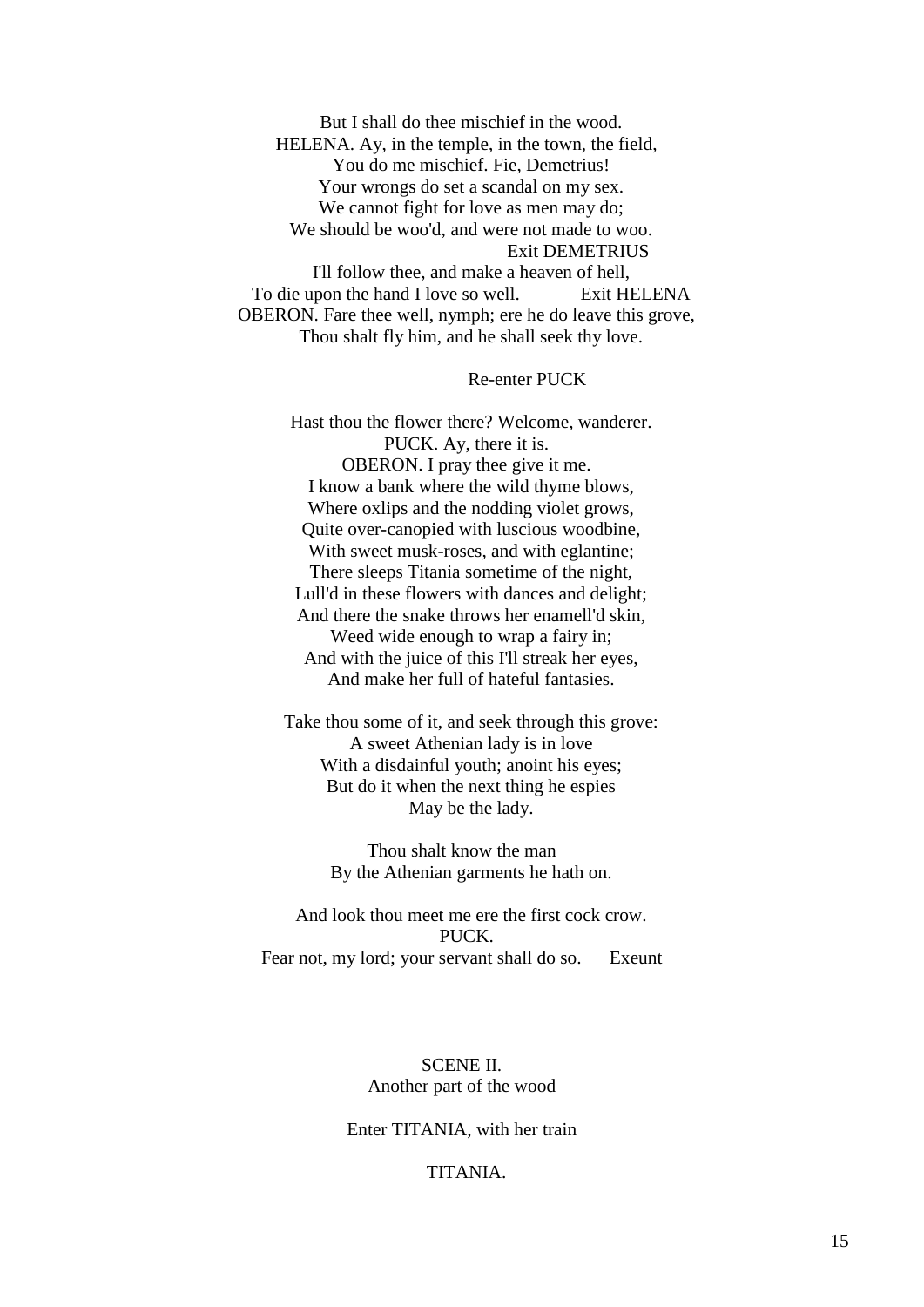Come now, a roundel and a fairy song; Then, for the third part of a minute, hence: Some to kill cankers in the musk-rose buds; Some war with rere-mice for their leathern wings, To make my small elves coats;

> Sing me now asleep; and let me rest.

# FIRST FAIRY.

You spotted snakes with double tongue, Thorny hedgehogs, be not seen; Newts and blind-worms, do no wrong, Come not near our fairy Queen. CHORUS. Philomel with melody Sing in our sweet lullaby. Lulla, lulla, lullaby; lulla, lulla, lullaby. Never harm Nor spell nor charm Come our lovely lady nigh. So good night, with lullaby. SECOND FAIRY. Weaving spiders, come not here; Hence, you long-legg'd spinners, hence. Beetles black, approach not near; Worm nor snail do no offence. CHORUS. Philomel with melody, etc. [TITANIA sleeps] Exeunt FAIRIES

Enter OBERON and squeezes the flower on TITANIA'S eyelids

 OBERON. What thou seest when thou dost wake, Do it for thy true-love take; Love and languish for his sake. Be it ounce, or cat, or bear, Pard, or boar with bristled hair, In thy eye that shall appear When thou wak'st, it is thy dear. Wake when some vile thing is near. Exit

# Enter LYSANDER and HERMIA

#### LYSANDER.

Fair love, you faint with wand'ring in the wood; And, to speak troth, I have forgot our way; We'll rest us, Hermia, if you think it good,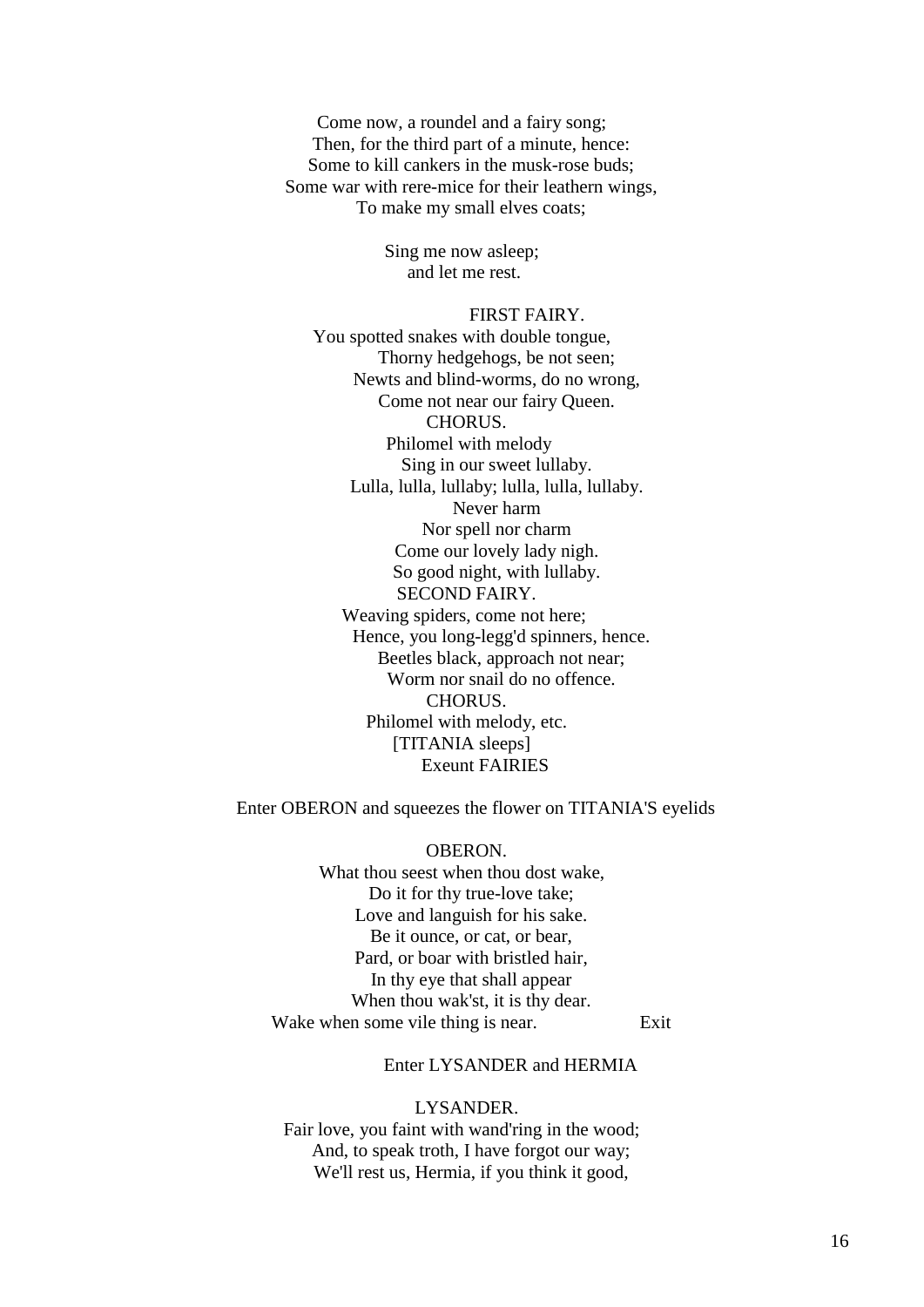And tarry for the comfort of the day. HERMIA. Be it so, Lysander: find you out a bed, For I upon this bank will rest my head. LYSANDER. One turf shall serve as pillow for us both; One heart, one bed, two bosoms, and one troth. HERMIA. Nay, good Lysander; for my sake, my dear, Lie further off yet; do not lie so near. LYSANDER. O, take the sense, sweet, of my innocence! Love takes the meaning in love's conference. I mean that my heart unto yours is knit, So that but one heart we can make of it; Two bosoms interchained with an oath, So then two bosoms and a single troth. Then by your side no bed-room me deny, For lying so, Hermia, I do not lie. HERMIA.

Lysander riddles very prettily. Now much beshrew my manners and my pride, If Hermia meant to say Lysander lied! But, gentle friend, for love and courtesy Lie further off, in human modesty; Such separation as may well be said Becomes a virtuous bachelor and a maid, So far be distant; and good night, sweet friend. Thy love ne'er alter till thy sweet life end! LYSANDER. Amen, amen, to that fair prayer say I; And then end life when I end loyalty! Here is my bed; sleep give thee all his rest!

HERMIA.

With half that wish the wisher's eyes be press'd! [They sleep]

### Enter PUCK

 PUCK. Through the forest have I gone, But Athenian found I none

> Night and silence- Who is here? Weeds of Athens he doth wear:

 And here the maiden, sleeping sound, On the dank and dirty ground. Pretty soul! she durst not lie Near this lack-love, this kill-courtesy. Churl, upon thy eyes I throw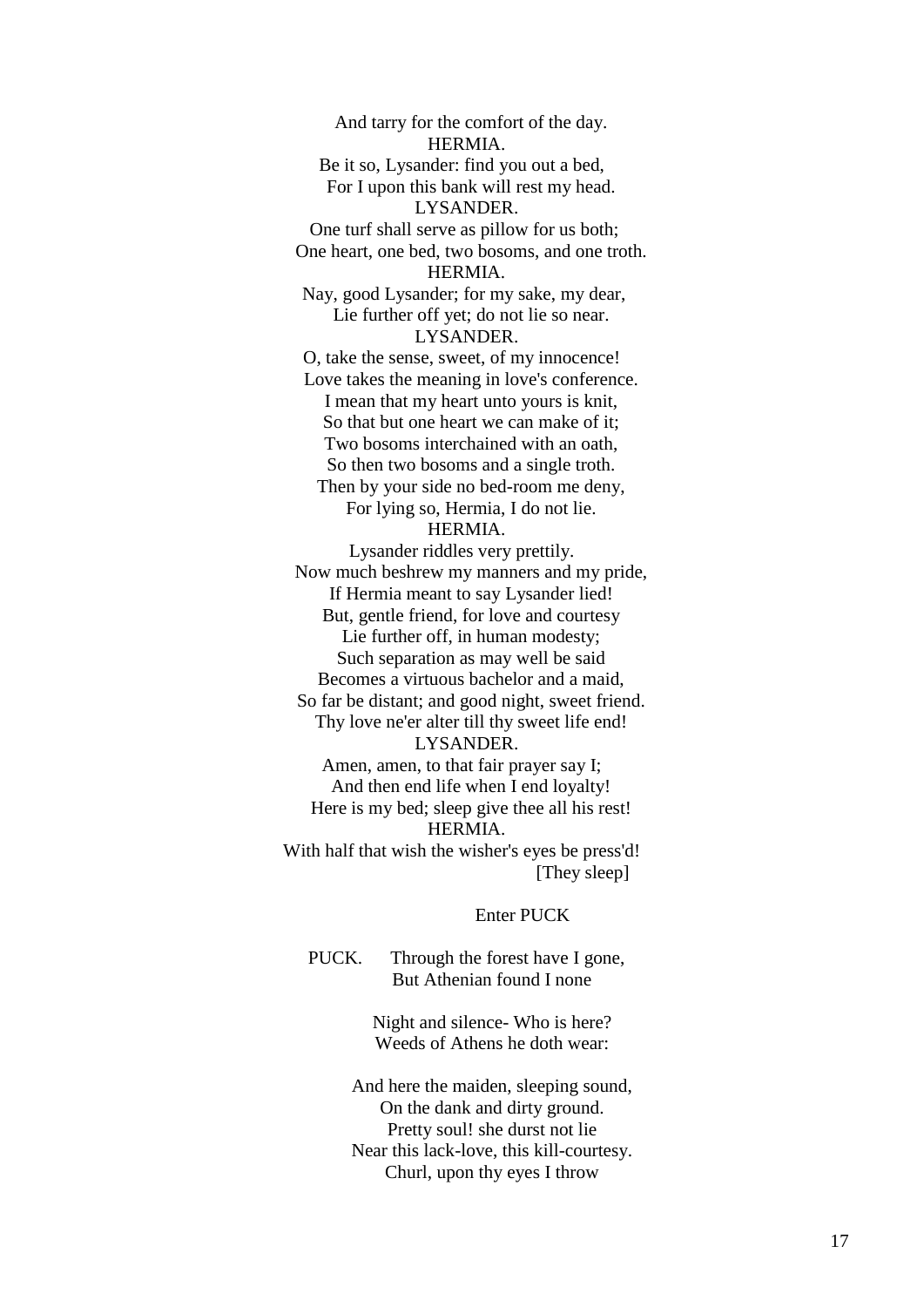# All the power this charm doth owe: Exit

#### Enter DEMETRIUS and HELENA, running

 HELENA. Stay, though thou kill me, sweet Demetrius. DEMETRIUS. I charge thee, hence, and do not haunt me thus. HELENA. O, wilt thou darkling leave me? Do not so. DEMETRIUS. Stay on thy peril; I alone will go. Exit HELENA. O, I am out of breath in this fond chase! The more my prayer, the lesser is my grace.

 Happy is Hermia, wheresoe'er she lies, For she hath blessed and attractive eyes. How came her eyes so bright? Not with salt tears; If so, my eyes are oft'ner wash'd than hers. No, no, I am as ugly as a bear, For beasts that meet me run away for fear;

> Therefore no marvel though Demetrius Do, as a monster, fly my presence thus.

 But who is here? Lysander! on the ground! Dead, or asleep? Lysander, if you live, good sir, awake. LYSANDER. [Waking] And run through fire I will for thy sweet sake. Transparent Helena! Nature shows art, That through thy bosom makes me see thy heart. Not Hermia but Helena I love: HELENA. Wherefore was I to this keen mockery born? When at your hands did I deserve this scorn? Is't not enough, is't not enough, young man, That I did never, no, nor never can, Deserve a sweet look from Demetrius' eye, But you must flout my insufficiency? Good troth, you do me wrong, good sooth, you do, In such disdainful manner me to woo. But fare you well; perforce I must confess I thought you lord of more true gentleness. O, that a lady of one man refus'd Should of another therefore be abus'd! Exit LYSANDER.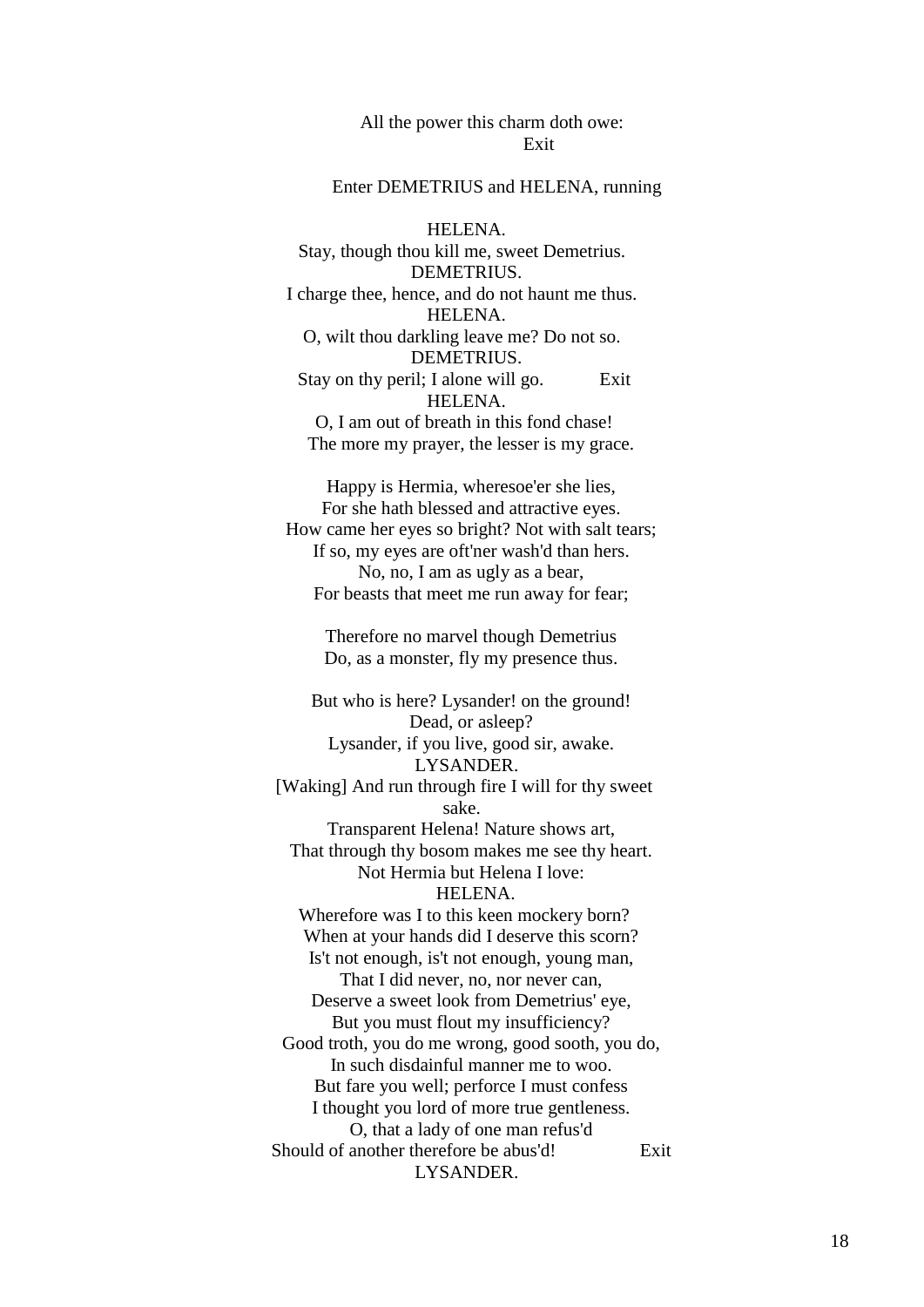She sees not Hermia. Hermia, sleep thou there; And never mayst thou come Lysander near!

 And, all my powers, address your love and might To honour Helen, and to be her knight! Exit

#### HERMIA.

[Starting] Help me, Lysander, help me; do thy best To pluck this crawling serpent from my breast. Ay me, for pity! What a dream was here! Lysander, look how I do quake with fear. Methought a serpent eat my heart away, And you sat smiling at his cruel prey. Lysander! Lysander! lord!

Alack, where are you?

 No? Then I well perceive you are not nigh. Either death or you I'll find immediately. Exit

# ACT III. SCENE I. The wood. TITANIA lying asleep

#### Enter QUINCE, SNUG, BOTTOM, FLUTE, SNOUT, and STARVELING

#### BOTTOM.

Are we all met? QUINCE. Pat, pat; and here's a marvellous convenient place for our rehearsal. This green plot shall be our stage, this hawthorn brake our tiring-house; and we will do it in action, as we will do it before the Duke. BOTTOM. Peter Quince! QUINCE. What sayest thou, bully Bottom? BOTTOM. There are things in this comedy of Pyramus and Thisby that will never please. First, Pyramus must draw a sword to kill himself; which the ladies cannot abide. How answer you that? SNOUT. By'r lakin, a parlous fear. STARVELING. I believe we must leave the killing out, when all is done. BOTTOM. Not a whit; I have a device to make all well. Write me a

prologue; and let the prologue seem to say we will do no harm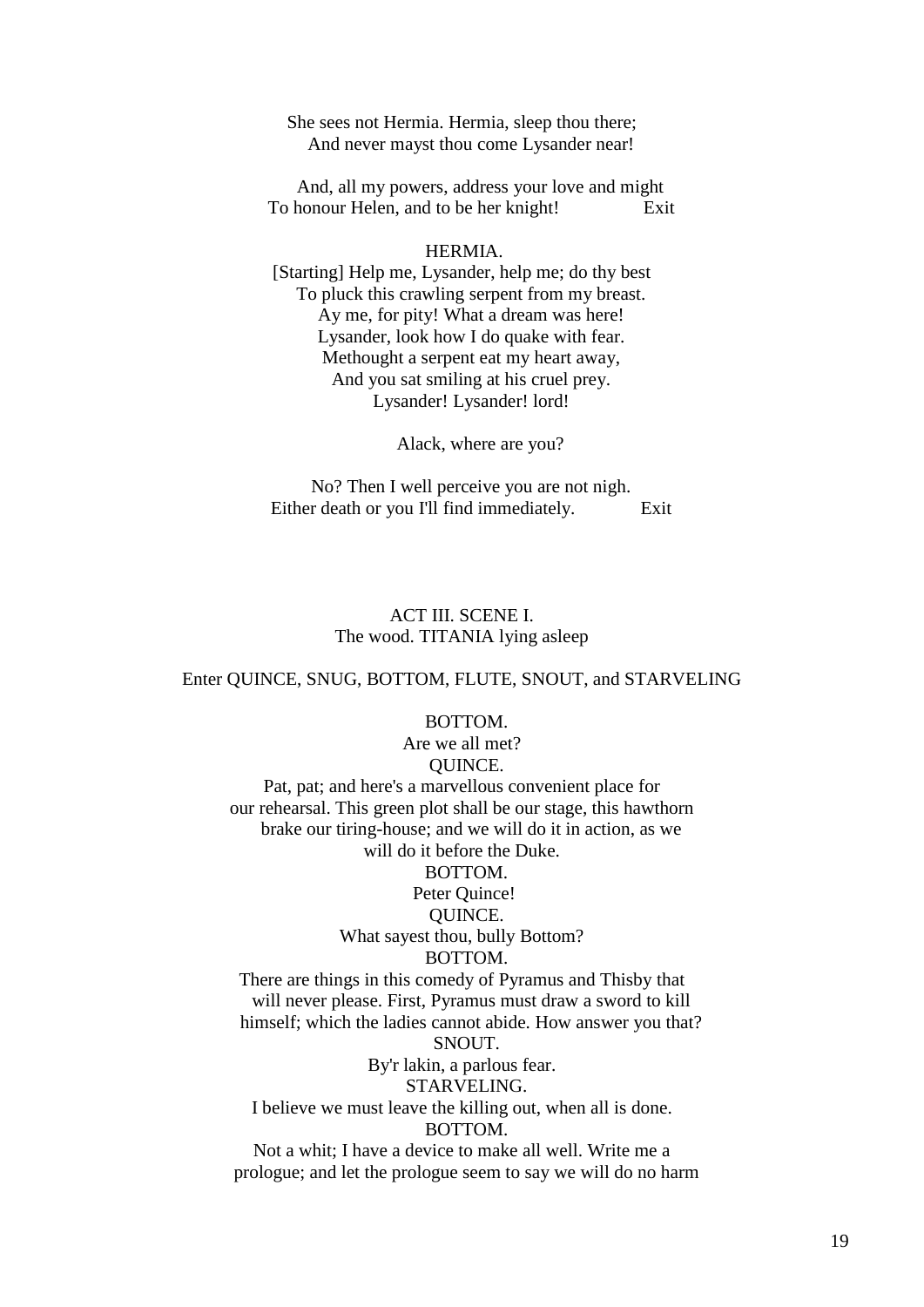with our swords, and that Pyramus is not kill'd indeed; and for the more better assurance, tell them that I Pyramus am not Pyramus but Bottom the weaver. This will put them out of fear.

QUINCE.

Well, we will have such a prologue; and it shall be written in eight and six.

# SNOUT.

Will not the ladies be afeard of the lion?

# STARVELING.

I fear it, I promise you.

# BOTTOM.

Masters, you ought to consider with yourself to bring in- God shield us!- a lion among ladies is a most dreadful thing; for there is not a more fearful wild-fowl than your lion living; and we ought to look to't.

SNOUT.

Therefore another prologue must tell he is not a lion. BOTTOM.

Nay, you must name his name, and half his face must be seen through the lion's neck; and he himself must speak through, saying thus, or to the same defect: 'Ladies,' or 'Fair ladies, I would wish you' or 'I would request you' or 'I would entreat you not to fear, not to tremble. My life for yours! If you think I come hither as a lion, it were pity of my life. No, I am no such thing; I am a man as other men are.' And there, indeed, let him name his name, and tell them plainly he is Snug the joiner.

# QUINCE.

Well, it shall be so. But there is two hard things- that is, to bring the moonlight into a chamber; for, you know, Pyramus and Thisby meet by moonlight.

SNOUT.

Doth the moon shine that night we play our play? BOTTOM.

A calendar, a calendar! Look in the almanack; find out moonshine, find out moonshine.

# QUINCE.

Yes, it doth shine that night.

# BOTTOM.

Why, then may you leave a casement of the great chamber window, where we play, open; and the moon may shine in at the

# casement.

# QUINCE.

Ay; or else one must come in with a bush of thorns and a lantern, and say he comes to disfigure or to present the person of Moonshine. Then there is another thing: we must have a wall in the great chamber; for Pyramus and Thisby, says the story, did talk through the chink of a wall.

### SNOUT.

You can never bring in a wall. What say you, Bottom? BOTTOM.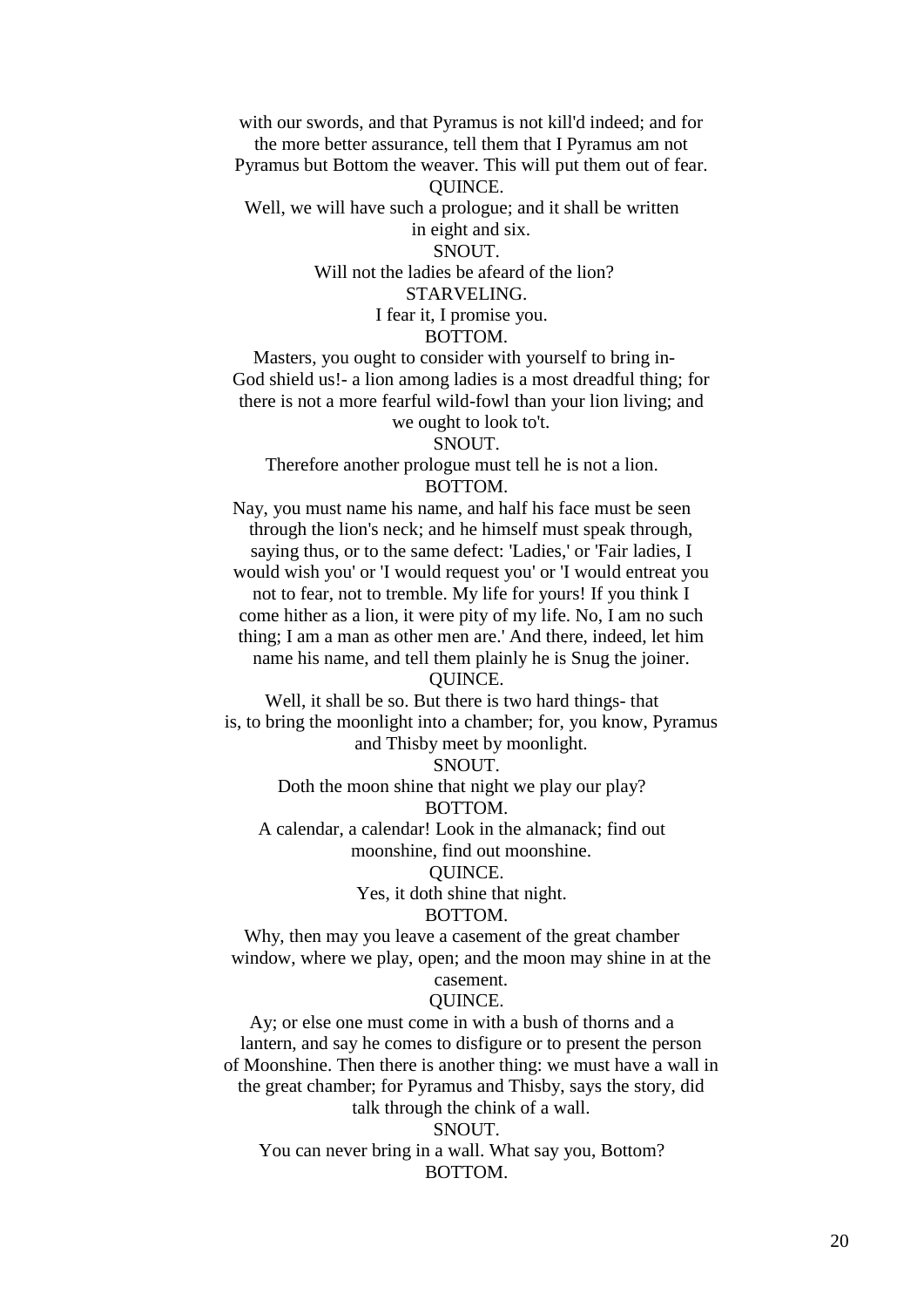Some man or other must present Wall; and let him have some plaster, or some loam, or some rough-cast about him, to signify wall; and let him hold his fingers thus, and through that cranny

shall Pyramus and Thisby whisper.

# QUINCE.

If that may be, then all is well. Come, sit down, every mother's son, and rehearse your parts. Pyramus, you begin; when you have spoken your speech, enter into that brake; and so every one according to his cue.

# Enter PUCK behind

#### PUCK.

What hempen homespuns have we swagg'ring here, So near the cradle of the Fairy Queen? What, a play toward! I'll be an auditor; An actor too perhaps, if I see cause. QUINCE. Speak, Pyramus. Thisby, stand forth. BOTTOM.

Thisby, the flowers of odious savours sweet- QUINCE.

# 'Odious'- odorous!

#### BOTTOM.

-odours savours sweet; So hath thy breath, my dearest Thisby dear. But hark, a voice! Stay thou but here awhile, And by and by I will to thee appear. [Exit Puck following] FLUTE. Must I speak now? QUINCE. Ay, marry, must you; for you must understand he goes but to see a noise that he heard, and is to come again. FLUTE. Most radiant Pyramus, most lily-white of hue, Of colour like the red rose on triumphant brier, Most brisky juvenal, and eke most lovely Jew, As true as truest horse, that would never tire, I'll meet thee, Pyramus, at Ninny's tomb. QUINCE. 'Ninus' tomb,' man! Why, you must not speak that yet; that you answer to Pyramus. You speak all your part at once, cues, and all. Pyramus enter: your cue is past; it is 'never tire.' FLUTE. O- As true as truest horse, that yet would never tire.

Re-enter PUCK, and BOTTOM with an ass's head

## BOTTOM.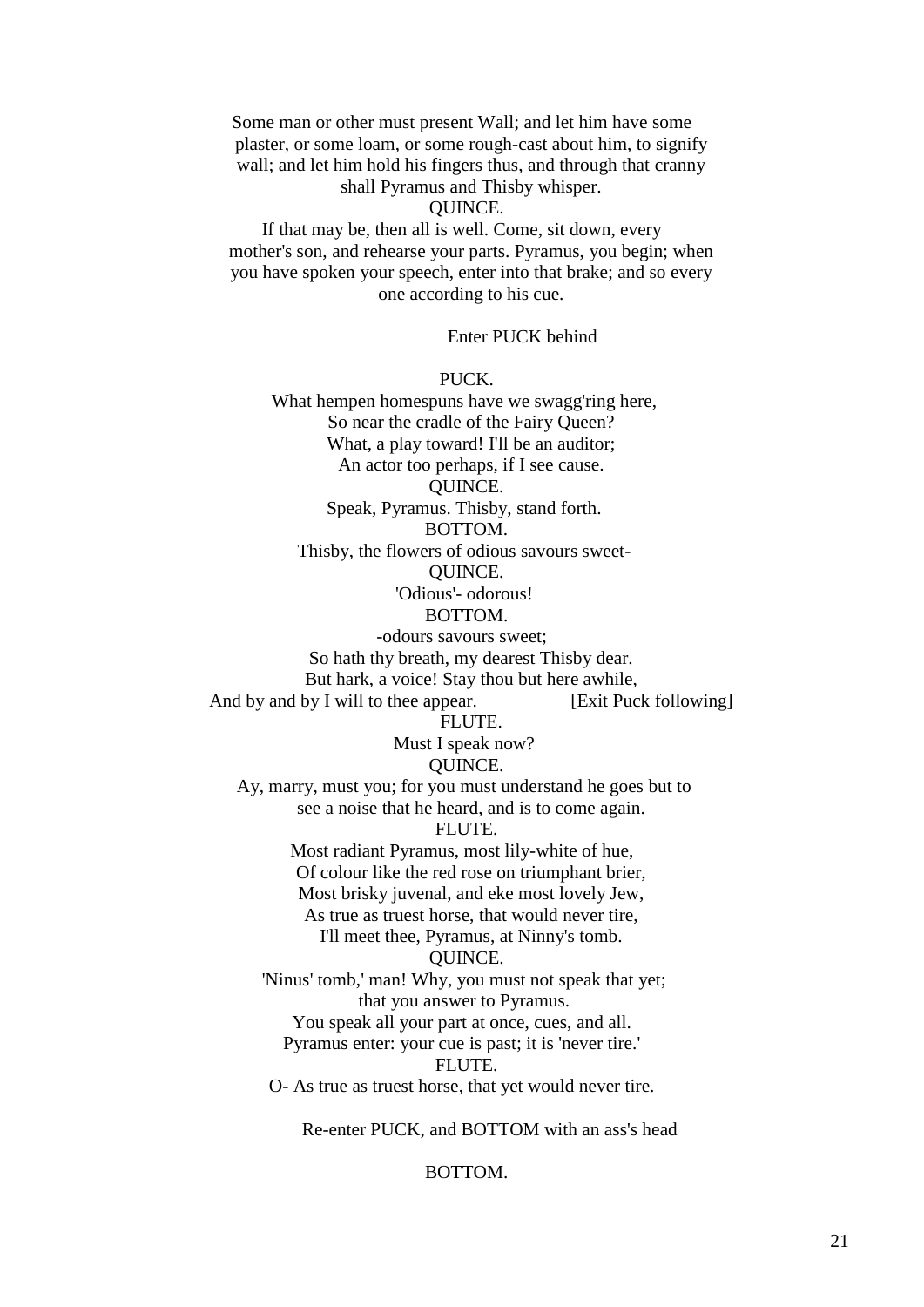If I were fair, Thisby, I were only thine. QUINCE. O monstrous! O strange! We are haunted. Pray, masters! fly, masters! Help! [Exeunt all but BOTTOM and PUCK] PUCK. I'll follow you; I'll lead you about a round, Through bog, through bush, through brake, through brier; Sometime a horse I'll be, sometime a hound, A hog, a headless bear, sometime a fire; [ Exit] BOTTOM. Why do they run away? This is a knavery of them to make me afeard. [Re-enter SNOUT] SNOUT. O Bottom, thou art chang'd! What do I see on thee? [ Exit SNOUT]

Re-enter QUINCE

 QUINCE. Bless thee, Bottom, bless thee! Thou art translated. Exit BOTTOM. I see their knavery: this is to make an ass of me; to fright me, if they could. But I will not stir from this place, do what they can; I will walk up and down here, and will sing, that they shall hear I am not afraid. [Sings]

> The ousel cock, so black of hue, With orange-tawny bill, The throstle with his note so true, The wren with little quill.

 TITANIA. What angel wakes me from my flow'ry bed? BOTTOM. [Sings] The finch, the sparrow, and the lark, The plain-song cuckoo grey, Whose note full many a man doth mark, And dares not answer nay for, indeed, who would set his wit to so foolish a bird? Who would give a bird the lie, though he cry 'cuckoo' never so? TITANIA. I pray thee, gentle mortal, sing again. Mine ear is much enamoured of thy note;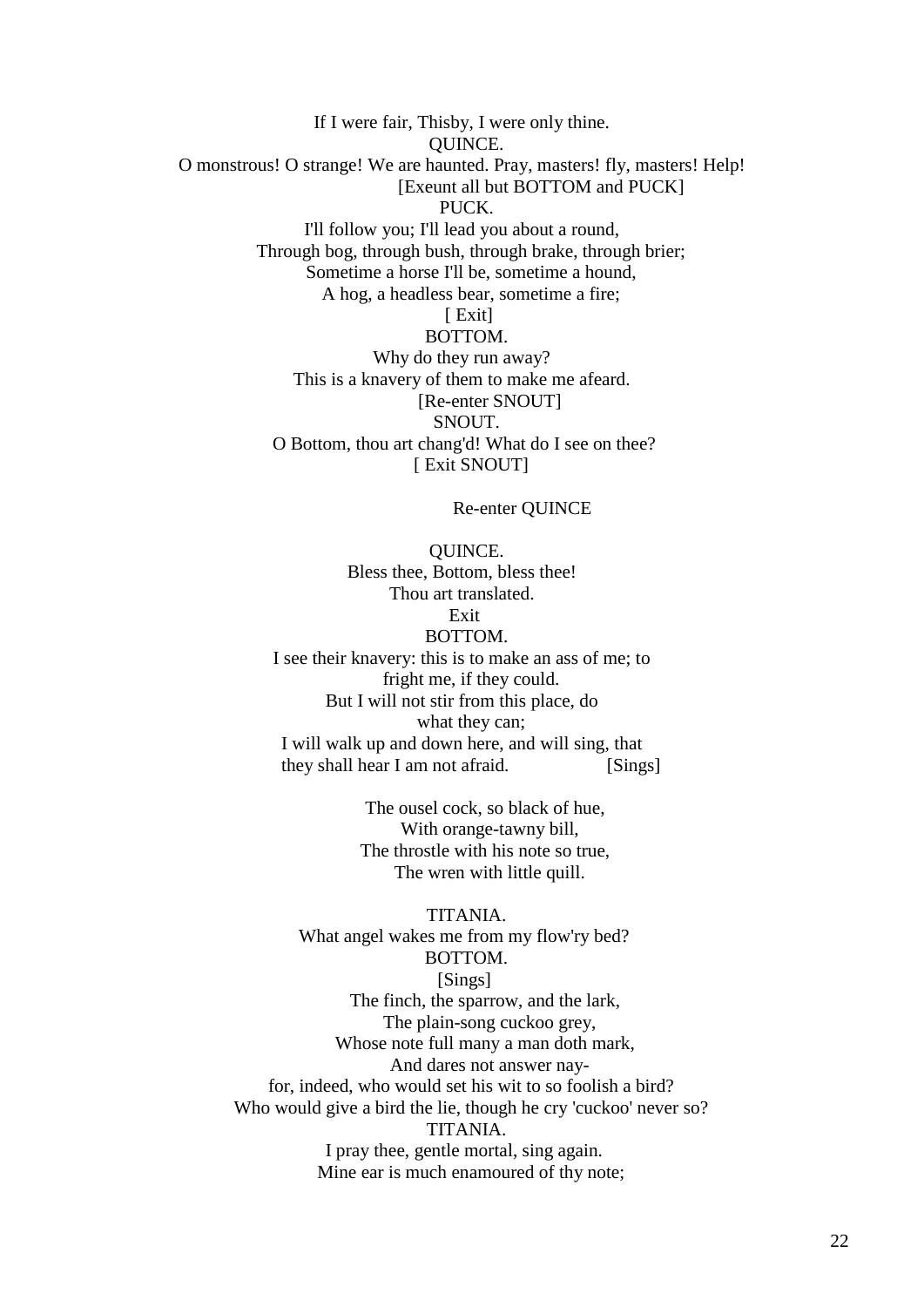So is mine eye enthralled to thy shape; And thy fair virtue's force perforce doth move me, On the first view, to say, to swear, I love thee. BOTTOM. Methinks, mistress, you should have little reason for that. And yet, to say the truth, reason and love keep little company together now-a-days. The more the pity that some honest neighbours will not make them friends. TITANIA. Thou art as wise as thou art beautiful. BOTTOM. Not so, neither; but if I had wit enough to get out of this wood, I have enough to serve mine own turn. TITANIA. Out of this wood do not desire to go; Thou shalt remain here whether thou wilt or no. I am a spirit of no common rate; The summer still doth tend upon my state; And I do love thee; therefore, go with me. I'll give thee fairies to attend on thee; And they shall fetch thee jewels from the deep, And sing, while thou on pressed flowers dost sleep; And I will purge thy mortal grossness so That thou shalt like an airy spirit go. Peaseblossom! Cobweb! Moth! and Mustardseed!

# Enter PEASEBLOSSOM, COBWEB, MOTH, and MUSTARDSEED

 PEASEBLOSSOM. Ready. COBWEB. And I. MOTH. And I. MUSTARDSEED. And I. ALL. Where shall we go? TITANIA. Be kind and courteous to this gentleman;

 Hop in his walks and gambol in his eyes; Feed him with apricocks and dewberries, With purple grapes, green figs, and mulberries;

 The honey bags steal from the humble-bees, And for night-tapers crop their waxen thighs, And light them at the fiery glow-worm's eyes, To have my love to bed and to arise;

And pluck the wings from painted butterflies,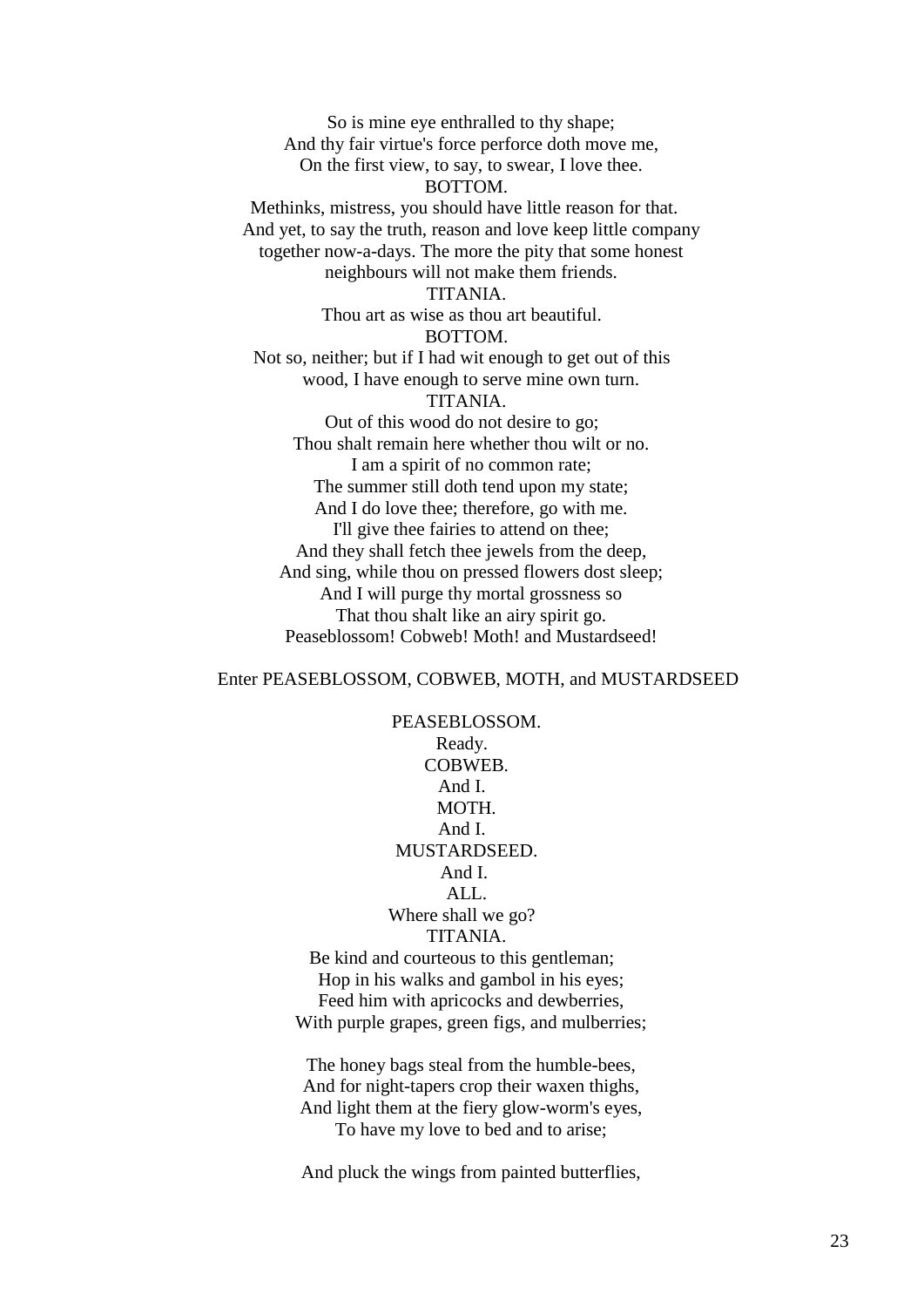To fan the moonbeams from his sleeping eyes.

 Nod to him, elves, and do him courtesies. PEASEBLOSSOM. Hail, mortal! COBWEB. Hail! MOTH. Hail! MUSTARDSEED. Hail! BOTTOM. I cry your worships mercy, heartily; I beseech your worship's name. COBWEB. Cobweb. BOTTOM. I shall desire you of more acquaintance, good Master Cobweb. If I cut my finger, I shall make bold with you. Your

 name, honest gentleman? PEASEBLOSSOM.

Peaseblossom.

# BOTTOM.

I pray you, commend me to Mistress Squash, your mother, and to Master Peascod, your father. Good Master Peaseblossom, I shall desire you of more acquaintance too. Your name, I beseech you, sir? MUSTARDSEED.

Mustardseed.

### BOTTOM.

Good Master Mustardseed, I know your patience well. That same cowardly giant-like ox-beef hath devour'd many a gentleman of your house. I promise you your kindred hath made my eyes water ere now. I desire you of more acquaintance, good Master Mustardseed.

TITANIA.

Come, wait upon him; lead him to my bower.

 The moon, methinks, looks with a wat'ry eye; And when she weeps, weeps every little flower; Lamenting some enforced chastity.

Tie up my love's tongue, bring him silently. Exeunt

# SCENE II. Another part of the wood

# Enter OBERON

# OBERON.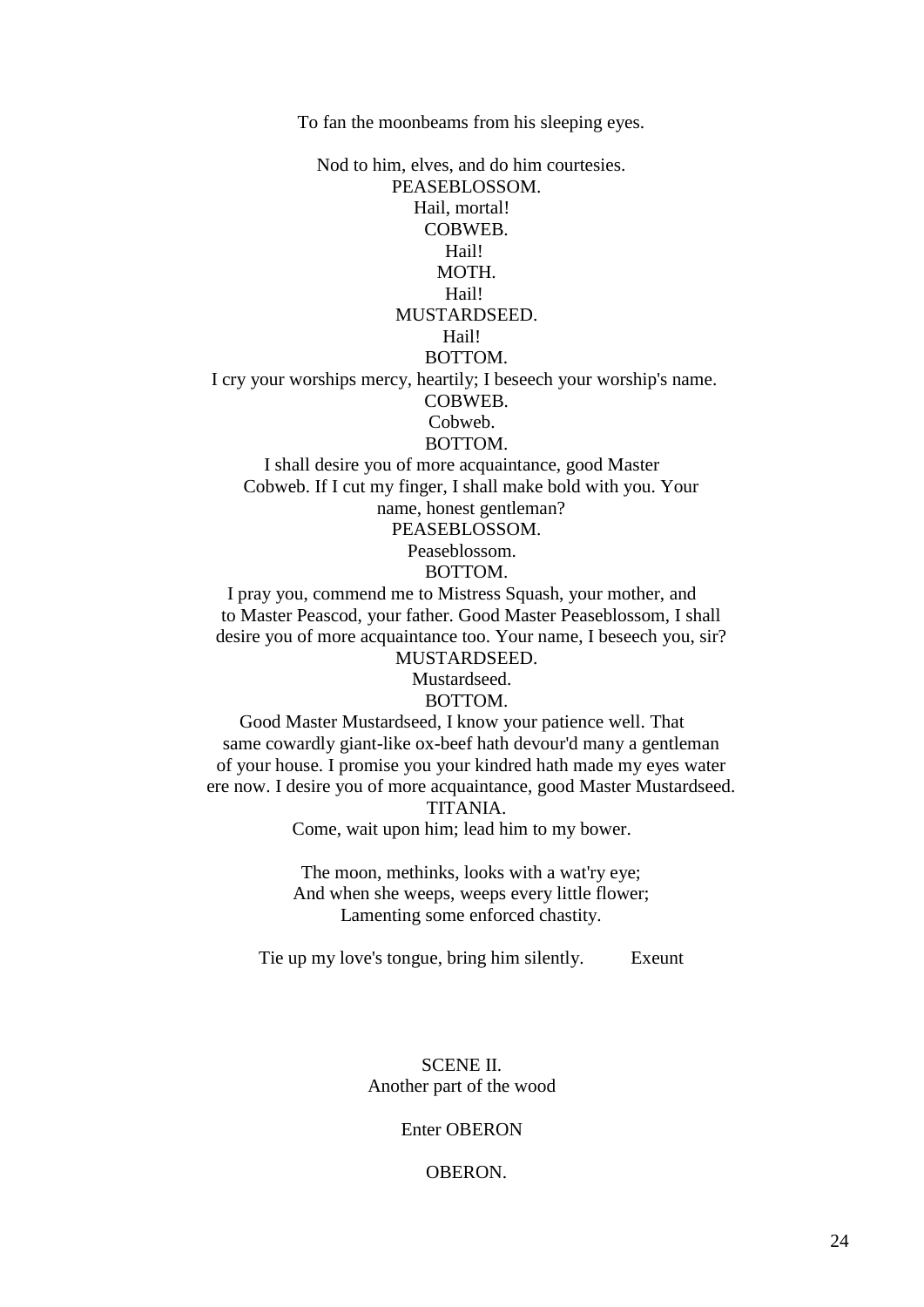I wonder if Titania be awak'd; Then, what it was that next came in her eye, Which she must dote on in extremity.

#### Enter PUCK

 Here comes my messenger. How now, mad spirit! What night-rule now about this haunted grove? PUCK. My mistress with a monster is in love. Near to her close and consecrated bower, While she was in her dull and sleeping hour, A crew of patches, rude mechanicals, That work for bread upon Athenian stalls, Were met together to rehearse a play Intended for great Theseus' nuptial day. The shallowest thickskin of that barren sort, Who Pyramus presented, in their sport Forsook his scene and ent'red in a brake; When I did him at this advantage take, An ass's nole I fixed on his head. Anon his Thisby must be answered, And forth my mimic comes. When they him spy, As wild geese that the creeping fowler eye, Or russet-pated choughs, many in sort, Rising and cawing at the gun's report, Sever themselves and madly sweep the sky, So at his sight away his fellows fly; And at our stamp here, o'er and o'er one falls; He murder cries, and help from Athens calls. Their sense thus weak, lost with their fears thus strong, Made senseless things begin to do them wrong, For briers and thorns at their apparel snatch; Some sleeves, some hats, from yielders all things catch. I led them on in this distracted fear, And left sweet Pyramus translated there; When in that moment, so it came to pass, Titania wak'd, and straightway lov'd an ass. OBERON. This falls out better than I could devise. But hast thou yet latch'd the Athenian's eyes With the love-juice, as I did bid thee do? PUCK. I took him sleeping- that is finish'd too- And the Athenian woman by his side; That, when he wak'd, of force she must be ey'd.

Enter DEMETRIUS and HERMIA

OBERON.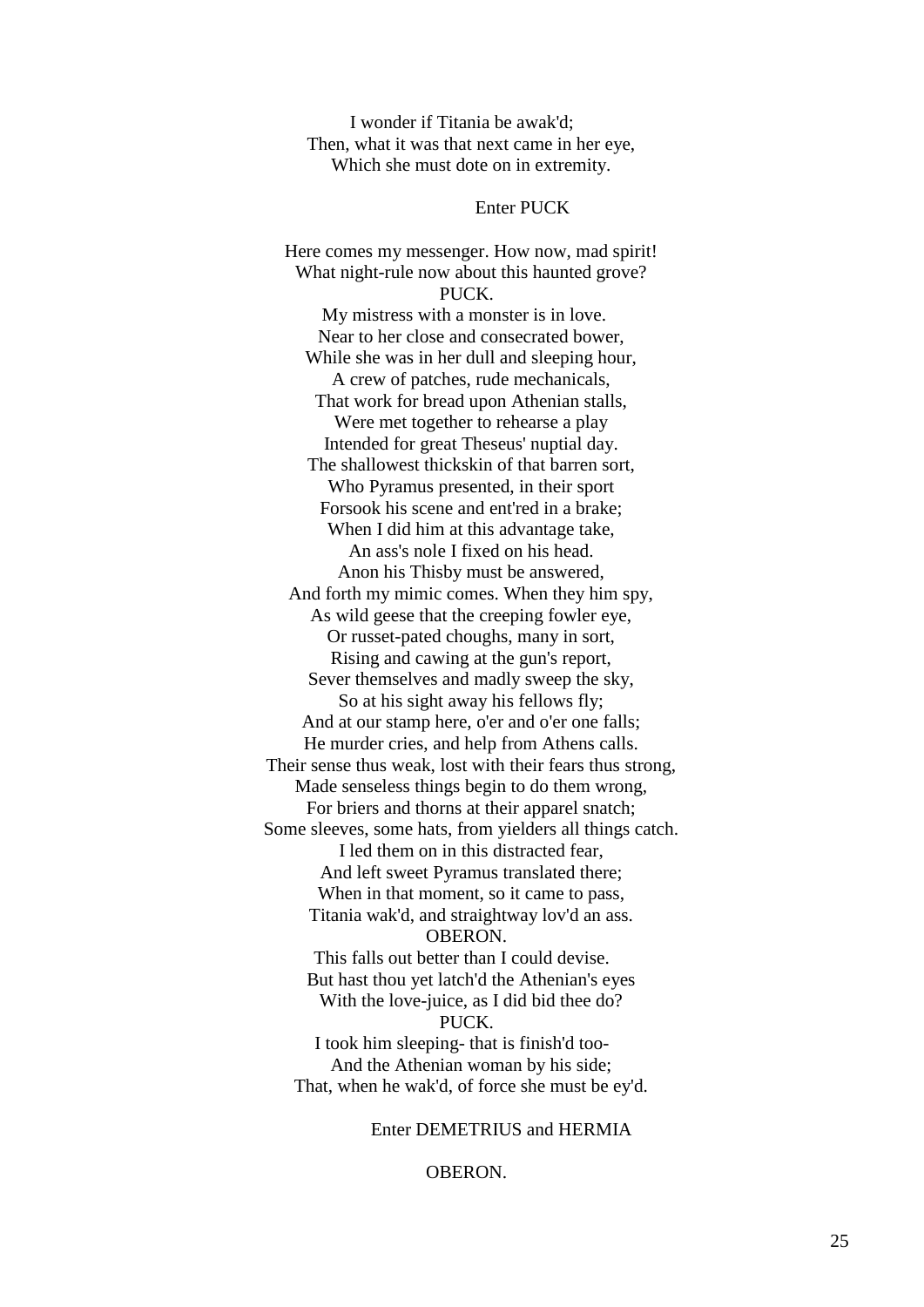Stand close; this is the same Athenian. PUCK. This is the woman, but not this the man.

DEMETRIUS.

O, why rebuke you him that loves you so? Lay breath so bitter on your bitter foe. HERMIA. Now I but chide, but I should use thee worse, For thou, I fear, hast given me cause to curse. If thou hast slain Lysander in his sleep, Being o'er shoes in blood, plunge in the deep, And kill me too. The sun was not so true unto the day As he to me. Would he have stolen away From sleeping Hermia? I'll believe as soon This whole earth may be bor'd, and that the moon May through the centre creep and so displease Her brother's noontide with th' Antipodes. It cannot be but thou hast murd'red him; So should a murderer look- so dead, so grim. DEMETRIUS. So should the murdered look; and so should I, Pierc'd through the heart with your stern cruelty; Yet you, the murderer, look as bright, as clear, As yonder Venus in her glimmering sphere. HERMIA. What's this to my Lysander? Where is he? Ah, good Demetrius, wilt thou give him me? DEMETRIUS. I had rather give his carcass to my hounds. HERMIA. Out, dog! out, cur! Thou driv'st me past the bounds Of maiden's patience. Hast thou slain him, then? Henceforth be never numb'red among men! O, once tell true; tell true, even for my sake! Durst thou have look'd upon him being awake, And hast thou kill'd him sleeping? O brave touch! Could not a worm, an adder, do so much? An adder did it; for with doubler tongue Than thine, thou serpent, never adder stung. DEMETRIUS. You spend your passion on a mispris'd mood: I am not guilty of Lysander's blood; Nor is he dead, for aught that I can tell. HERMIA. I pray thee, tell me then that he is well. DEMETRIUS. An if I could, what should I get therefore? HERMIA.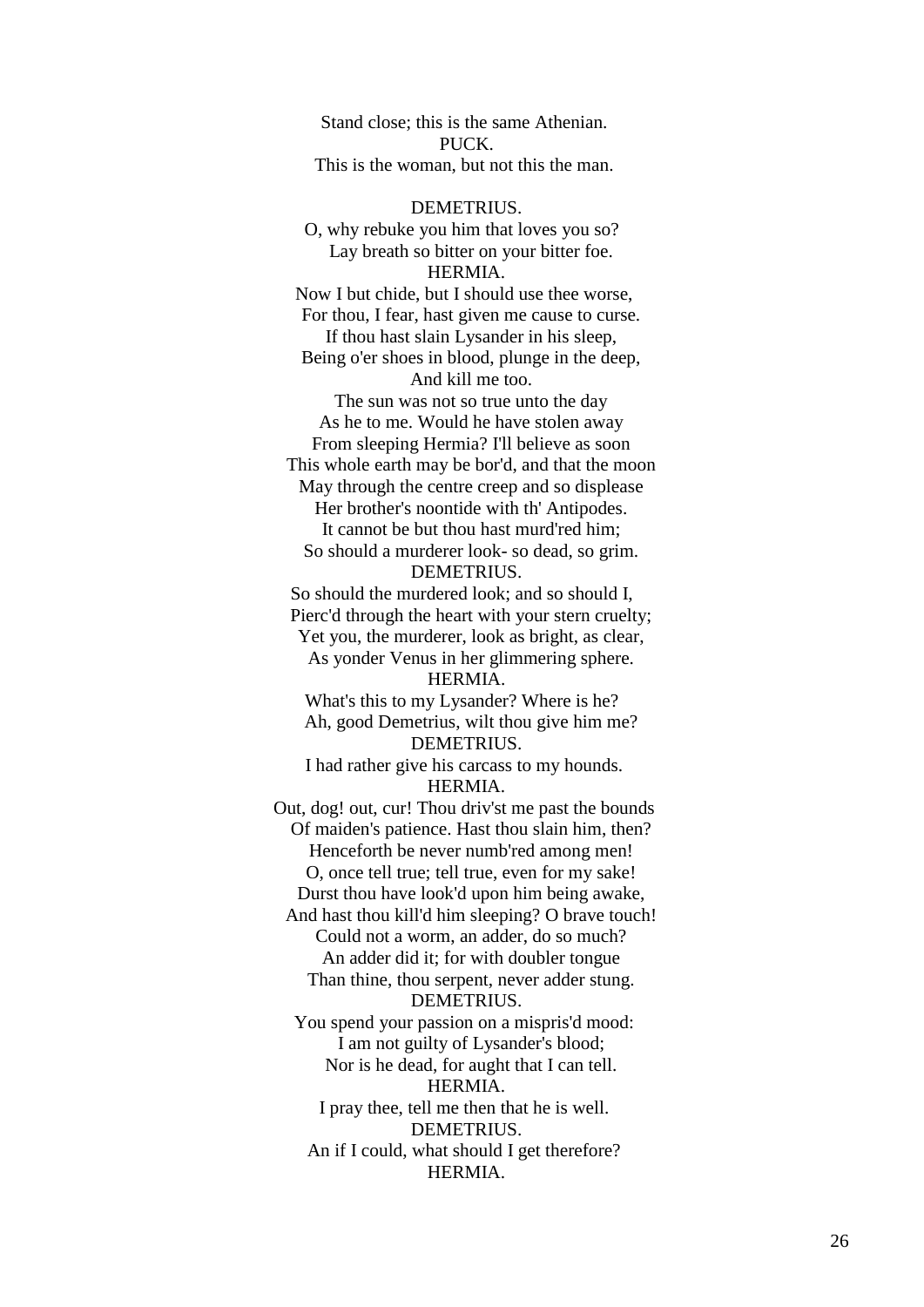A privilege never to see me more. And from thy hated presence part I so; See me no more whether he be dead or no. Exit

# DEMETRIUS.

There is no following her in this fierce vein; Here, therefore, for a while I will remain. So sorrow's heaviness doth heavier grow For debt that bankrupt sleep doth sorrow owe; Which now in some slight measure it will pay, If for his tender here I make some stay. [Lies down]

#### OBERON.

What hast thou done? Thou hast mistaken quite, And laid the love-juice on some true-love's sight. Of thy misprision must perforce ensue Some true love turn'd, and not a false turn'd true. PUCK. Then fate o'er-rules, that, one man holding troth, A million fail, confounding oath on oath. OBERON. About the wood go swifter than the wind, And Helena of Athens look thou find; All fancy-sick she is and pale of cheer, With sighs of love that costs the fresh blood dear. By some illusion see thou bring her here; I'll charm his eyes against she do appear. PUCK. I go, I go; look how I go, Swifter than arrow from the Tartar's bow. Exit OBERON. Flower of this purple dye, Hit with Cupid's archery,

 Sink in apple of his eye. When his love he doth espy, Let her shine as gloriously As the Venus of the sky. When thou wak'st, if she be by, Beg of her for remedy.

Re-enter PUCK

 PUCK. Captain of our fairy band, Helena is here at hand, And the youth mistook by me Pleading for a lover's fee; Shall we their fond pageant see? Lord, what fools these mortals be! OBERON.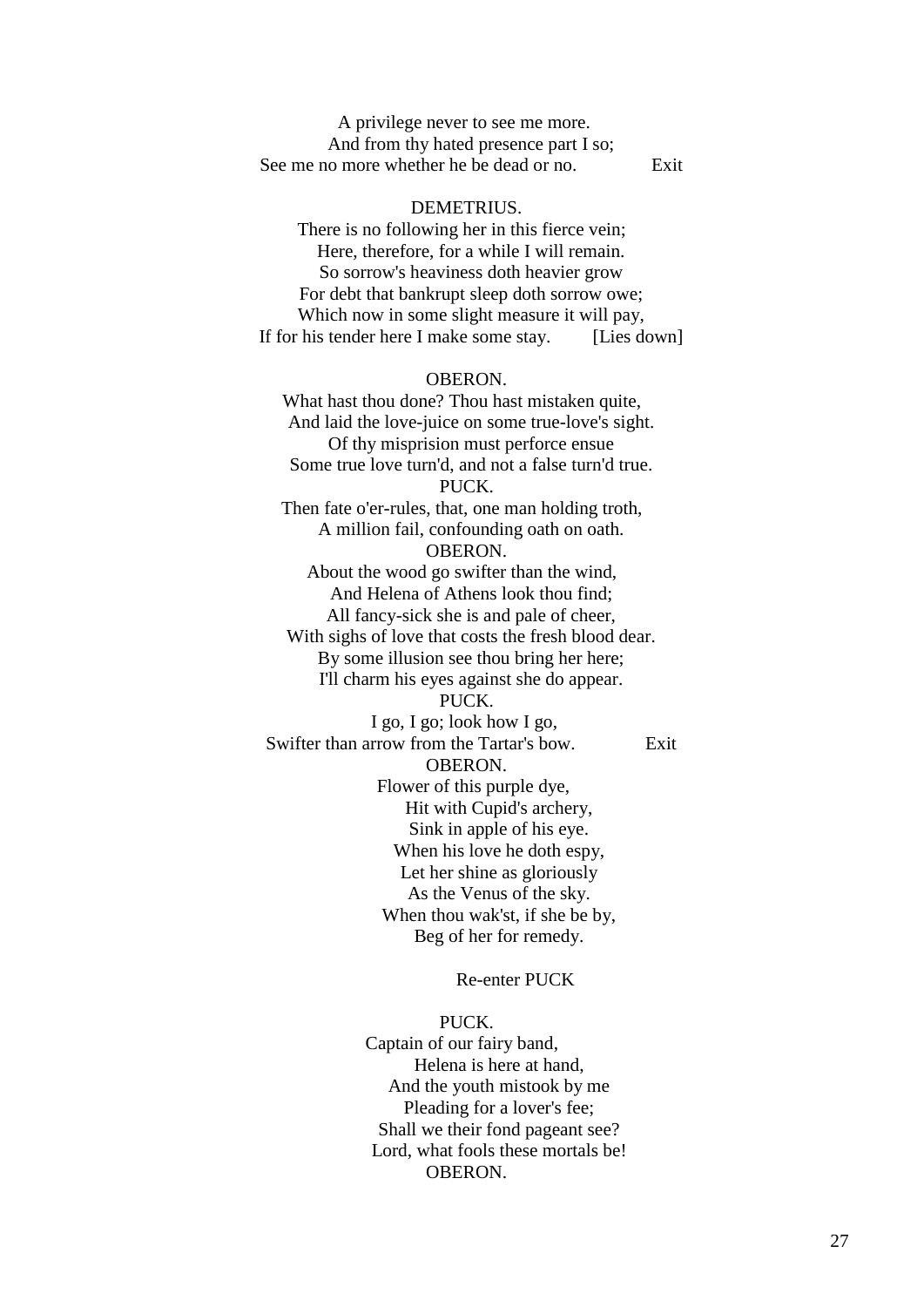Stand aside. The noise they make Will cause Demetrius to awake. PUCK. Then will two at once woo one. That must needs be sport alone; And those things do best please me That befall prepost'rously.

# Enter LYSANDER and HELENA

#### LYSANDER.

Why should you think that I should woo in scorn? Scorn and derision never come in tears. Look when I vow, I weep; and vows so born, In their nativity all truth appears. How can these things in me seem scorn to you, Bearing the badge of faith, to prove them true? HELENA. You do advance your cunning more and more. When truth kills truth, O devilish-holy fray! These vows are Hermia's. Will you give her o'er? Weigh oath with oath, and you will nothing weigh: Your vows to her and me, put in two scales, Will even weigh; and both as light as tales. LYSANDER. I had no judgment when to her I swore. HELENA. Nor none, in my mind, now you give her o'er. LYSANDER. Demetrius loves her, and he loves not you. DEMETRIUS. [Awaking] O Helen, goddess, nymph, perfect, divine! To what, my love, shall I compare thine eyne? Crystal is muddy. O, how ripe in show Thy lips, those kissing cherries, tempting grow! That pure congealed white, high Taurus' snow, Fann'd with the eastern wind, turns to a crow When thou hold'st up thy hand. O, let me kiss This princess of pure white, this seal of bliss! HELENA. O spite! O hell! I see you all are bent To set against me for your merriment. If you were civil and knew courtesy, You would not do me thus much injury. Can you not hate me, as I know you do, But you must join in souls to mock me too? If you were men, as men you are in show,

 You would not use a gentle lady so: To vow, and swear, and superpraise my parts, When I am sure you hate me with your hearts.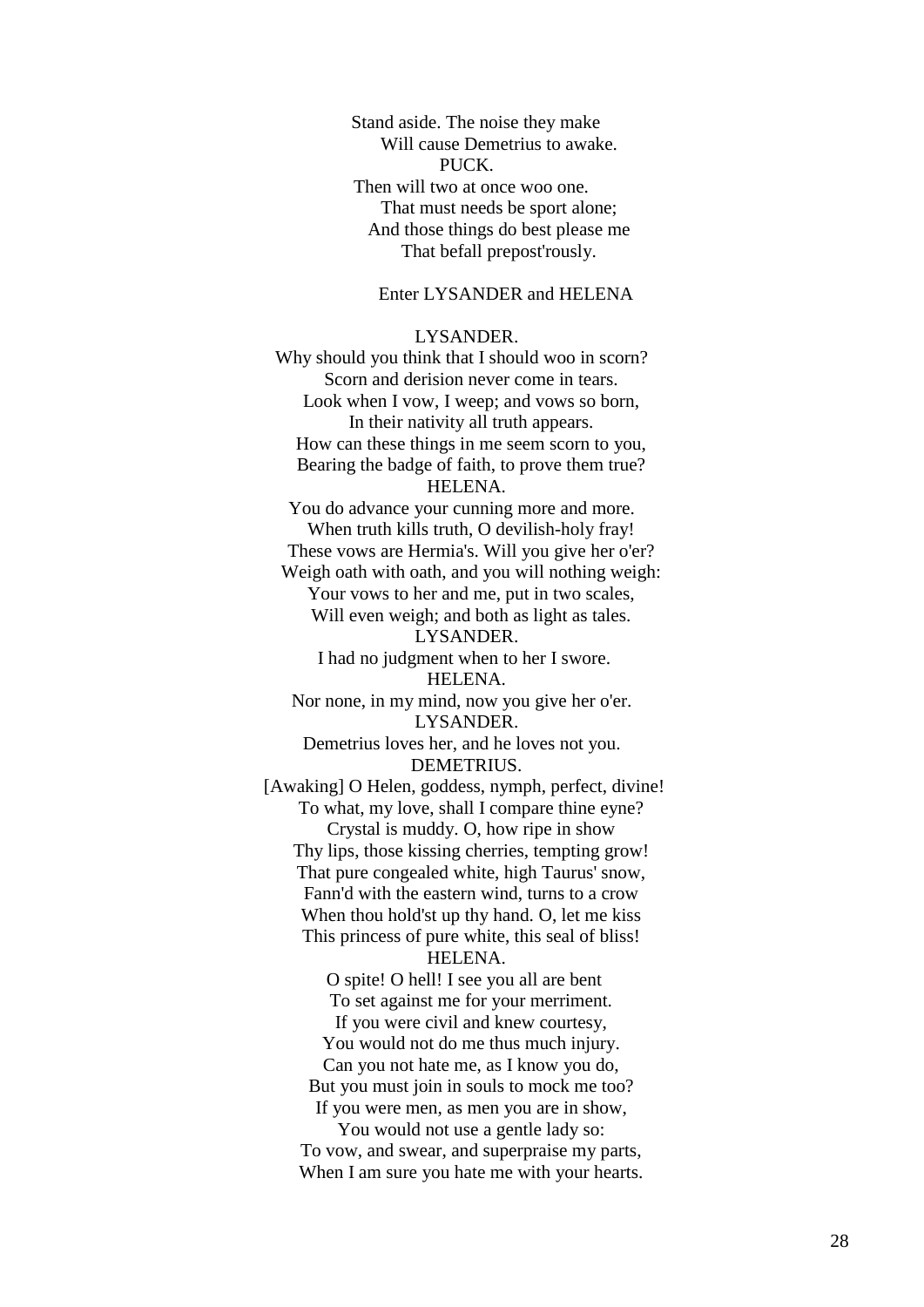You both are rivals, and love Hermia; And now both rivals, to mock Helena. A trim exploit, a manly enterprise, To conjure tears up in a poor maid's eyes With your derision! None of noble sort Would so offend a virgin, and extort A poor soul's patience, all to make you sport. LYSANDER. You are unkind, Demetrius; be not so; For you love Hermia. This you know I know; And here, with all good will, with all my heart, In Hermia's love I yield you up my part; And yours of Helena to me bequeath, Whom I do love and will do till my death. HELENA. Never did mockers waste more idle breath. DEMETRIUS. Lysander, keep thy Hermia; I will none. If e'er I lov'd her, all that love is gone. My heart to her but as guest-wise sojourn'd, And now to Helen is it home return'd, There to remain. LYSANDER. Helen, it is not so. DEMETRIUS. Disparage not the faith thou dost not know, Lest, to thy peril, thou aby it dear. Look where thy love comes; yonder is thy dear.

# Enter HERMIA

#### HERMIA.

Dark night, that from the eye his function takes, The ear more quick of apprehension makes; Wherein it doth impair the seeing sense, It pays the hearing double recompense. Thou art not by mine eye, Lysander, found; Mine ear, I thank it, brought me to thy sound. But why unkindly didst thou leave me so? LYSANDER. Why should he stay whom love doth press to go? HERMIA. What love could press Lysander from my side? LYSANDER. Lysander's love, that would not let him bide- Fair Helena, who more engilds the night Than all yon fiery oes and eyes of light. Why seek'st thou me? Could not this make thee know The hate I bare thee made me leave thee so? HERMIA.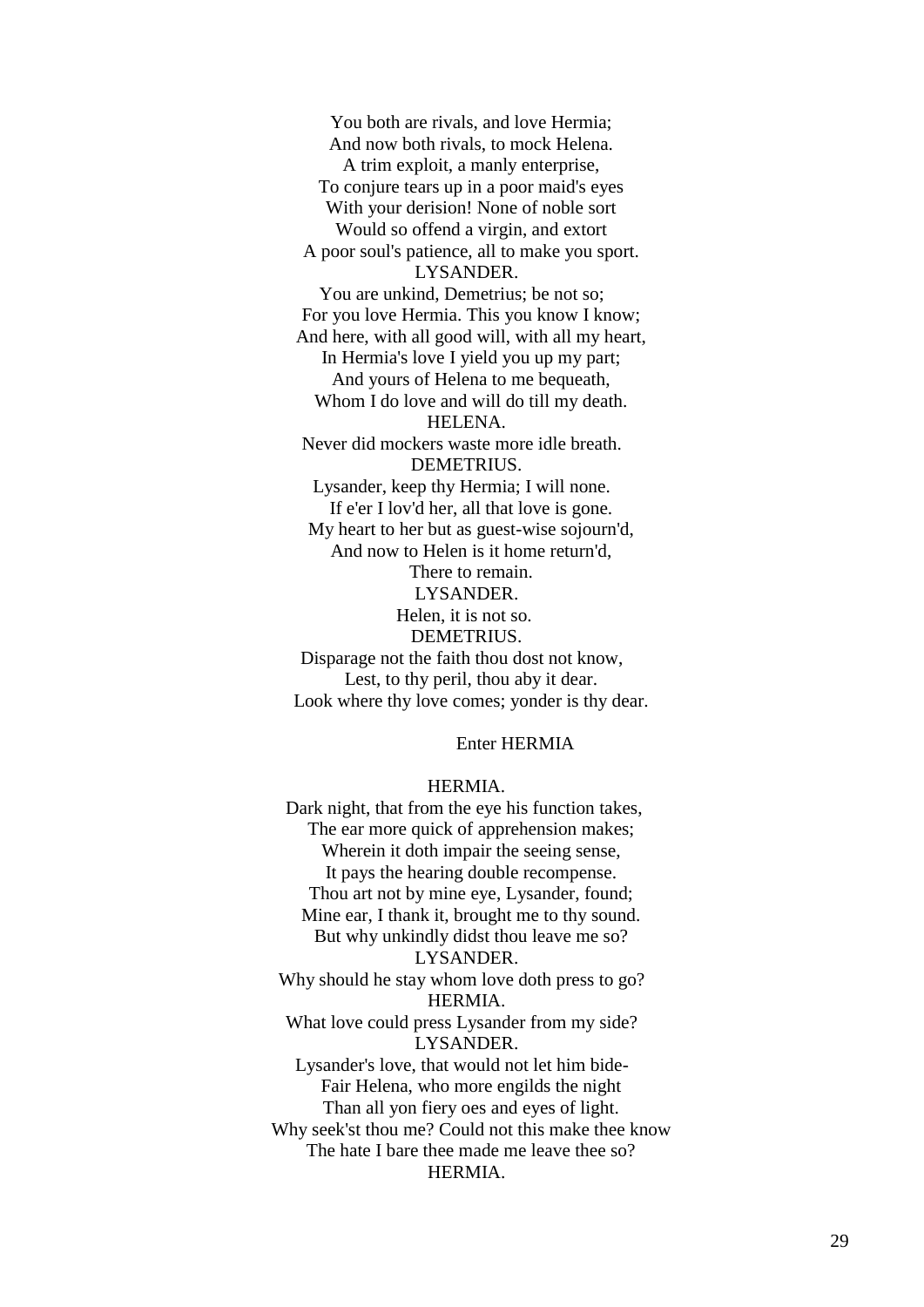You speak not as you think; it cannot be. HELENA. Lo, she is one of this confederacy! Now I perceive they have conjoin'd all three To fashion this false sport in spite of me. Injurious Hermia! most ungrateful maid! Have you conspir'd, have you with these contriv'd, To bait me with this foul derision? Is all the counsel that we two have shar'd, The sisters' vows, the hours that we have spent, When we have chid the hasty -footed time For parting us - O, is all forgot? All school -days' friendship, childhood innocence? We, Hermia, like two artificial gods, Have with our needles created both one flower, Both on one sampler, sitting on one cushion, Both warbling of one song, both in one key; As if our hands, our sides, voices, and minds, Had been incorporate. So we grew together, Like to a double cherry, seeming parted, But yet an union in partition, Two lovely berries moulded on one stem; So, with two seeming bodies, but one heart; Two of the first, like coats in heraldry, Due but to one, and crowned with one crest. And will you rent our ancient love asunder, To join with men in scorning your poor friend? It is not friendly, 'tis not maidenly; Our sex, as well as I, may chide you for it, Though I alone do feel the injury. HERMIA. I am amazed at your passionate words; I scorn you not; it seems that you scorn me.

HELENA.

Have you not set Lysander, as in scorn, To follow me and praise my eyes and face?

 And made your other love, Demetrius, Who even but now did spurn me with his foot, To call me goddess, nymph, divine, and rare, Precious, celestial? Wherefore speaks he this To her he hates? And wherefore doth Lysander

 Deny your love, so rich within his soul, And tender me, forsooth, affection, But by your setting on, by your consent? What though I be not so in grace as you,

So hung upon with love, so fortunate,

But miserable most, to love unlov'd?

 This you should pity rather than despise. HERMIA.

I understand not what you mean by this.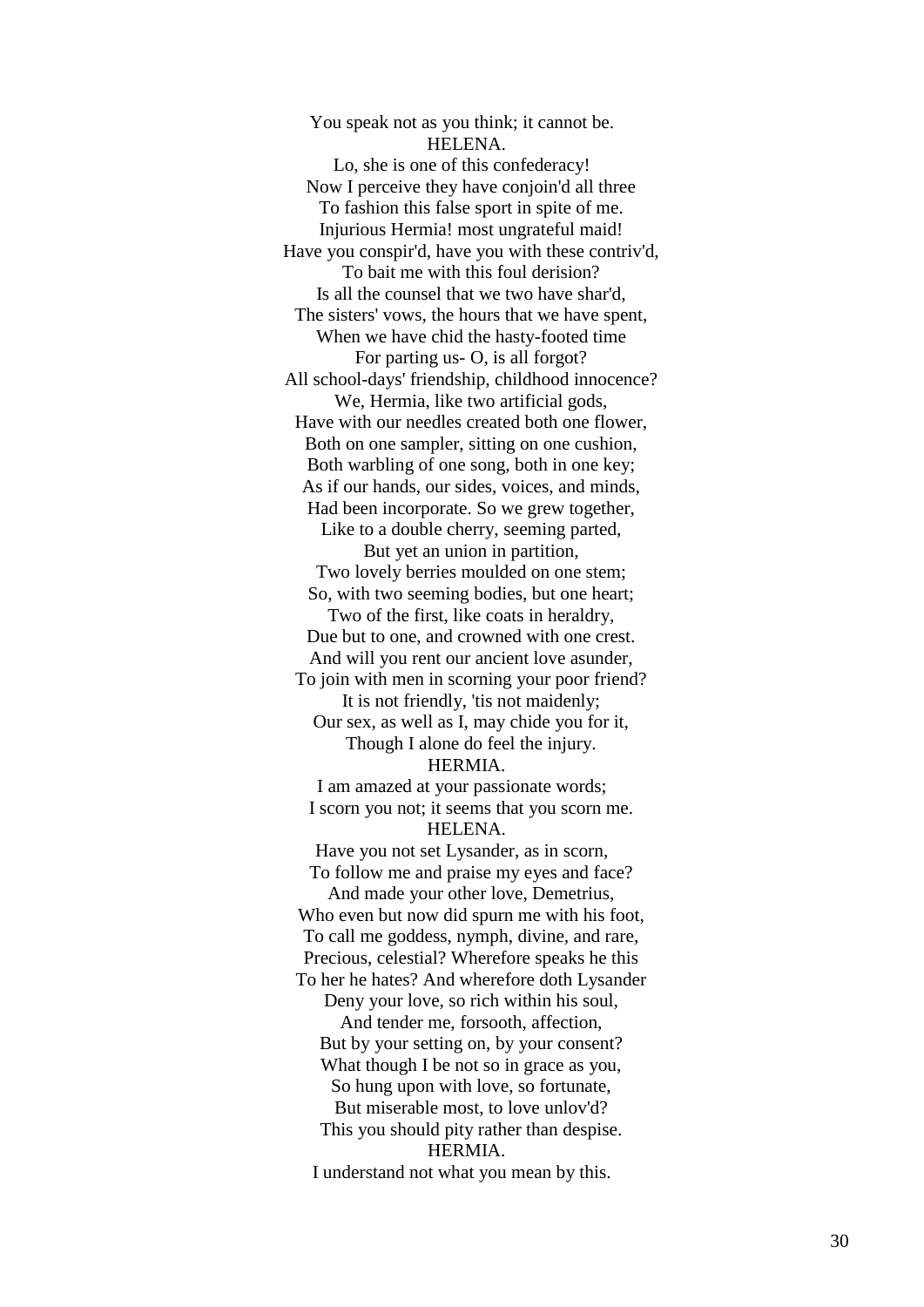#### HELENA.

Ay, do- persever, counterfeit sad looks, Make mouths upon me when I turn my back, Wink each at other; hold the sweet jest up; This sport, well carried, shall be chronicled. If you have any pity, grace, or manners, You would not make me such an argument. But fare ye well; 'tis partly my own fault, Which death, or absence, soon shall remedy. LYSANDER. Stay, gentle Helena; hear my excuse; My love, my life, my soul, fair Helena! HELENA. O excellent! HERMIA. Sweet, do not scorn her so. DEMETRIUS. If she cannot entreat, I can compel. LYSANDER. Thou canst compel no more than she entreat; Thy threats have no more strength than her weak prayers Helen, I love thee, by my life I do; I swear by that which I will lose for thee To prove him false that says I love thee not. DEMETRIUS. I say I love thee more than he can do. LYSANDER. If thou say so, withdraw, and prove it too. DEMETRIUS. Quick, come. HERMIA. Lysander, whereto tends all this? LYSANDER. Away, you Ethiope! DEMETRIUS. No, no, he will Seem to break loose- take on as you would follow, But yet come not. You are a tame man; go! LYSANDER. Hang off, thou cat, thou burr; vile thing, let loose, Or I will shake thee from me like a serpent. HERMIA. Why are you grown so rude? What change is this, Sweet love? LYSANDER. Thy love! Out, tawny Tartar, out! Out, loathed med'cine! O hated potion, hence! HERMIA. Do you not jest? HELENA.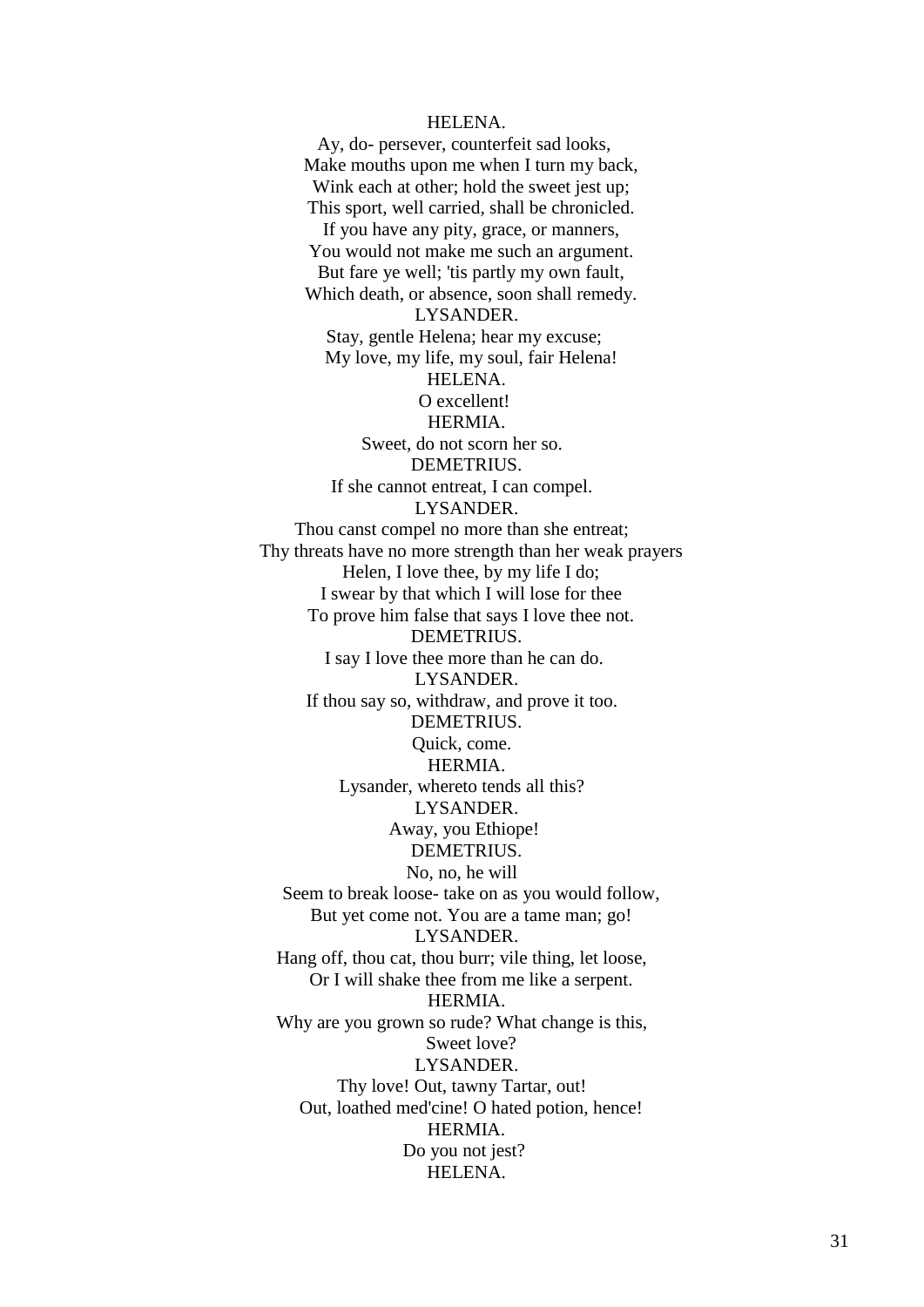Yes, sooth; and so do you. LYSANDER. Demetrius, I will keep my word with thee. DEMETRIUS. I would I had your bond; for I perceive A weak bond holds you; I'll not trust your word. LYSANDER. What, should I hurt her, strike her, kill her dead? Although I hate her, I'll not harm her so. HERMIA. What! Can you do me greater harm than hate? Hate me! wherefore? O me! what news, my love? Am not I Hermia? Are not you Lysander? I am as fair now as I was erewhile. Since night you lov'd me; yet since night you left me. Why then, you left me- O, the gods forbid!- In earnest, shall I say? LYSANDER.

Ay, by my life! And never did desire to see thee more. Therefore be out of hope, of question, of doubt; Be certain, nothing truer; 'tis no jest That I do hate thee and love Helena. HERMIA.

O me! you juggler! you cankerblossom! You thief of love! What! Have you come by night, And stol'n my love's heart from him? HELENA.

Fine, i' faith!

 Have you no modesty, no maiden shame, No touch of bashfulness? What! Will you tear Impatient answers from my gentle tongue? Fie, fie! you counterfeit, you puppet you! HERMIA.

# 'Puppet!' why so? Ay, that way goes the game. Now I perceive that she hath made compare Between our statures; she hath urg'd her height; And with her personage, her tall personage, Her height, forsooth, she hath prevail'd with him. And are you grown so high in his esteem Because I am so dwarfish and so low? How low am I, thou painted maypole? Speak. How low am I? I am not yet so low But that my nails can reach unto thine eyes. HELENA. I pray you, though you mock me, gentlemen, Let her not hurt me. I was never curst; I have no gift at all in shrewishness; I am a right maid for my cowardice;

Let her not strike me. You perhaps may think,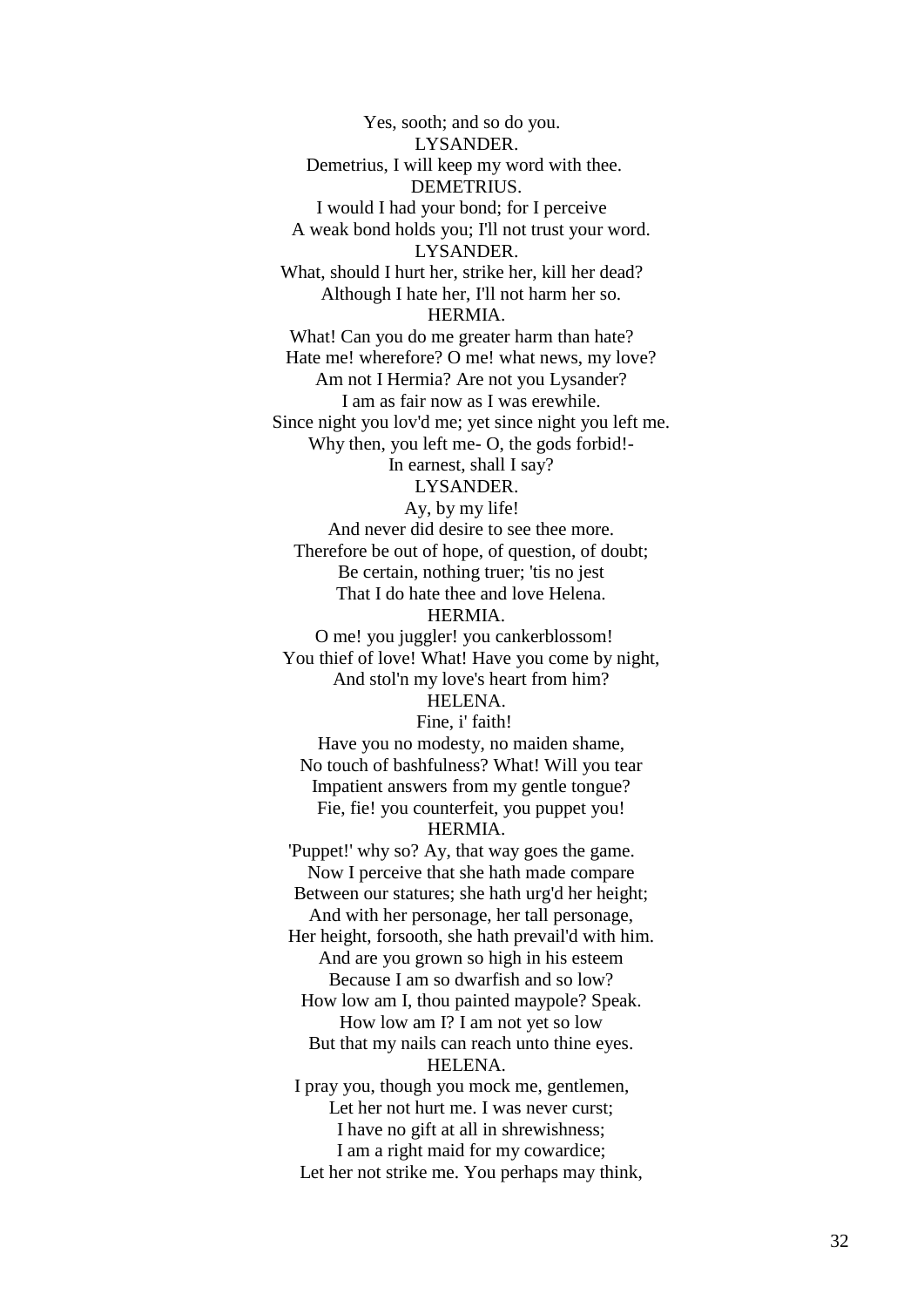Because she is something lower than myself, That I can match her. HERMIA. 'Lower' hark, again. HELENA. Good Hermia, do not be so bitter with me. I evermore did love you, Hermia, Did ever keep your counsels, never wrong'd you; Save that, in love unto Demetrius, I told him of your stealth unto this wood. He followed you; for love I followed him; But he hath chid me hence, and threat'ned me To strike me, spurn me, nay, to kill me too; And now, so you will let me quiet go, To Athens will I bear my folly back, And follow you no further. Let me go. You see how simple and how fond I am. HERMIA. Why, get you gone! Who is't that hinders you? HELENA. A foolish heart that I leave here behind. **HERMIA** What! with Lysander? HELENA. With Demetrius. LYSANDER. Be not afraid; she shall not harm thee, Helena. DEMETRIUS. No, sir, she shall not, though you take her part. HELENA. O, when she is angry, she is keen and shrewd; She was a vixen when she went to school; And, though she be but little, she is fierce. HERMIA. 'Little' again! Nothing but 'low' and 'little'! Why will you suffer her to flout me thus? Let me come to her. LYSANDER. Get you gone, you dwarf; You minimus, of hind'ring knot-grass made; You bead, you acorn. DEMETRIUS. You are too officious In her behalf that scorns your services. Let her alone; speak not of Helena; Take not her part; for if thou dost intend Never so little show of love to her, Thou shalt aby it. LYSANDER. Now she holds me not.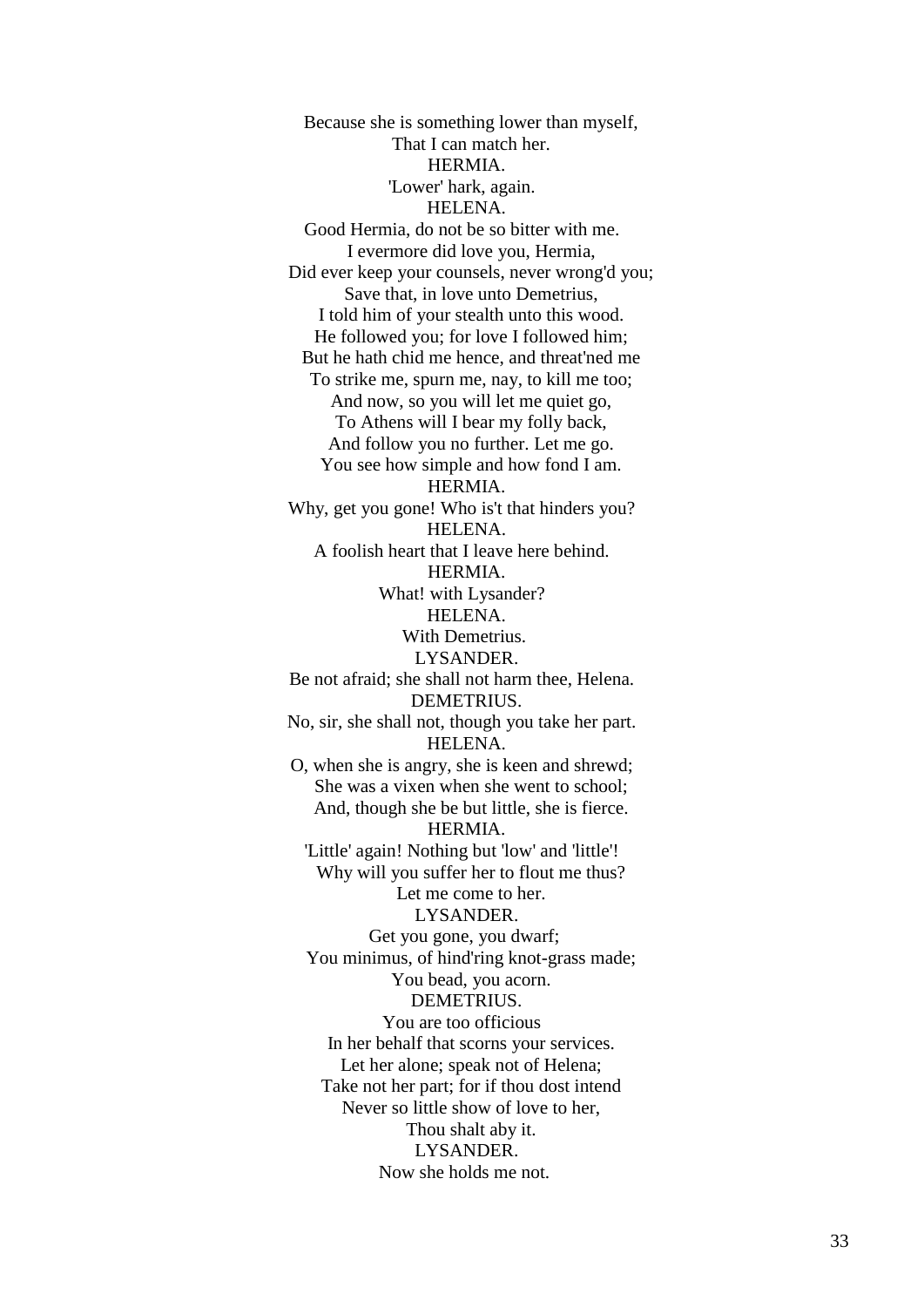Now follow, if thou dar'st, to try whose right, Of thine or mine, is most in Helena. DEMETRIUS. Follow! Nay, I'll go with thee, cheek by jowl. Exeunt LYSANDER and DEMETRIUS

 HERMIA. You, mistress, all this coil is long of you. Nay, go not back. HELENA. I will not trust you, I; Nor longer stay in your curst company. Your hands than mine are quicker for a fray; My legs are longer though, to run away. Exit HERMIA. I am amaz'd, and know not what to say. Exit

OBERON.

This is thy negligence. Still thou mistak'st, Or else committ'st thy knaveries wilfully. PUCK. Believe me, king of shadows, I mistook. Did not you tell me I should know the man By the Athenian garments he had on? And so far blameless proves my enterprise That I have 'nointed an Athenian's eyes; And so far am I glad it so did sort, As this their jangling I esteem a sport. OBERON. Thou seest these lovers seek a place to fight. Hie therefore, Robin, overcast the night; The starry welkin cover thou anon With drooping fog as black as Acheron, And lead these testy rivals so astray As one come not within another's way. Like to Lysander sometime frame thy tongue, Then stir Demetrius up with bitter wrong; And sometime rail thou like Demetrius; And from each other look thou lead them thus, Till o'er their brows death-counterfeiting sleep With leaden legs and batty wings doth creep. Then crush this herb into Lysander's eye; Whose liquor hath this virtuous property, To take from thence all error with his might And make his eyeballs roll with wonted sight. When they next wake, all this derision Shall seem a dream and fruitless vision; And back to Athens shall the lovers wend With league whose date till death shall never end. Whiles I in this affair do thee employ,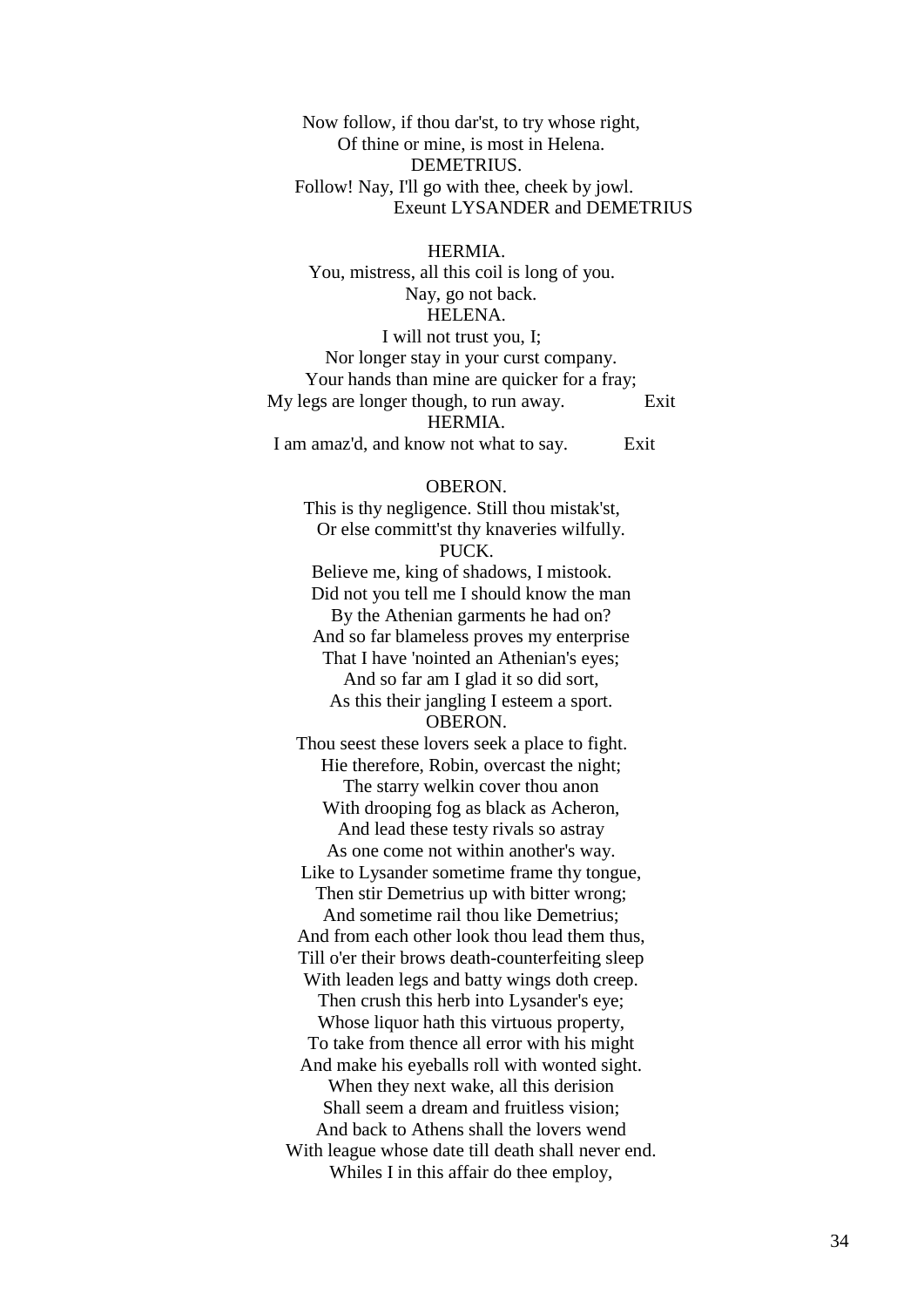I'll to my queen, and beg her Indian boy; And then I will her charmed eye release From monster's view, and all things shall be peace. PUCK. My fairy lord, this must be done with haste, For night's swift dragons cut the clouds full fast; And yonder shines Aurora's harbinger, At whose approach ghosts, wand'ring here and there, Troop home to churchyards. Damned spirits all That in cross-ways and floods have burial, Already to their wormy beds are gone, For fear lest day should look their shames upon; They wilfully themselves exil'd from light, And must for aye consort with black-brow'd night. OBERON. But we are spirits of another sort: I with the Morning's love have oft made sport; And, like a forester, the groves may tread Even till the eastern gate, all fiery red, Opening on Neptune with fair blessed beams, Turns into yellow gold his salt green streams.

 But, notwithstanding, haste, make no delay; We may effect this business yet ere day. Exit OBERON

# PUCK.

 Up and down, up and down, I will lead them up and down. I am fear'd in field and town. Goblin, lead them up and down. Here comes one.

#### Enter LYSANDER

 LYSANDER. Where art thou, proud Demetrius? Speak thou now. PUCK. Here, villain, drawn and ready. Where art thou? LYSANDER. I will be with thee straight. PUCK. Follow me, then, To plainer ground. Exit LYSANDER as following the voice

# Enter DEMETRIUS

# DEMETRIUS. Lysander, speak again. Thou runaway, thou coward, art thou fled? Speak! In some bush? Where dost thou hide thy head?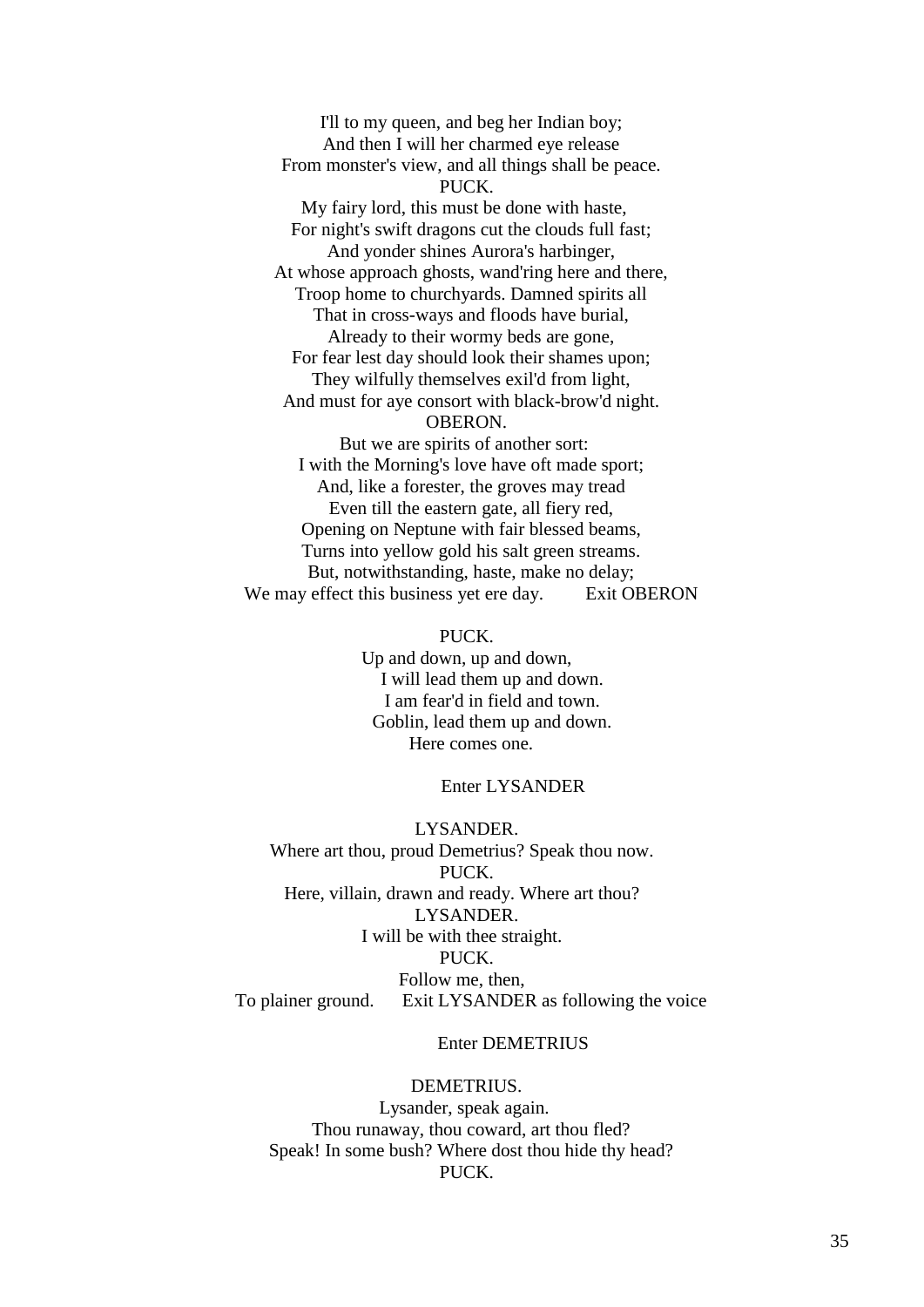Thou coward, art thou bragging to the stars, Telling the bushes that thou look'st for wars, And wilt not come? Come, recreant, come, thou child; I'll whip thee with a rod. He is defil'd That draws a sword on thee. DEMETRIUS. Yea, art thou there? PUCK. Follow my voice; we'll try no manhood here. Exeunt

# Re-enter LYSANDER

# LYSANDER.

He goes before me, and still dares me on; When I come where he calls, then he is gone. The villain is much lighter heel'd than I. I followed fast, but faster he did fly, That fallen am I in dark uneven way, And here will rest me. [Lies down] Come, thou gentle day. For if but once thou show me thy grey light, I'll find Demetrius, and revenge this spite. [Sleeps]

Re-enter PUCK and DEMETRIUS

 PUCK. Ho, ho, ho! Coward, why com'st thou not? DEMETRIUS. Abide me, if thou dar'st; for well I wot Thou run'st before me, shifting every place, And dar'st not stand, nor look me in the face. Where art thou now? PUCK. Come hither; I am here. DEMETRIUS. Nay, then, thou mock'st me. Thou shalt buy this dear, If ever I thy face by daylight see; Now, go thy way. Faintness constraineth me To measure out my length on this cold bed. By day's approach look to be visited. [Lies down and sleeps]

# Enter HELENA

# HELENA.

O weary night, O long and tedious night, Abate thy hours! Shine comforts from the east, That I may back to Athens by daylight, From these that my poor company detest. And sleep, that sometimes shuts up sorrow's eye,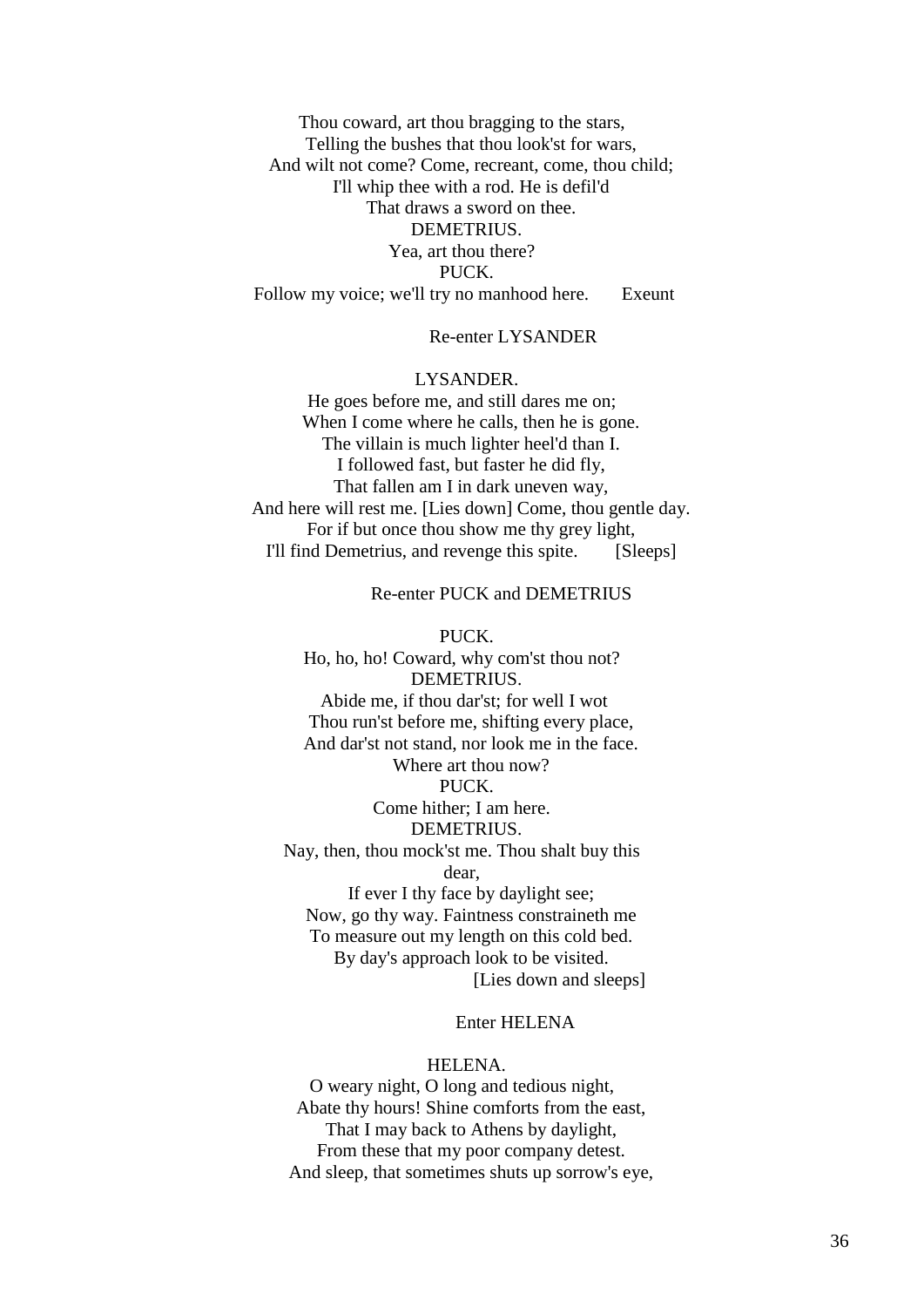Steal me awhile from mine own company. [Sleeps]

PUCK. Yet but three? Come one more; Two of both kinds makes up four. Here she comes, curst and sad. Cupid is a knavish lad, Thus to make poor females mad.

# Enter HERMIA

#### HERMIA.

Never so weary, never so in woe, Bedabbled with the dew, and torn with briers, I can no further crawl, no further go; My legs can keep no pace with my desires. Here will I rest me till the break of day. Heavens shield Lysander, if they mean a fray! [Lies down and sleeps] PUCK. On the ground Sleep sound; I'll apply To your eye, Gentle lover, remedy. [Squeezing the juice on LYSANDER'S eyes] When thou wak'st, Thou tak'st True delight In the sight Of thy former lady's eye; And the country proverb known, That every man should take his own, In your waking shall be shown: Jack shall have Jill; Nought shall go ill; The man shall have his mare again, and all shall be well. **Exit** 

ACT IV. SCENE I. The wood. LYSANDER, DEMETRIUS, HELENA, and HERMIA, lying asleep

Enter TITANIA and Bottom; PEASEBLOSSOM, COBWEB, MOTH, MUSTARDSEED, and other FAIRIES attending; OBERON behind, unseen

TITANIA. Come, sit thee down upon this flow'ry bed,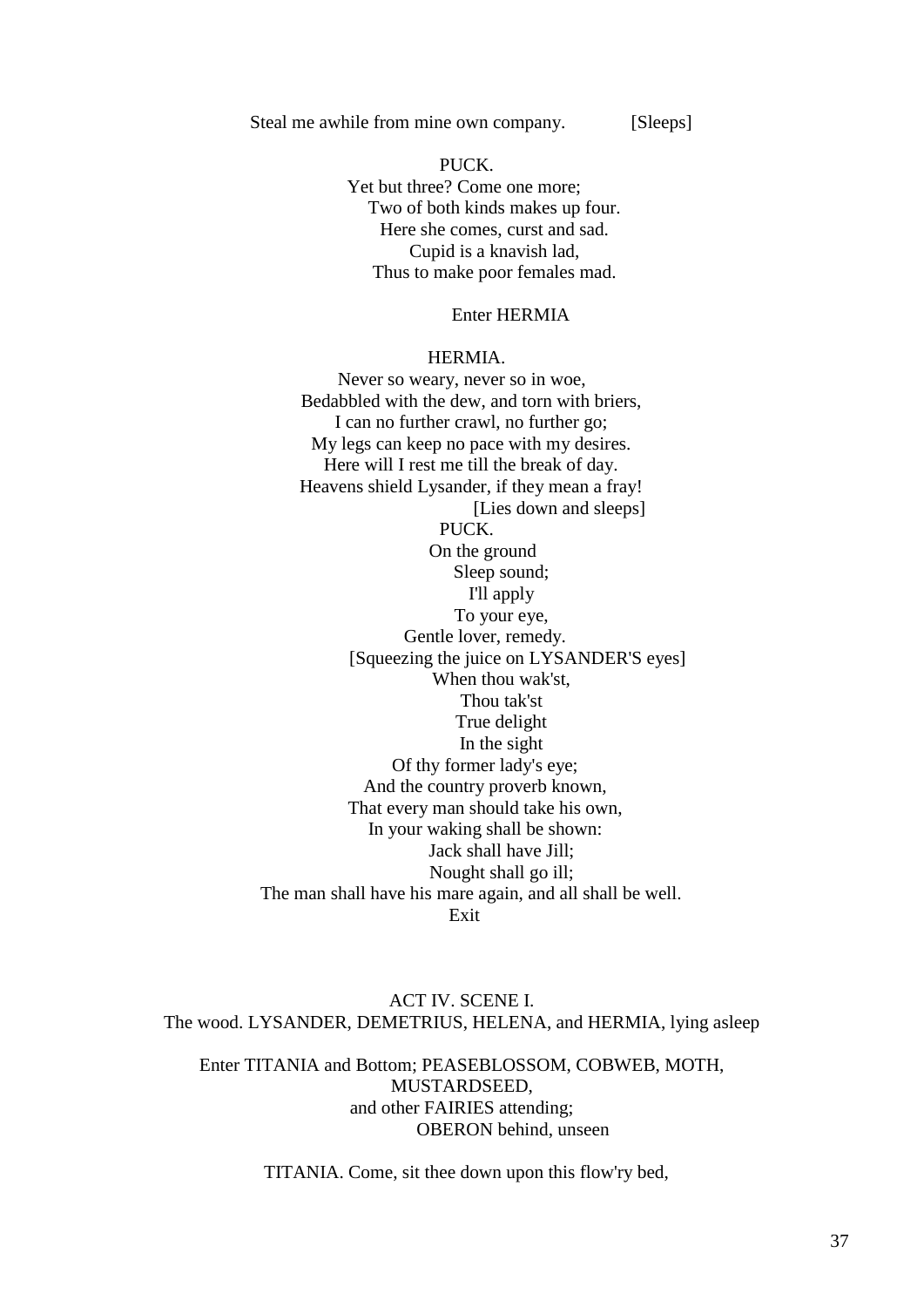While I thy amiable cheeks do coy, And stick musk-roses in thy sleek smooth head, And kiss thy fair large ears, my gentle joy. BOTTOM. Where's Peaseblossom? PEASEBLOSSOM. Ready. BOTTOM. Scratch my head, Peaseblossom. Where's Mounsieur Cobweb? COBWEB. Ready. BOTTOM. Mounsieur Cobweb; good mounsieur, get you your weapons in your hand and kill me a red-hipp'd humble-bee on the top of a thistle; and, good mounsieur, bring me the honey-bag. Do not fret yourself too much in the action, mounsieur; and, good mounsieur, have a care the honey-bag break not; I would be loath to have you overflown with a honey-bag, signior. Where's Mounsieur Mustardseed? MUSTARDSEED. Ready. BOTTOM. Give me your neaf, Mounsieur Mustardseed. Pray you, leave your curtsy, good mounsieur. MUSTARDSEED. What's your will? BOTTOM. Nothing, good mounsieur, but to help Cavalery Cobweb to scratch. I must to the barber's, mounsieur; for methinks I am marvellous hairy about the face; and I am such a tender ass, if my hair do but tickle me I must scratch. TITANIA. What, wilt thou hear some music, my sweet love? BOTTOM. I have a reasonable good ear in music. Let's have the tongs and the bones. TITANIA. Or say, sweet love, what thou desirest to eat. BOTTOM. Truly, a peck of provender; I could munch your good dry oats. Methinks I have a great desire to a bottle of hay. Good hay, sweet hay, hath no fellow. TITANIA. I have a venturous fairy that shall seek The squirrel's hoard, and fetch thee new nuts. BOTTOM. I had rather have a handful or two of dried peas. But, I pray you, let none of your people stir me; I have an exposition of sleep come upon me. TITANIA. Sleep thou, and I will wind thee in my arms. Fairies, be gone, and be all ways away. Exeunt FAIRIES So doth the woodbine the sweet honeysuckle Gently entwist; the female ivy so Enrings the barky fingers of the elm. O, how I love thee! how I dote on thee! [They sleep]

38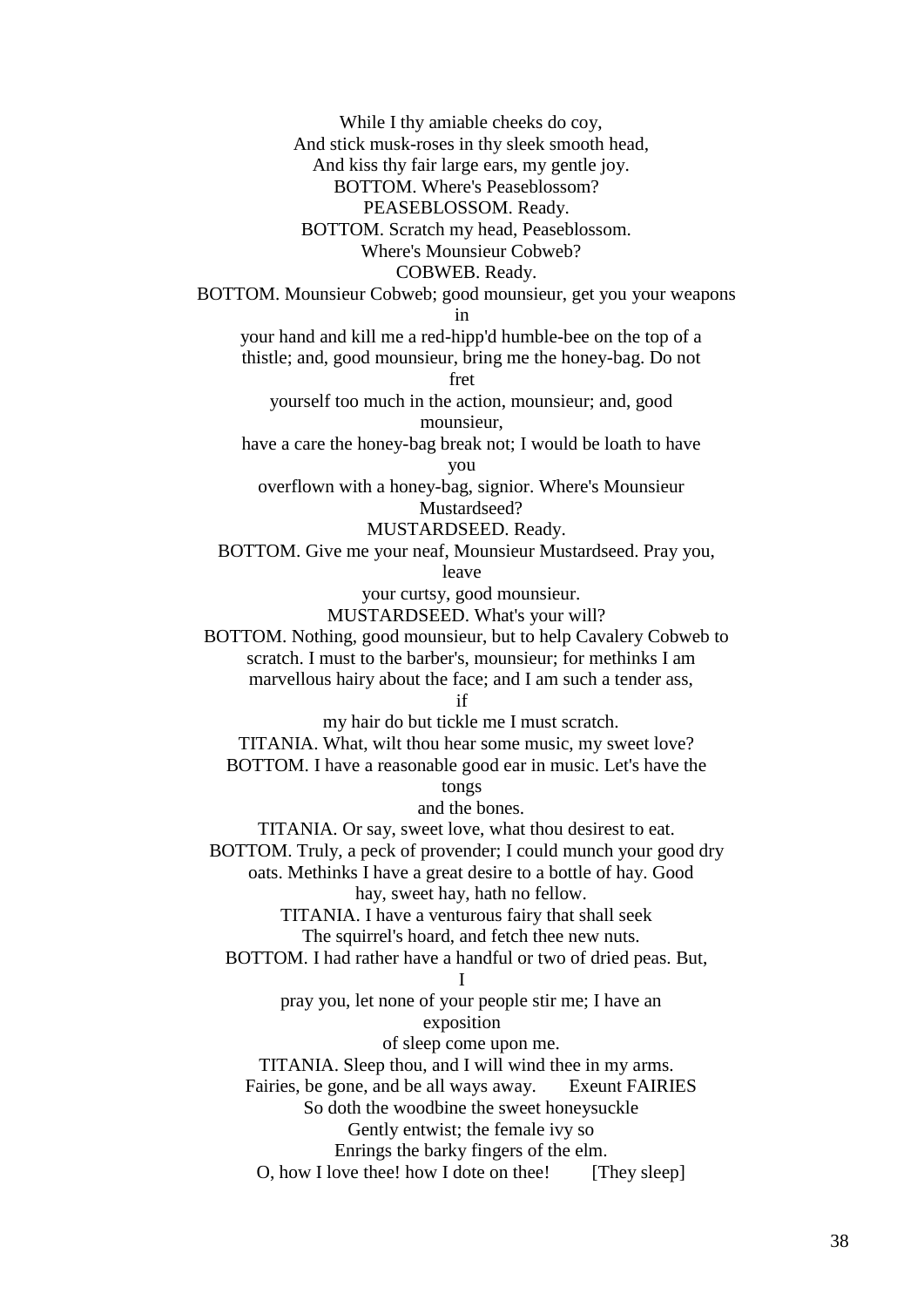#### Enter PUCK

 OBERON. [Advancing] Welcome, good Robin. Seest thou this sweet sight? Her dotage now I do begin to pity; For, meeting her of late behind the wood, Seeking sweet favours for this hateful fool, I did upbraid her and fall out with her. For she his hairy temples then had rounded With coronet of fresh and fragrant flowers; And that same dew which sometime on the buds Was wont to swell like round and orient pearls Stood now within the pretty flowerets' eyes, Like tears that did their own disgrace bewail. When I had at my pleasure taunted her, And she in mild terms begg'd my patience, I then did ask of her her changeling child; Which straight she gave me, and her fairy sent To bear him to my bower in fairy land. And now I have the boy, I will undo This hateful imperfection of her eyes. And, gentle Puck, take this transformed scalp From off the head of this Athenian swain, That he awaking when the other do May all to Athens back again repair, And think no more of this night's accidents But as the fierce vexation of a dream. But first I will release the Fairy Queen. [Touching her eyes] Be as thou wast wont to be; See as thou was wont to see. Dian's bud o'er Cupid's flower Hath such force and blessed power. Now, my Titania; wake you, my sweet queen. TITANIA. My Oberon! What visions have I seen! Methought I was enamour'd of an ass. OBERON. There lies your love. TITANIA. How came these things to pass? O, how mine eyes do loathe his visage now! OBERON. Silence awhile. Robin, take off this head. Titania, music call; and strike more dead Than common sleep of all these five the sense. TITANIA. Music, ho, music, such as charmeth sleep! PUCK. Now when thou wak'st with thine own fool's eyes peep. OBERON. Sound, music. Come, my Queen, take hands with me, [Music] And rock the ground whereon these sleepers be. Now thou and I are new in amity, And will to-morrow midnight solemnly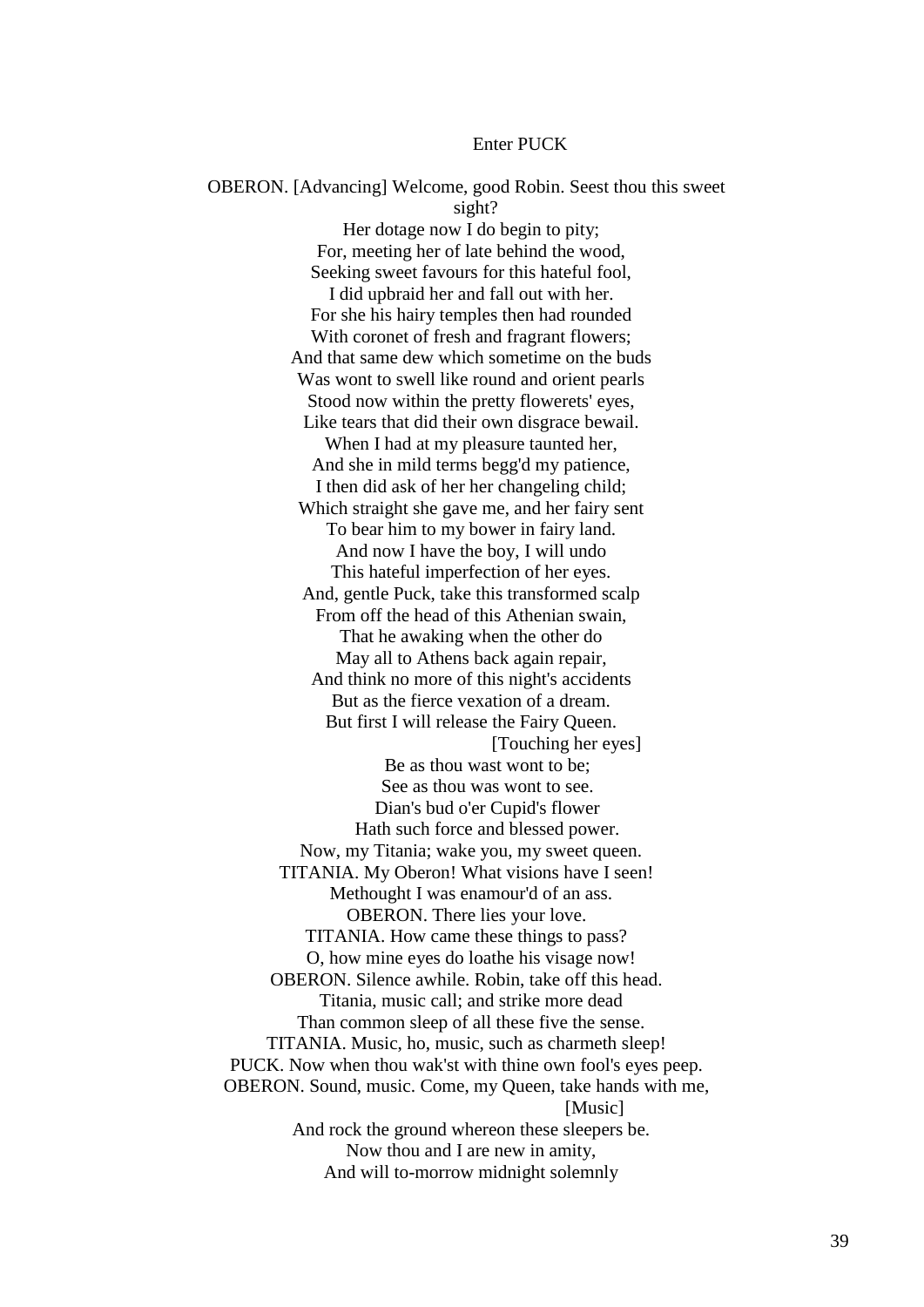Dance in Duke Theseus' house triumphantly, And bless it to all fair prosperity. There shall the pairs of faithful lovers be Wedded, with Theseus, an in jollity.

 PUCK. Fairy King, attend and mark; I do hear the morning lark.

 OBERON. Then, my Queen, in silence sad, Trip we after night's shade. We the globe can compass soon, Swifter than the wand'ring moon.

 TITANIA. Come, my lord; and in our flight, Tell me how it came this night That I sleeping here was found With these mortals on the ground. Exeunt

 To the winding of horns, enter THESEUS, HIPPOLYTA, EGEUS, and train

 THESEUS. Go, one of you, find out the forester; For now our observation is perform'd, And since we have the vaward of the day, My love shall hear the music of my hounds. Uncouple in the western valley; let them go. Dispatch, I say, and find the forester. Exit an ATTENDANT We will, fair Queen, up to the mountain's top, And mark the musical confusion Of hounds and echo in conjunction. HIPPOLYTA. I was with Hercules and Cadmus once When in a wood of Crete they bay'd the bear With hounds of Sparta; never did I hear Such gallant chiding, for, besides the groves, The skies, the fountains, every region near Seem'd all one mutual cry. I never heard So musical a discord, such sweet thunder. THESEUS. My hounds are bred out of the Spartan kind, So flew'd, so sanded; and their heads are hung With ears that sweep away the morning dew; Crook-knee'd and dew-lapp'd like Thessalian bulls; Slow in pursuit, but match'd in mouth like bells, Each under each. A cry more tuneable Was never holla'd to, nor cheer'd with horn, In Crete, in Sparta, nor in Thessaly. Judge when you hear. But, soft, what nymphs are these? EGEUS. My lord, this is my daughter here asleep, And this Lysander, this Demetrius is, This Helena, old Nedar's Helena. I wonder of their being here together. THESEUS. No doubt they rose up early to observe The rite of May; and, hearing our intent, Came here in grace of our solemnity.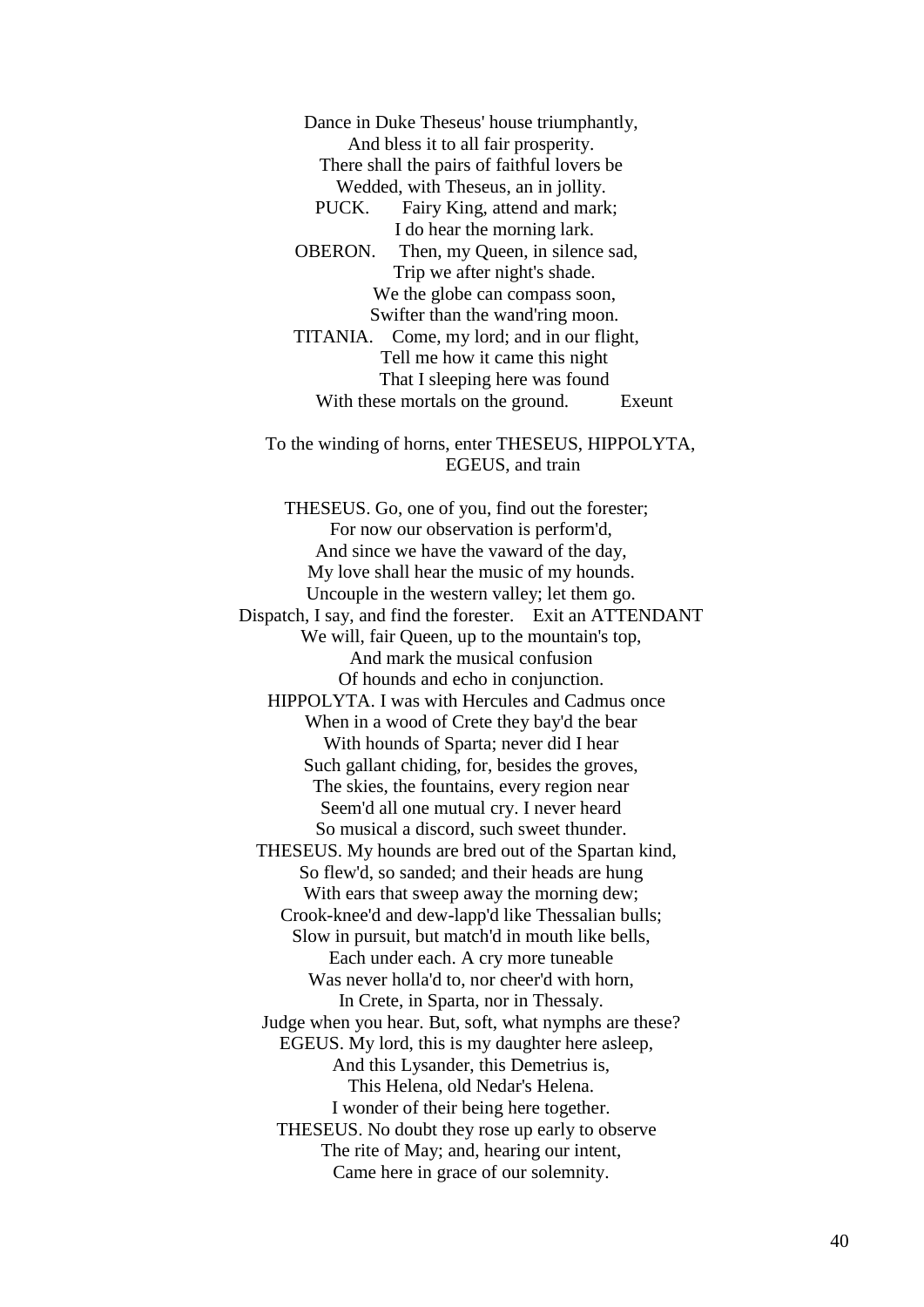But speak, Egeus; is not this the day That Hermia should give answer of her choice? EGEUS. It is, my lord. THESEUS. Go, bid the huntsmen wake them with their horns. [Horns and shout within. The sleepers awake and kneel to THESEUS] Good-morrow, friends. Saint Valentine is past; Begin these wood-birds but to couple now? LYSANDER. Pardon, my lord. THESEUS. I pray you all, stand up. I know you two are rival enemies; How comes this gentle concord in the world That hatred is so far from jealousy To sleep by hate, and fear no enmity? LYSANDER. My lord, I shall reply amazedly, Half sleep, half waking; but as yet, I swear, I cannot truly say how I came here, But, as I think- for truly would I speak, And now I do bethink me, so it is- I came with Hermia hither. Our intent Was to be gone from Athens, where we might, Without the peril of the Athenian law- EGEUS. Enough, enough, my Lord; you have enough; I beg the law, the law upon his head. They would have stol'n away, they would, Demetrius, Thereby to have defeated you and me: You of your wife, and me of my consent, Of my consent that she should be your wife. DEMETRIUS. My lord, fair Helen told me of their stealth, Of this their purpose hither to this wood; And I in fury hither followed them, Fair Helena in fancy following me. But, my good lord, I wot not by what power- But by some power it is- my love to Hermia, Melted as the snow, seems to me now As the remembrance of an idle gaud Which in my childhood I did dote upon; And all the faith, the virtue of my heart, The object and the pleasure of mine eye, Is only Helena. To her, my lord, Was I betroth'd ere I saw Hermia. But, like a sickness, did I loathe this food; But, as in health, come to my natural taste, Now I do wish it, love it, long for it, And will for evermore be true to it. THESEUS. Fair lovers, you are fortunately met; Of this discourse we more will hear anon. Egeus, I will overbear your will; For in the temple, by and by, with us These couples shall eternally be knit.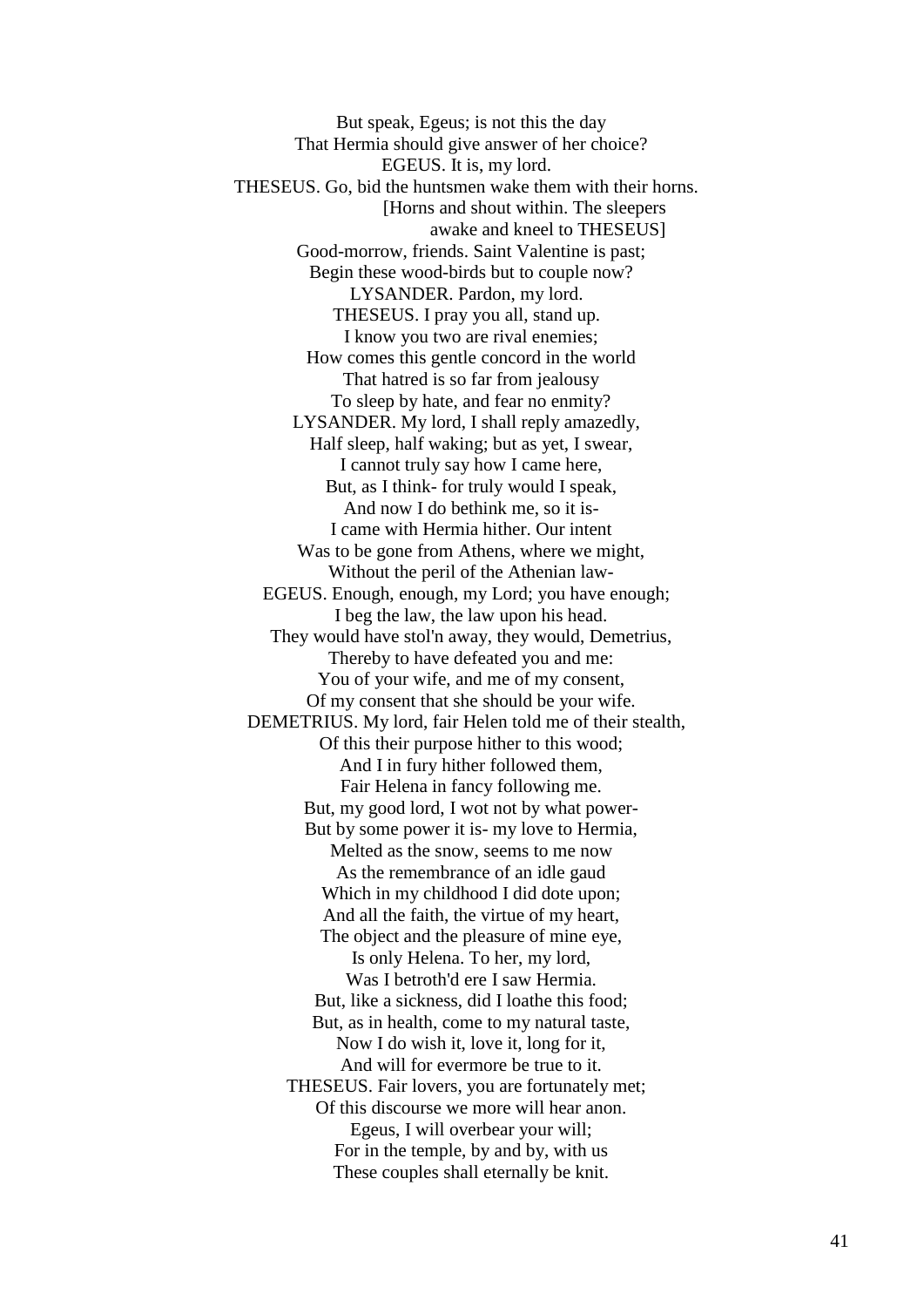And, for the morning now is something worn, Our purpos'd hunting shall be set aside. Away with us to Athens, three and three; We'll hold a feast in great solemnity. Come, Hippolyta. Exeunt THESEUS, HIPPOLYTA, EGEUS, and train DEMETRIUS. These things seem small and undistinguishable, Like far-off mountains turned into clouds. HERMIA. Methinks I see these things with parted eye, When every thing seems double. HELENA. So methinks; And I have found Demetrius like a jewel, Mine own, and not mine own. DEMETRIUS. Are you sure That we are awake? It seems to me That yet we sleep, we dream. Do not you think The Duke was here, and bid us follow him? HERMIA. Yea, and my father. HELENA. And Hippolyta. LYSANDER. And he did bid us follow to the temple. DEMETRIUS. Why, then, we are awake; let's follow him; And by the way let us recount our dreams. Exeunt BOTTOM. [Awaking] When my cue comes, call me, and I will answer. My next is 'Most fair Pyramus.' Heigh-ho! Peter Quince! Flute, the bellows-mender! Snout, the tinker! Starveling! God's my life, stol'n hence, and left me asleep! I have had a most rare vision. I have had a dream, past the wit of man to say what dream it was. Man is but an ass if he go about to expound this dream. Methought I was- there is no man can tell what. Methought I was, and methought I had, but man is but a patch'd fool, if he will offer to say what methought I had. The eye of man hath not heard, the ear of man hath not seen, man's hand is not able to taste, his tongue to conceive, nor his heart to report, what my dream was. I will get Peter Quince to write a ballad of this dream. It shall be call'd 'Bottom's Dream,' because it hath no bottom; and I will sing it in the latter end of a play, before the Duke. Peradventure, to make it the more gracious, I shall sing it at

her death. Exit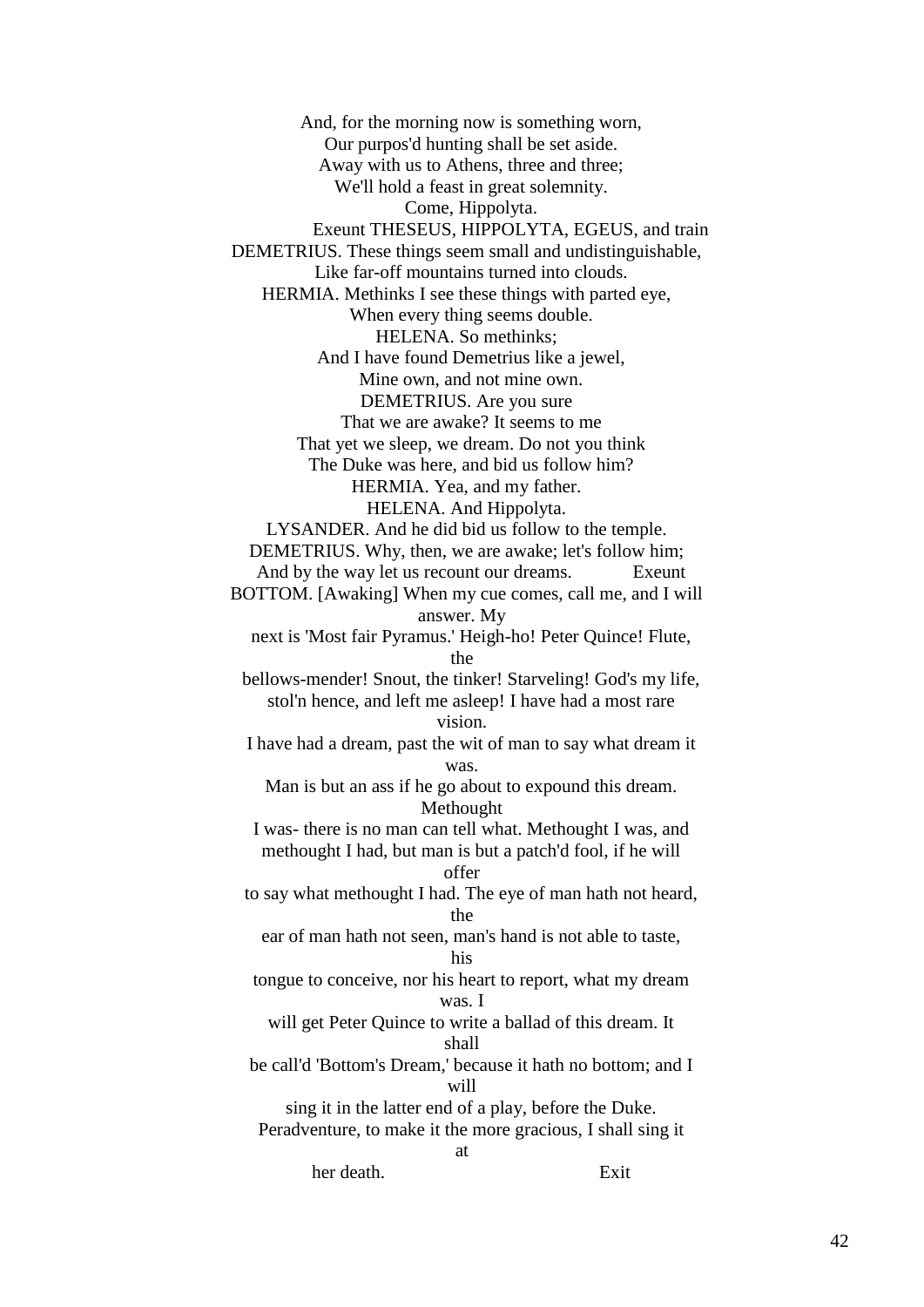# SCENE II. Athens. QUINCE'S house

#### Enter QUINCE, FLUTE, SNOUT, and STARVELING

 QUINCE. Have you sent to Bottom's house? Is he come home yet? STARVELING. He cannot be heard of. Out of doubt he is transported.

 FLUTE. If he come not, then the play is marr'd; it goes not forward, doth it?

 QUINCE. It is not possible. You have not a man in all Athens able

to discharge Pyramus but he.

 FLUTE. No; he hath simply the best wit of any handicraft man in Athens.

 QUINCE. Yea, and the best person too; and he is a very paramour for

a sweet voice.

 FLUTE. You must say 'paragon.' A paramour is- God bless us!- A thing of naught.

# Enter SNUG

 SNUG. Masters, the Duke is coming from the temple; and there is two or three lords and ladies more married. If our sport had gone

 forward, we had all been made men. FLUTE. O sweet bully Bottom! Thus hath he lost sixpence a day during his life; he could not have scaped sixpence a day. An the

 Duke had not given him sixpence a day for playing Pyramus, I'll

 be hanged. He would have deserved it: sixpence a day in Pyramus, or nothing.

# Enter BOTTOM

 BOTTOM. Where are these lads? Where are these hearts? QUINCE. Bottom! O most courageous day! O most happy hour! BOTTOM. Masters, I am to discourse wonders; but ask me not what;

 for if I tell you, I am not true Athenian. I will tell you everything, right as it fell out. QUINCE. Let us hear, sweet Bottom.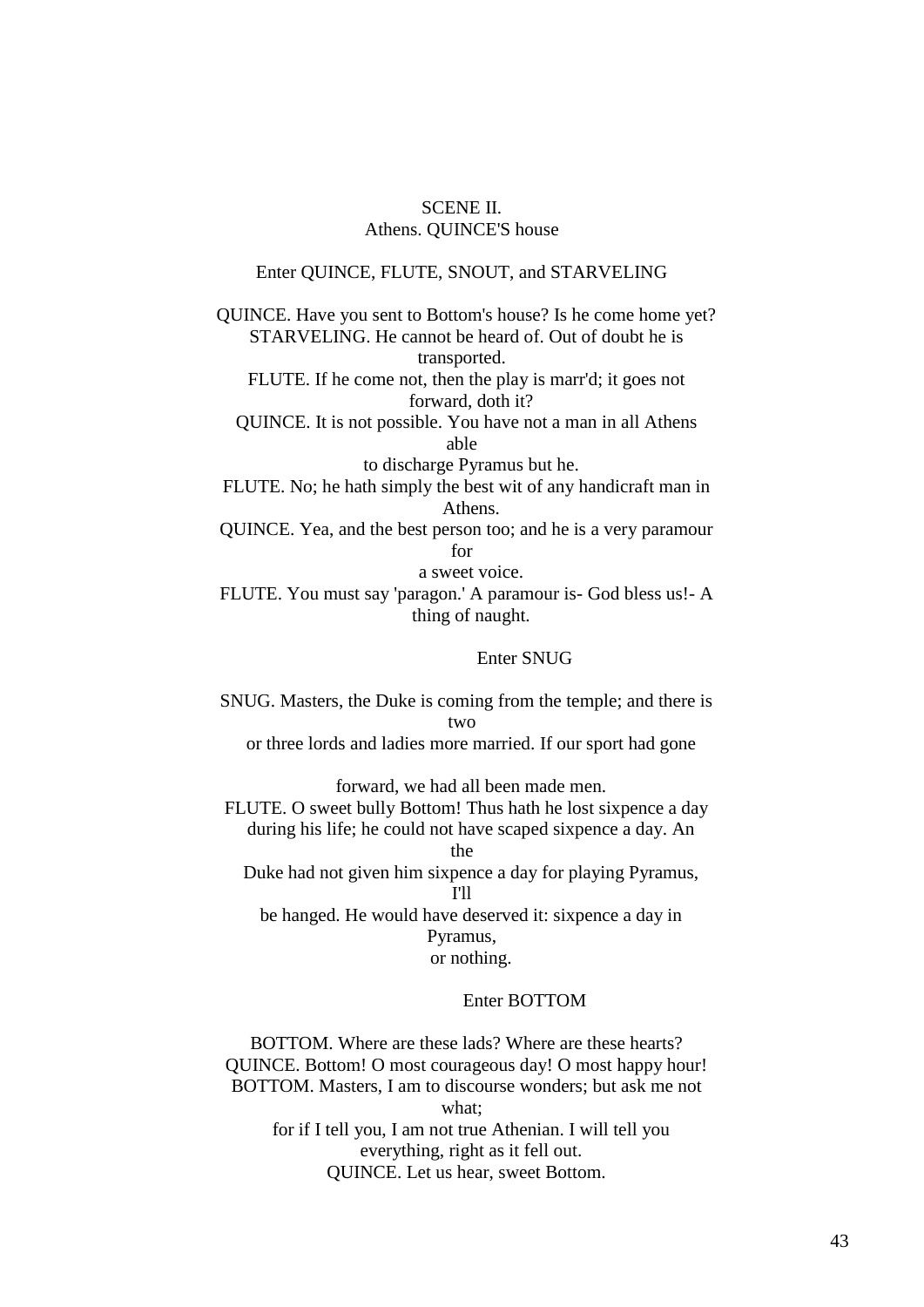BOTTOM. Not a word of me. All that I will tell you is, that the Duke hath dined. Get your apparel together; good strings to your beards, new ribbons to your pumps; meet presently at the palace; every man look o'er his part; for the short and the long is, our play is preferr'd. In any case, let Thisby have clean linen; and let not him that plays the lion pare his nails, for they shall hang out for the lion's claws. And, most dear actors, eat no onions nor garlic, for we are to utter sweet breath; and I do not doubt but to hear them say it is a sweet comedy. No more words.

Away, go, away! Exeunt

# ACT V. SCENE I. Athens. The palace of THESEUS

#### Enter THESEUS, HIPPOLYTA, PHILOSTRATE, LORDS, and ATTENDANTS

 HIPPOLYTA. 'Tis strange, my Theseus, that these lovers speak of.

 THESEUS. More strange than true. I never may believe These antique fables, nor these fairy toys. Lovers and madmen have such seething brains, Such shaping fantasies, that apprehend More than cool reason ever comprehends. The lunatic, the lover, and the poet, Are of imagination all compact. One sees more devils than vast hell can hold; That is the madman. The lover, all as frantic, Sees Helen's beauty in a brow of Egypt. The poet's eye, in a fine frenzy rolling, Doth glance from heaven to earth, from earth to heaven; And as imagination bodies forth The forms of things unknown, the poet's pen Turns them to shapes, and gives to airy nothing A local habitation and a name. Such tricks hath strong imagination That, if it would but apprehend some joy, It comprehends some bringer of that joy; Or in the night, imagining some fear, How easy is a bush suppos'd a bear? HIPPOLYTA. But all the story of the night told over, And all their minds transfigur'd so together, More witnesseth than fancy's images,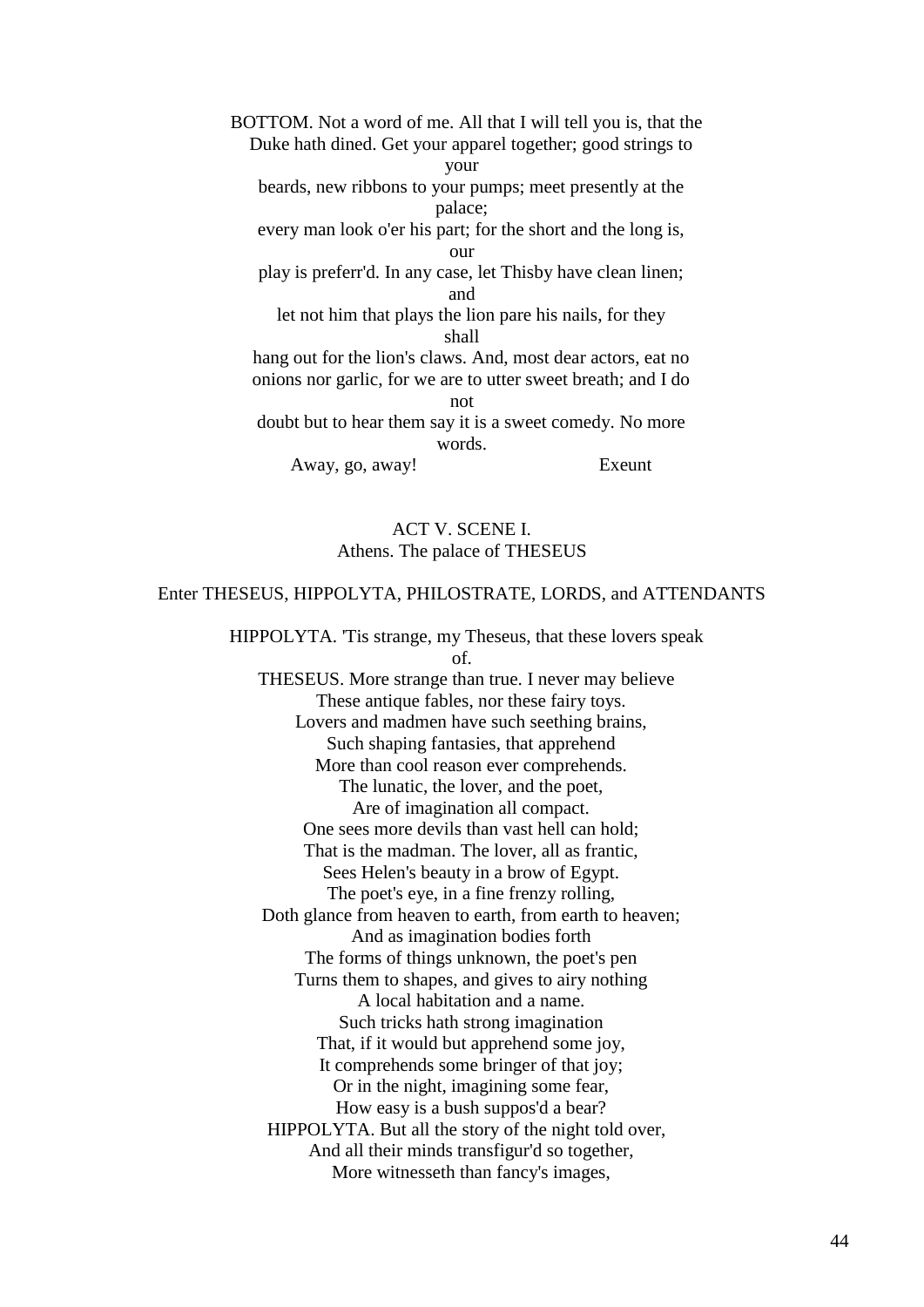And grows to something of great constancy, But howsoever strange and admirable.

# Enter LYSANDER, DEMETRIUS, HERMIA, and HELENA

 THESEUS. Here come the lovers, full of joy and mirth. Joy, gentle friends, joy and fresh days of love Accompany your hearts! LYSANDER. More than to us Wait in your royal walks, your board, your bed! THESEUS. Come now; what masques, what dances shall we have, To wear away this long age of three hours Between our after-supper and bed-time? Where is our usual manager of mirth? What revels are in hand? Is there no play To ease the anguish of a torturing hour? Call Philostrate. PHILOSTRATE. Here, mighty Theseus. THESEUS. Say, what abridgment have you for this evening? What masque? what music? How shall we beguile The lazy time, if not with some delight? PHILOSTRATE. There is a brief how many sports are ripe; Make choice of which your Highness will see first. [Giving a paper] THESEUS. 'The battle with the Centaurs, to be sung By an Athenian eunuch to the harp.' We'll none of that: that have I told my love, In glory of my kinsman Hercules. 'The riot of the tipsy Bacchanals, Tearing the Thracian singer in their rage.' That is an old device, and it was play'd When I from Thebes came last a conqueror. 'The thrice three Muses mourning for the death Of Learning, late deceas'd in beggary.' That is some satire, keen and critical, Not sorting with a nuptial ceremony. 'A tedious brief scene of young Pyramus And his love Thisby; very tragical mirth.' Merry and tragical! tedious and brief! That is hot ice and wondrous strange snow. How shall we find the concord of this discord? PHILOSTRATE. A play there is, my lord, some ten words long, Which is as brief as I have known a play; But by ten words, my lord, it is too long, Which makes it tedious; for in all the play There is not one word apt, one player fitted. And tragical, my noble lord, it is; For Pyramus therein doth kill himself. Which when I saw rehears'd, I must confess, Made mine eyes water; but more merry tears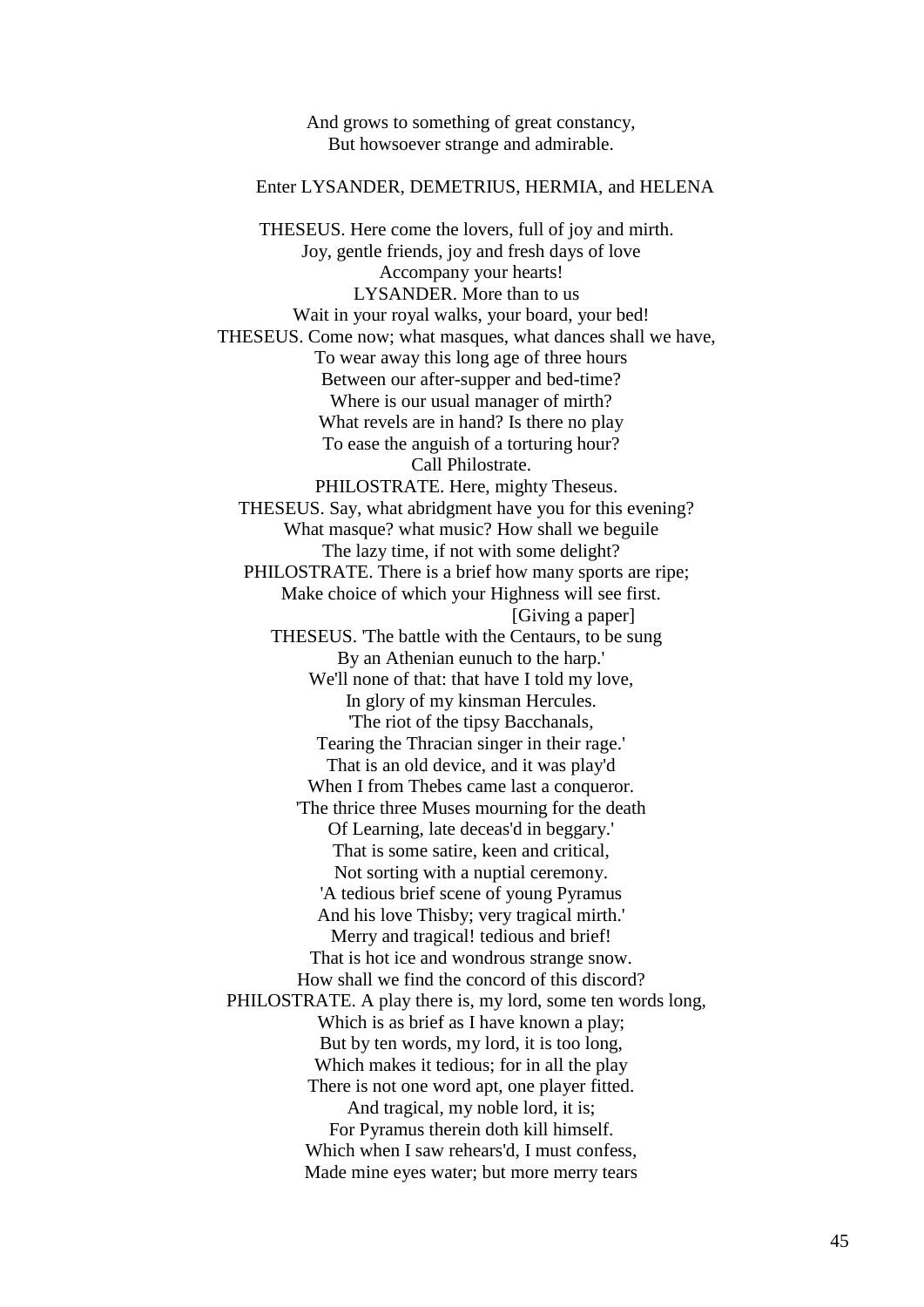The passion of loud laughter never shed. THESEUS. What are they that do play it? PHILOSTRATE. Hard-handed men that work in Athens here, Which never labour'd in their minds till now; And now have toil'd their unbreathed memories With this same play against your nuptial. THESEUS. And we will hear it. PHILOSTRATE. No, my noble lord, It is not for you. I have heard it over, And it is nothing, nothing in the world; Unless you can find sport in their intents, Extremely stretch'd and conn'd with cruel pain, To do you service. THESEUS. I will hear that play; For never anything can be amiss When simpleness and duty tender it. Go, bring them in; and take your places, ladies. Exit PHILOSTRATE HIPPOLYTA. I love not to see wretchedness o'er-charged, And duty in his service perishing. THESEUS. Why, gentle sweet, you shall see no such thing. HIPPOLYTA. He says they can do nothing in this kind. THESEUS. The kinder we, to give them thanks for nothing. Our sport shall be to take what they mistake; And what poor duty cannot do, noble respect Takes it in might, not merit. Where I have come, great clerks have purposed To greet me with premeditated welcomes; Where I have seen them shiver and look pale, Make periods in the midst of sentences, Throttle their practis'd accent in their fears, And, in conclusion, dumbly have broke off, Not paying me a welcome. Trust me, sweet, Out of this silence yet I pick'd a welcome; And in the modesty of fearful duty I read as much as from the rattling tongue Of saucy and audacious eloquence. Love, therefore, and tongue-tied simplicity In least speak most to my capacity.

Re-enter PHILOSTRATE

 PHILOSTRATE. So please your Grace, the Prologue is address'd. THESEUS. Let him approach. [Flourish of trumpets]

Enter QUINCE as the PROLOGUE

 PROLOGUE. If we offend, it is with our good will. That you should think, we come not to offend, But with good will. To show our simple skill,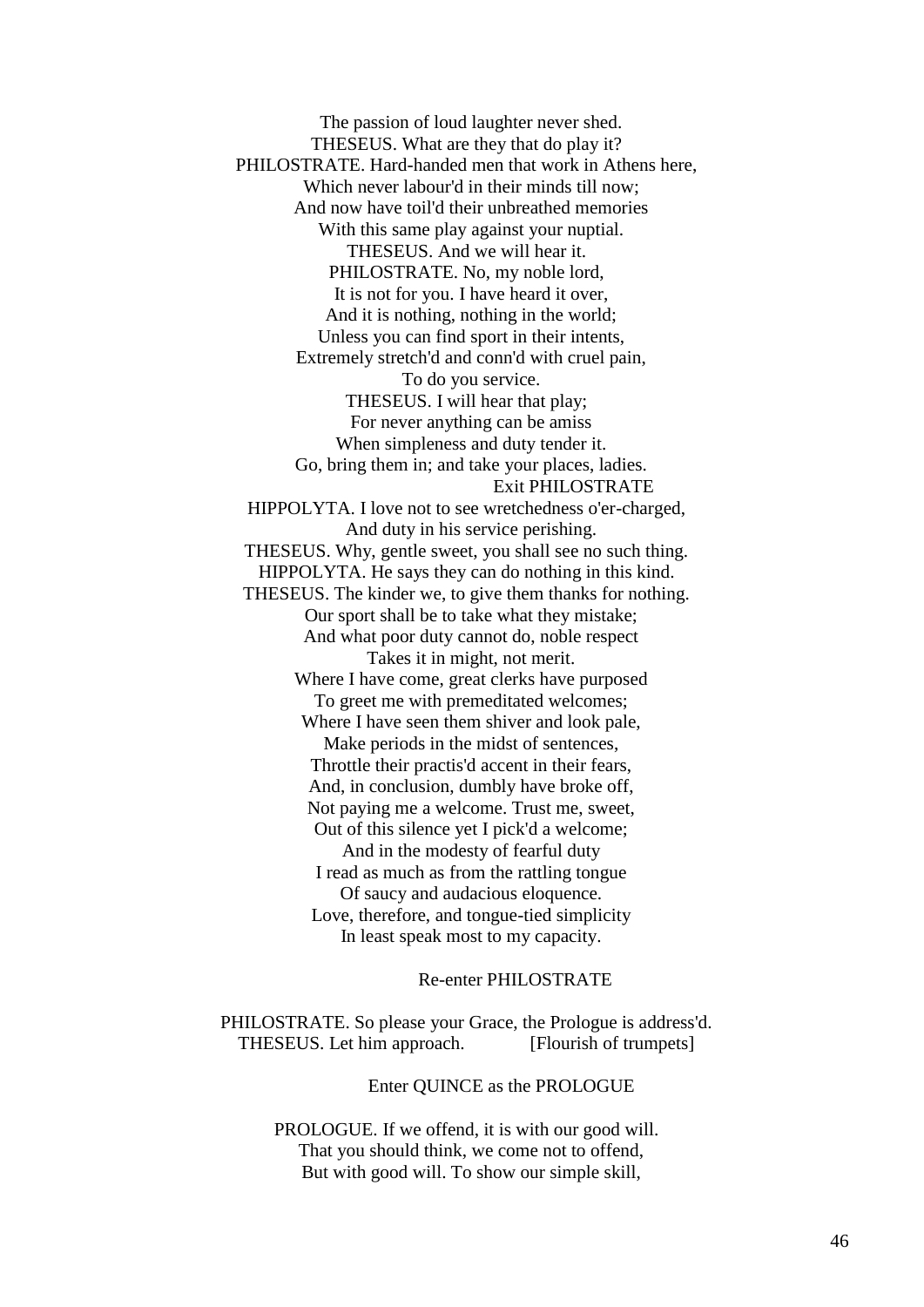That is the true beginning of our end. Consider then, we come but in despite. We do not come, as minding to content you, Our true intent is. All for your delight We are not here. That you should here repent you, The actors are at hand; and, by their show, You shall know all, that you are like to know, THESEUS. This fellow doth not stand upon points. LYSANDER. He hath rid his prologue like a rough colt; he knows not the stop. A good moral, my lord: it is not enough to speak, but to speak true. HIPPOLYTA. Indeed he hath play'd on this prologue like a child on a recorder- a sound, but not in government. THESEUS. His speech was like a tangled chain; nothing im paired, but all disordered. Who is next? Enter, with a trumpet before them, as in dumb show, PYRAMUS and THISBY, WALL, MOONSHINE, and LION

 PROLOGUE. Gentles, perchance you wonder at this show; But wonder on, till truth make all things plain. This man is Pyramus, if you would know; This beauteous lady Thisby is certain. This man, with lime and rough-cast, doth present Wall, that vile Wall which did these lovers sunder; And through Wall's chink, poor souls, they are content To whisper. At the which let no man wonder. This man, with lanthorn, dog, and bush of thorn, Presenteth Moonshine; for, if you will know, By moonshine did these lovers think no scorn To meet at Ninus' tomb, there, there to woo. This grisly beast, which Lion hight by name, The trusty Thisby, coming first by night, Did scare away, or rather did affright; And as she fled, her mantle she did fall; Which Lion vile with bloody mouth did stain. Anon comes Pyramus, sweet youth and tall, And finds his trusty Thisby's mantle slain; Whereat with blade, with bloody blameful blade, He bravely broach'd his boiling bloody breast; And Thisby, tarrying in mulberry shade, His dagger drew, and died. For all the rest, Let Lion, Moonshine, Wall, and lovers twain, At large discourse while here they do remain. Exeunt PROLOGUE, PYRAMUS, THISBY, LION, and MOONSHINE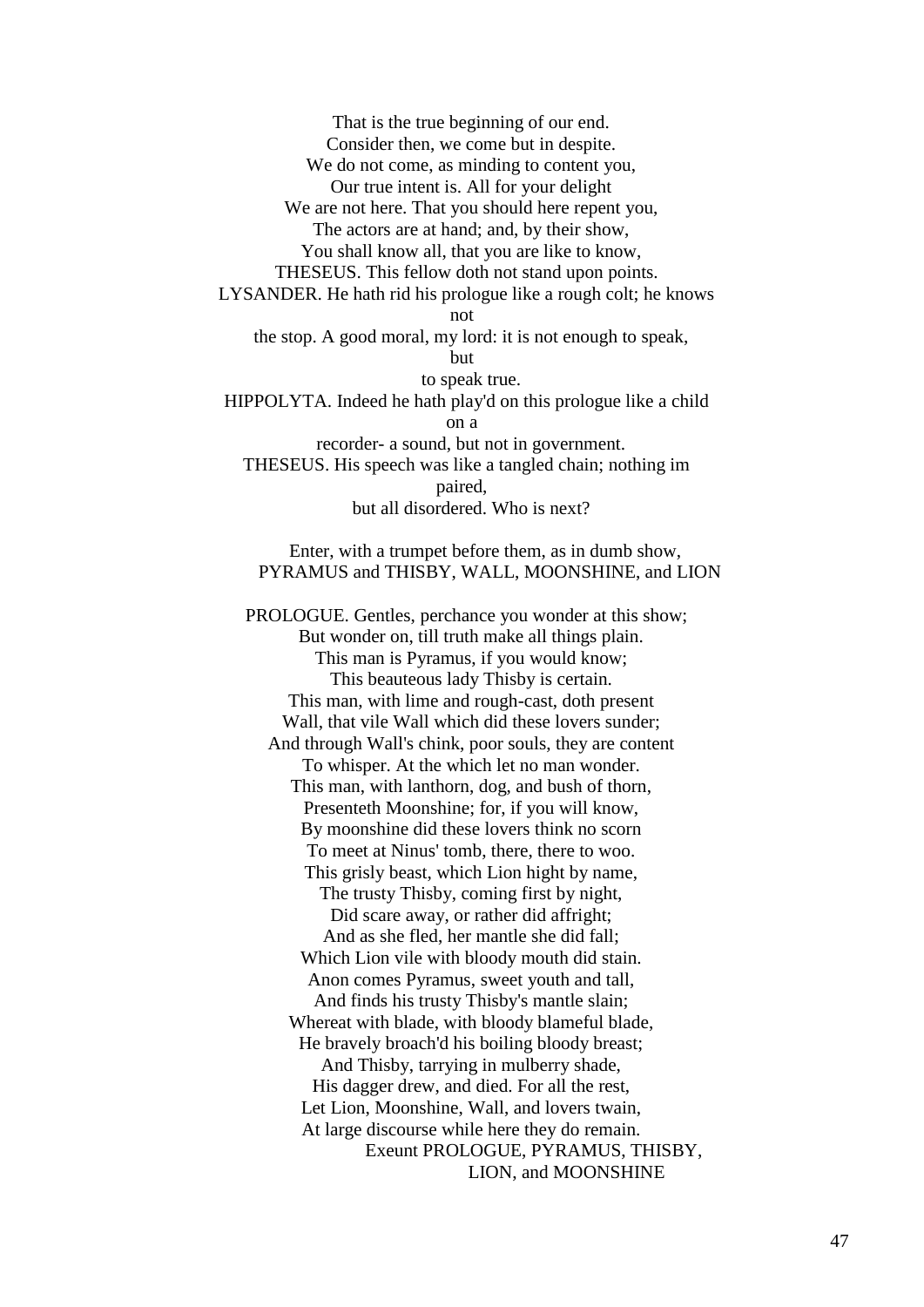THESEUS. I wonder if the lion be to speak. DEMETRIUS. No wonder, my lord: one lion may, when many asses do. WALL. In this same interlude it doth befall That I, one Snout by name, present a wall; And such a wall as I would have you think That had in it a crannied hole or chink, Through which the lovers, Pyramus and Thisby, Did whisper often very secretly. This loam, this rough-cast, and this stone, doth show That I am that same wall; the truth is so; And this the cranny is, right and sinister, Through which the fearful lovers are to whisper. THESEUS. Would you desire lime and hair to speak better? DEMETRIUS. It is the wittiest partition that ever I heard discourse, my lord.

## Enter PYRAMUS

 THESEUS. Pyramus draws near the wall; silence. PYRAMUS. O grim-look'd night! O night with hue so black! O night, which ever art when day is not! O night, O night, alack, alack, alack, I fear my Thisby's promise is forgot! And thou, O wall, O sweet, O lovely wall, That stand'st between her father's ground and mine; Thou wall, O wall, O sweet and lovely wall, Show me thy chink, to blink through with mine eyne. [WALL holds up his fingers] Thanks, courteous wall. Jove shield thee well for this! But what see what see I? No Thisby do I see. O wicked wall, through whom I see no bliss, Curs'd be thy stones for thus deceiving me! THESEUS. The wall, methinks, being sensible, should curse again. PYRAMUS. No, in truth, sir, he should not. Deceiving me is Thisby's cue. She is to enter now, and I am to spy her through the wall. You shall see it will fall pat as I told you; yonder she comes.

#### Enter THISBY

 THISBY. O wall, full often hast thou heard my moans, For parting my fair Pyramus and me! My cherry lips have often kiss'd thy stones, Thy stones with lime and hair knit up in thee. PYRAMUS. I see a voice; now will I to the chink, To spy an I can hear my Thisby's face.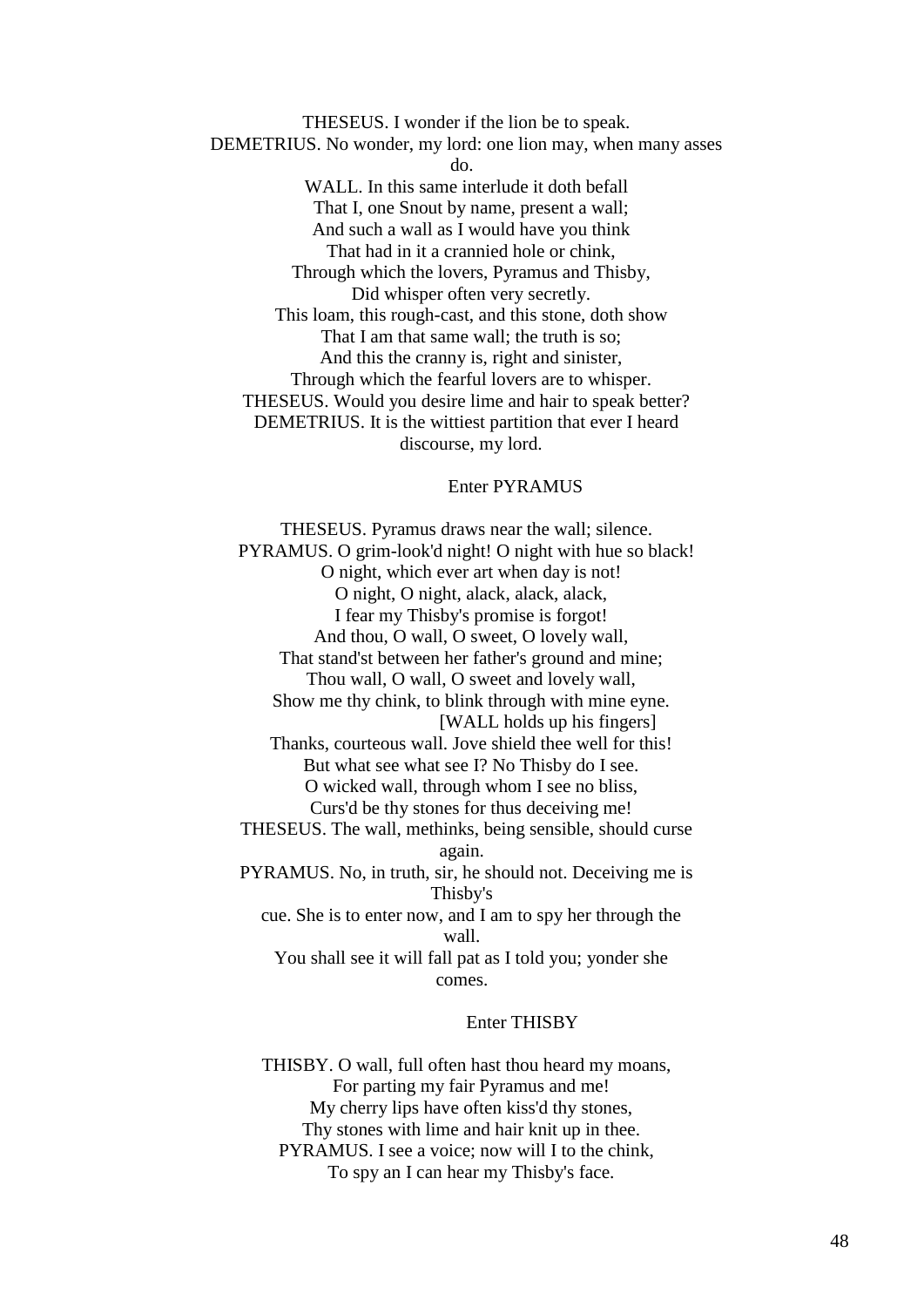Thisby!

 THISBY. My love! thou art my love, I think. PYRAMUS. Think what thou wilt, I am thy lover's grace; And like Limander am I trusty still. THISBY. And I like Helen, till the Fates me kill. PYRAMUS. Not Shafalus to Procrus was so true. THISBY. As Shafalus to Procrus, I to you. PYRAMUS. O, kiss me through the hole of this vile wall. THISBY. I kiss the wall's hole, not your lips at all. PYRAMUS. Wilt thou at Ninny's tomb meet me straightway? THISBY. Tide life, tide death, I come without delay. Exeunt PYRAMUS and THISBY WALL. Thus have I, Wall, my part discharged so; And, being done, thus Wall away doth go. Exit WALL THESEUS. Now is the moon used between the two neighbours. DEMETRIUS. No remedy, my lord, when walls are so wilful to hear without warning. HIPPOLYTA. This is the silliest stuff that ever I heard. THESEUS. The best in this kind are but shadows; and the worst are no worse, if imagination amend them. HIPPOLYTA. It must be your imagination then, and not theirs.

 THESEUS. If we imagine no worse of them than they of themselves, they may pass for excellent men. Here come two noble beasts

> in, a man and a lion.

# Enter LION and MOONSHINE

 LION. You, ladies, you, whose gentle hearts do fear The smallest monstrous mouse that creeps on floor, May now, perchance, both quake and tremble here, When lion rough in wildest rage doth roar. Then know that I as Snug the joiner am A lion fell, nor else no lion's dam; For, if I should as lion come in strife Into this place, 'twere pity on my life. THESEUS. A very gentle beast, and of a good conscience. DEMETRIUS. The very best at a beast, my lord, that e'er I saw. LYSANDER. This lion is a very fox for his valour. THESEUS. True; and a goose for his discretion. DEMETRIUS. Not so, my lord; for his valour cannot carry his discretion, and the fox carries the goose. THESEUS. His discretion, I am sure, cannot carry his valour;  $for$  the goose carries not the fox. It is well. Leave it to his discretion, and let us listen to the Moon. MOONSHINE. This lanthorn doth the horned moon present- DEMETRIUS. He should have worn the horns on his head.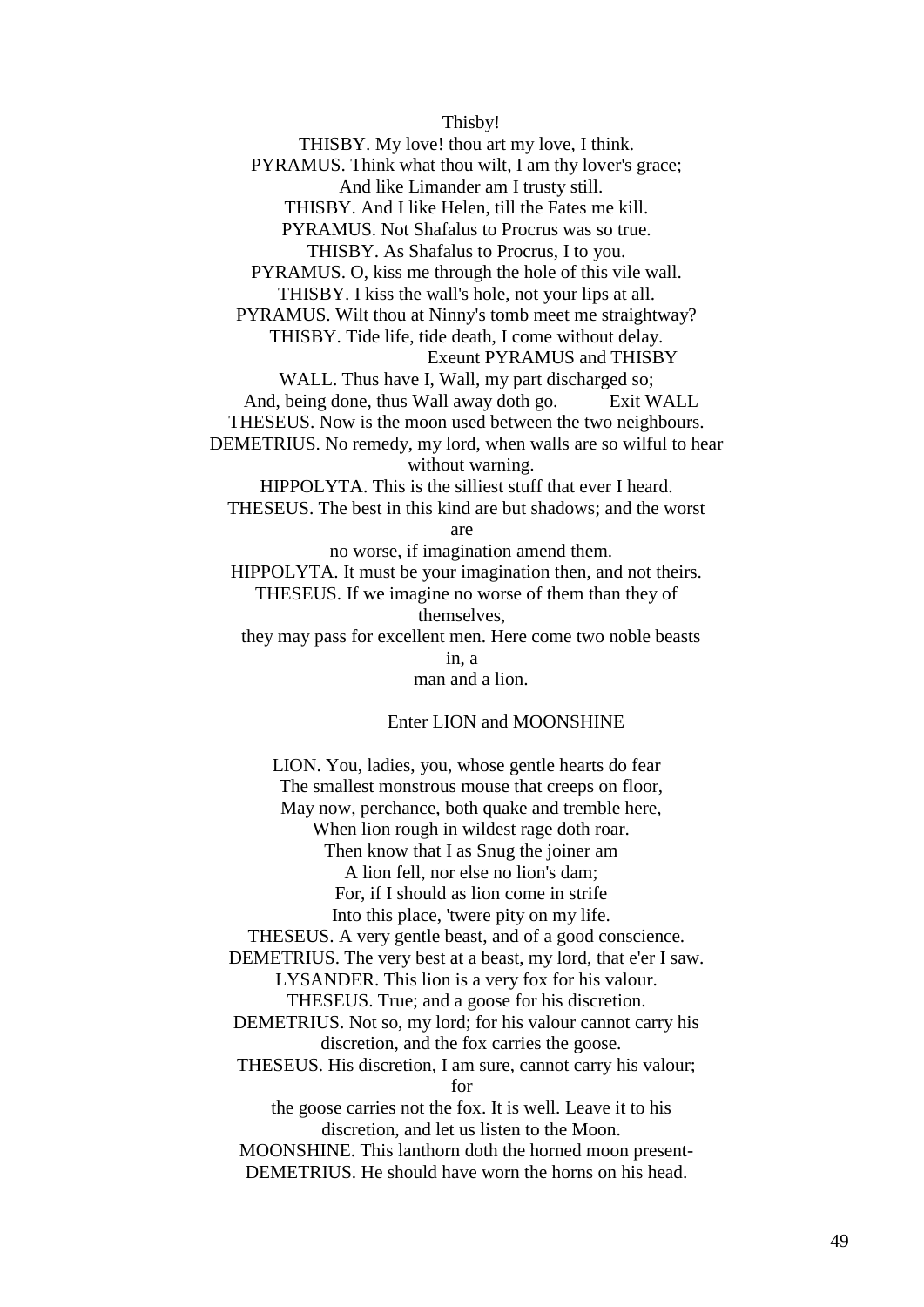THESEUS. He is no crescent, and his horns are invisible within the

circumference.

 MOONSHINE. This lanthorn doth the horned moon present; Myself the Man i' th' Moon do seem to be.

 THESEUS. This is the greatest error of all the rest; the man should

 be put into the lantern. How is it else the man i' th' moon? DEMETRIUS. He dares not come there for the candle; for, you

see, it

is already in snuff.

 HIPPOLYTA. I am aweary of this moon. Would he would change! THESEUS. It appears, by his small light of discretion, that he

is

in the wane; but yet, in courtesy, in all reason, we must

stay

the time.

LYSANDER. Proceed, Moon.

MOONSHINE. All that I have to say is to tell you that the lanthorn

is

 the moon; I, the Man i' th' Moon; this thorn-bush, my thorn-bush;

and this dog, my dog.

DEMETRIUS. Why, all these should be in the lantern; for all

these

are in the moon. But silence; here comes Thisby.

Re-enter THISBY

 THISBY. This is old Ninny's tomb. Where is my love? LION. [Roaring] O- [THISBY runs off] DEMETRIUS. Well roar'd, Lion. THESEUS. Well run, Thisby. HIPPOLYTA. Well shone, Moon. Truly, the moon shines with a good grace. [The LION tears THISBY'S Mantle, and exit] THESEUS. Well mous'd, Lion.

Re-enter PYRAMUS

 DEMETRIUS. And then came Pyramus. LYSANDER. And so the lion vanish'd. PYRAMUS. Sweet Moon, I thank thee for thy sunny beams; I thank thee, Moon, for shining now so bright; For, by thy gracious golden, glittering gleams, I trust to take of truest Thisby sight. But stay, O spite! But mark, poor knight, What dreadful dole is here! Eyes, do you see? How can it be?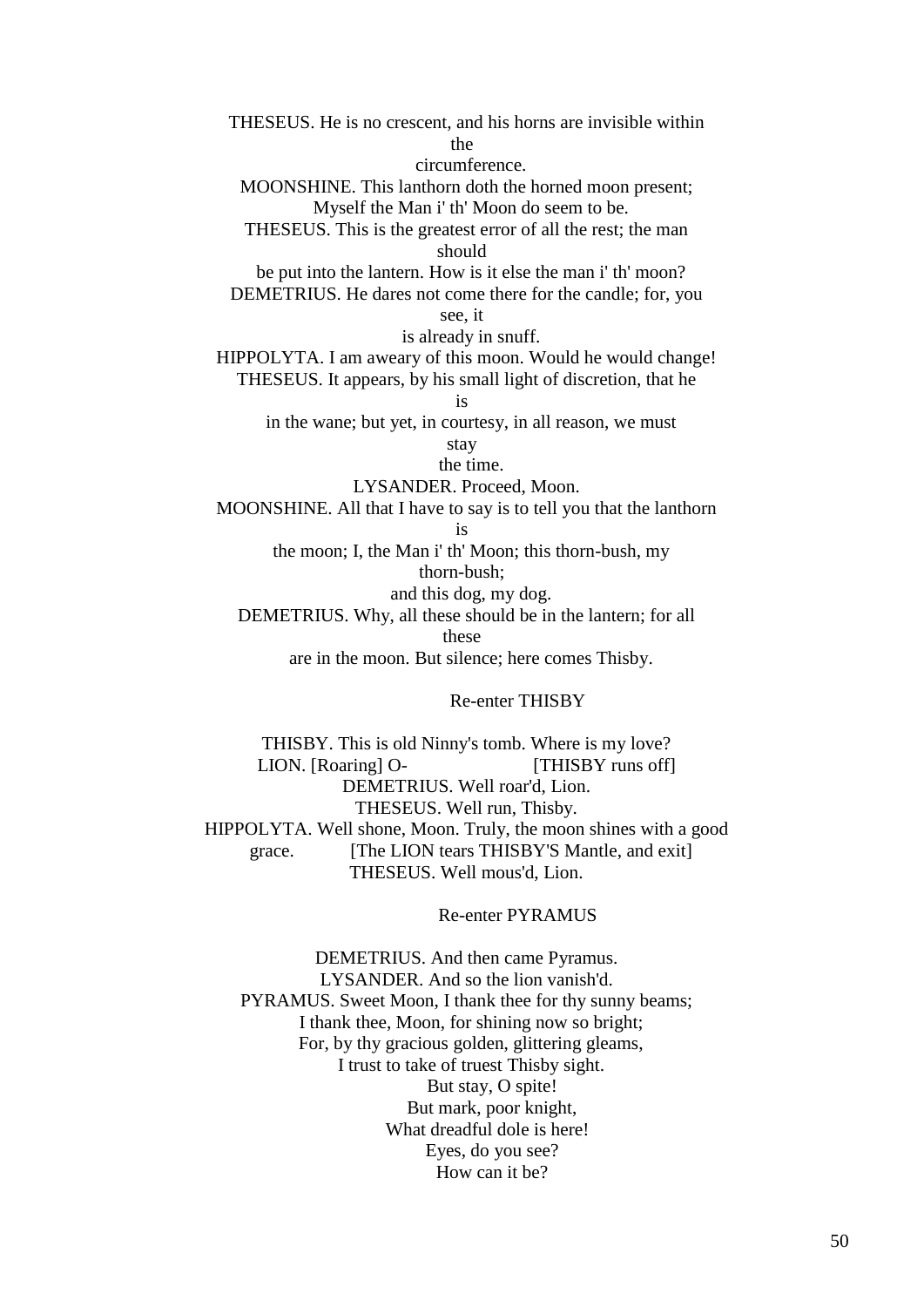O dainty duck! O dear! Thy mantle good, What! stain'd with blood? Approach, ye Furies fell. O Fates! come, come; Cut thread and thrum; Quail, crush, conclude, and quell. THESEUS. This passion, and the death of a dear friend, would go near to make a man look sad. HIPPOLYTA. Beshrew my heart, but I pity the man. PYRAMUS. O wherefore, Nature, didst thou lions frame? Since lion vile hath here deflower'd my dear; Which is- no, no- which was the fairest dame That liv'd, that lov'd, that lik'd, that look'd with cheer. Come, tears, confound; Out, sword, and wound The pap of Pyramus; Ay, that left pap, Where heart doth hop. [Stabs himself] Thus die I, thus, thus, thus. Now am I dead, Now am I fled; My soul is in the sky. Tongue, lose thy light; Moon, take thy flight. [Exit MOONSHINE] Now die, die, die, die, die. [Dies] DEMETRIUS. No die, but an ace, for him; for he is but one. LYSANDER. Less than an ace, man; for he is dead; he is nothing. THESEUS. With the help of a surgeon he might yet recover and yet prove an ass. HIPPOLYTA. How chance Moonshine is gone before Thisby comes back and finds her lover?

Re-enter THISBY

 THESEUS. She will find him by starlight. Here she comes; and her passion ends the play. HIPPOLYTA. Methinks she should not use a long one for such a Pyramus; I hope she will be brief. DEMETRIUS. A mote will turn the balance, which Pyramus, which Thisby, is the better- he for a man, God warrant us: She for a woman, God bless us!

 LYSANDER. She hath spied him already with those sweet eyes. DEMETRIUS. And thus she moans, videlicet:- THISBY. Asleep, my love? What, dead, my dove?

O Pyramus, arise,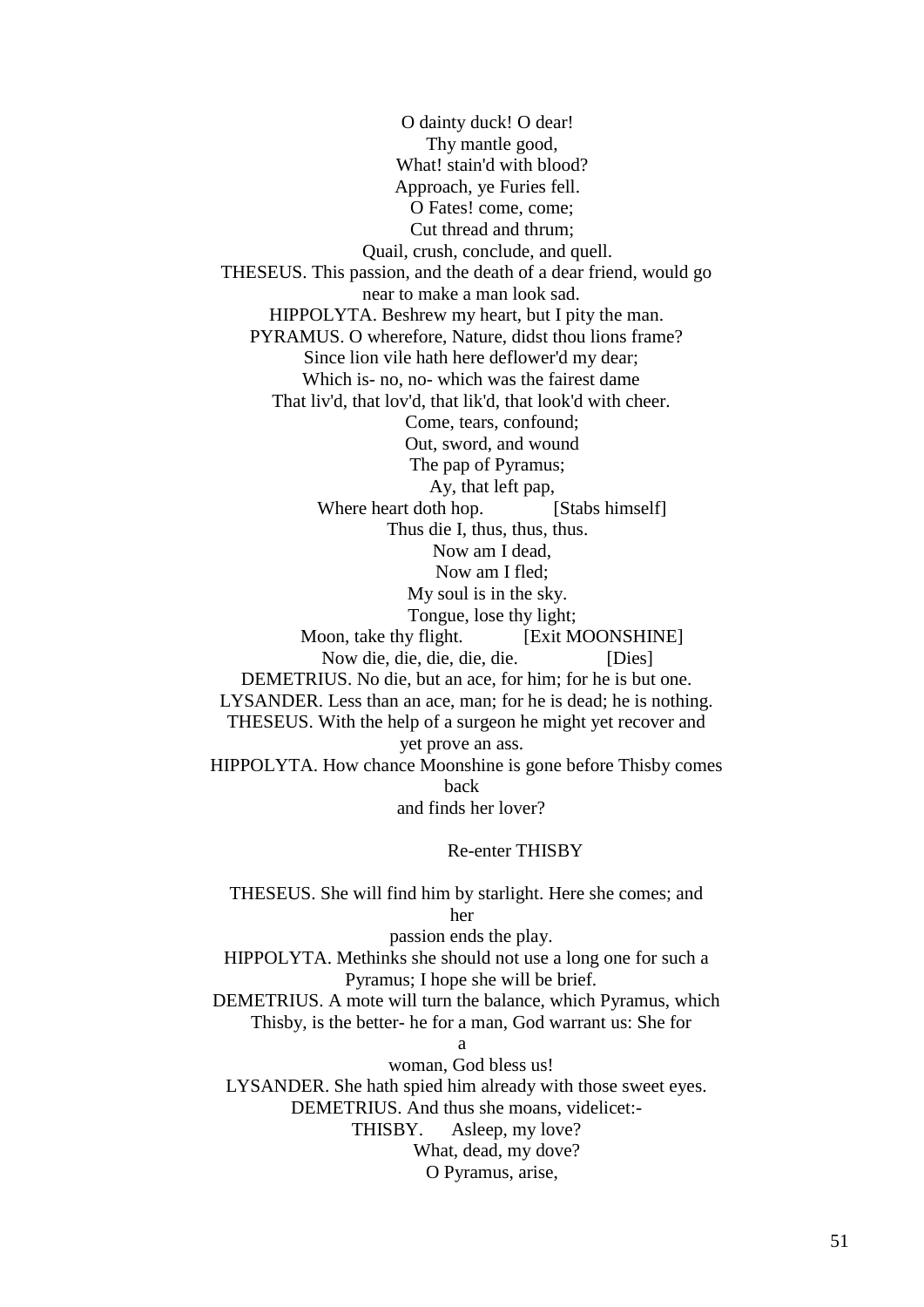Speak, speak. Quite dumb? Dead, dead? A tomb Must cover thy sweet eyes. These lily lips, This cherry nose, These yellow cowslip cheeks, Are gone, are gone; Lovers, make moan; His eyes were green as leeks. O Sisters Three, Come, come to me, With hands as pale as milk; Lay them in gore, Since you have shore With shears his thread of silk. Tongue, not a word. Come, trusty sword; Come, blade, my breast imbrue. [Stabs herself] And farewell, friends; Thus Thisby ends; Adieu, adieu, adieu. [Dies] THESEUS. Moonshine and Lion are left to bury the dead. DEMETRIUS. Ay, and Wall too. BOTTOM. [Starting up] No, I assure you; the wall is down that parted their fathers. Will it please you to see the Epilogue, or to hear a Bergomask dance between two of our company? THESEUS. No epilogue, I pray you; for your play needs no excuse. Never excuse; for when the players are all dead there need none to be blamed. Marry, if he that writ it had played Pyramus, and hang'd himself in Thisby's garter, it would have been a fine tragedy. And so it is, truly; and very notably discharg'd. But come, your Bergomask; let your epilogue alone. [A dance] The iron tongue of midnight hath told twelve. Lovers, to bed; 'tis almost fairy time. I fear we shall out-sleep the coming morn, As much as we this night have overwatch'd. This palpable-gross play hath well beguil'd The heavy gait of night. Sweet friends, to bed. A fortnight hold we this solemnity, In nightly revels and new jollity. Exeunt

Enter PUCK with a broom

 PUCK. Now the hungry lion roars, And the wolf behowls the moon;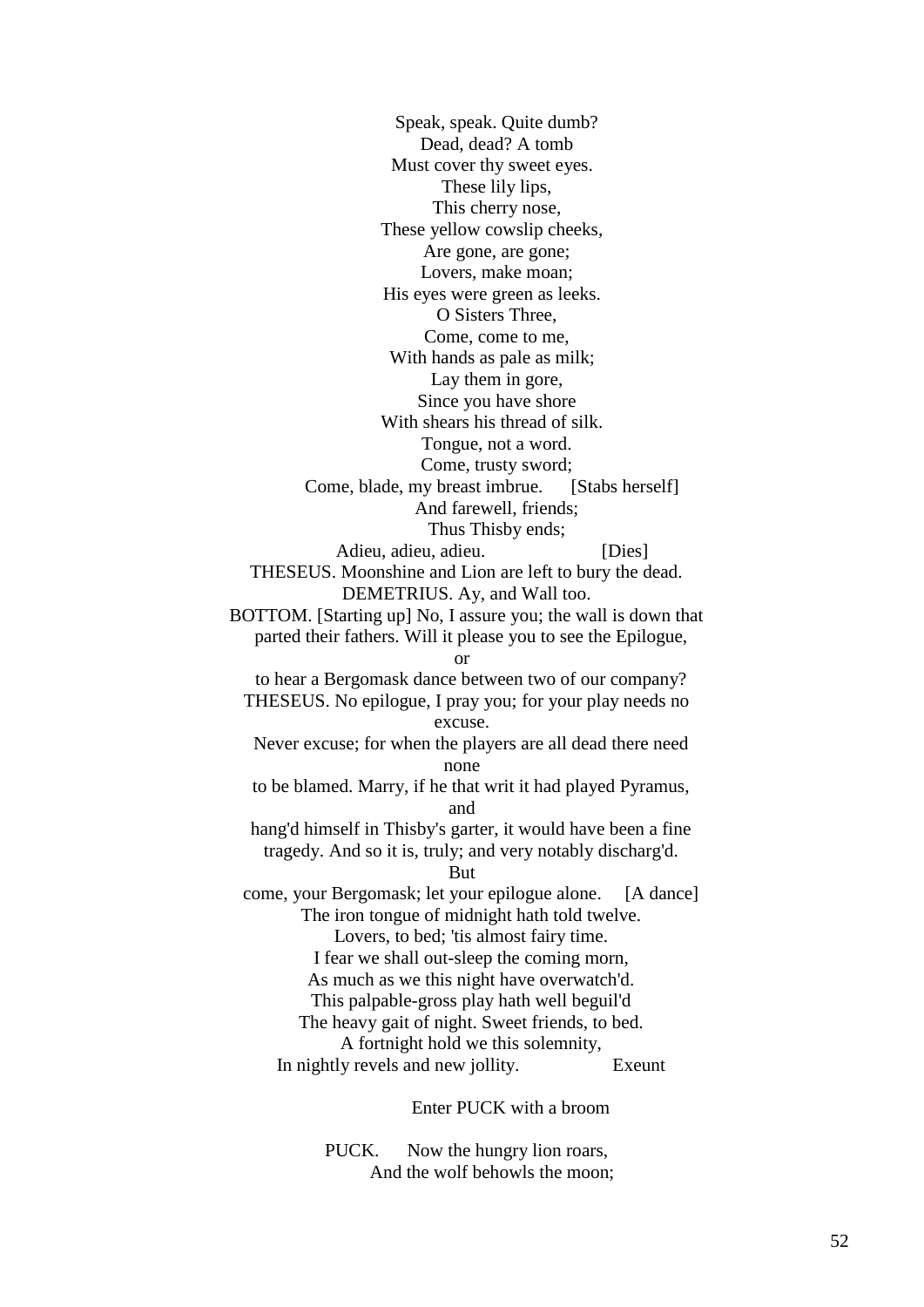Whilst the heavy ploughman snores, All with weary task fordone. Now the wasted brands do glow, Whilst the screech-owl, screeching loud, Puts the wretch that lies in woe In remembrance of a shroud. Now it is the time of night That the graves, all gaping wide, Every one lets forth his sprite, In the church-way paths to glide. And we fairies, that do run By the triple Hecate's team From the presence of the sun, Following darkness like a dream, Now are frolic. Not a mouse Shall disturb this hallowed house. I am sent with broom before, To sweep the dust behind the door.

Enter OBERON and TITANIA, with all their train

 OBERON. Through the house give glimmering light, By the dead and drowsy fire; Every elf and fairy sprite Hop as light as bird from brier; And this ditty, after me, Sing and dance it trippingly. TITANIA. First, rehearse your song by rote, To each word a warbling note; Hand in hand, with fairy grace,

Will we sing, and bless this place.

[OBERON leading, the FAIRIES sing and dance]

 OBERON. Now, until the break of day, Through this house each fairy stray. To the best bride-bed will we, Which by us shall blessed be; And the issue there create Ever shall be fortunate. So shall all the couples three Ever true in loving be; And the blots of Nature's hand Shall not in their issue stand; Never mole, hare-lip, nor scar, Nor mark prodigious, such as are Despised in nativity, Shall upon their children be. With this field-dew consecrate, Every fairy take his gait,